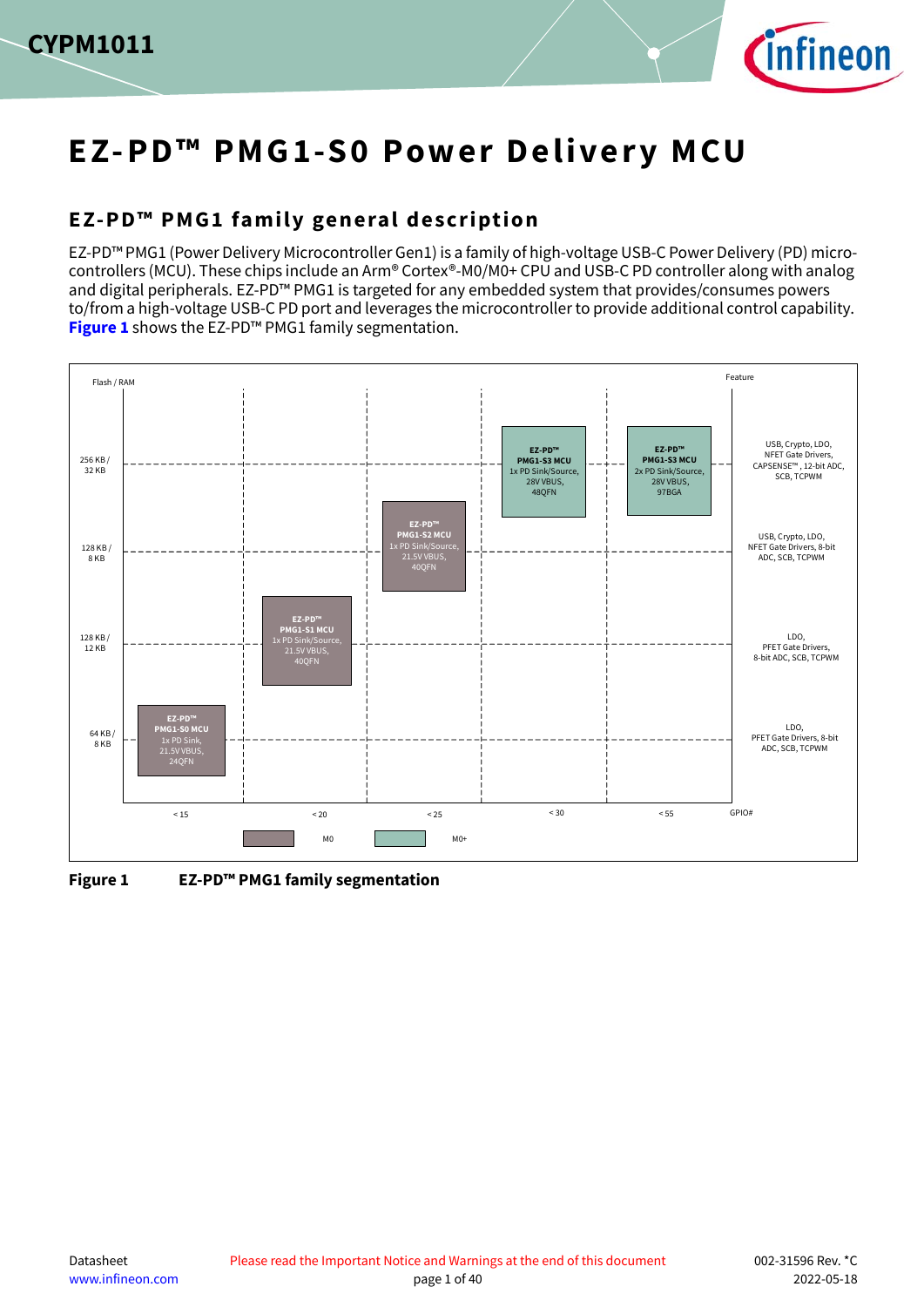

EZ-PD™ PMG1 family general description

<span id="page-1-0"></span>

| Table 1               |                                                                                          |                                 |                                                                                  | Comparison of features of different MCUs of the EZ-PD™ PMG1 family           |                                                                                  |  |  |  |  |
|-----------------------|------------------------------------------------------------------------------------------|---------------------------------|----------------------------------------------------------------------------------|------------------------------------------------------------------------------|----------------------------------------------------------------------------------|--|--|--|--|
| Subsystem<br>or range | Item                                                                                     | EZ-PD™<br><b>PMG1-S0</b>        | EZ-PD™<br><b>PMG1-S1</b>                                                         | EZ-PD™<br><b>PMG1-S2</b>                                                     | EZ-PD™<br><b>PMG1-S3</b>                                                         |  |  |  |  |
| CPU and               | Core                                                                                     | Arm® Cortex®-M0                 | Arm® Cortex®-M0                                                                  | Arm® Cortex®-M0                                                              | Arm® Cortex®-M0+                                                                 |  |  |  |  |
| Memory<br>Sub-system  | Max freq (MHz)                                                                           | 48                              | 48                                                                               | 48                                                                           | 48                                                                               |  |  |  |  |
|                       | Flash (KB)                                                                               | 64                              | 128                                                                              | 128                                                                          | 256                                                                              |  |  |  |  |
|                       | SRAM (KB)                                                                                | 8                               | 12                                                                               | 8                                                                            | 32                                                                               |  |  |  |  |
| Power<br>Delivery     | Power Delivery<br>Ports                                                                  | $\mathbf{1}$                    | 1                                                                                | $\mathbf 1$                                                                  | 1 port for 48-QFN<br>2 ports for 97-BGA                                          |  |  |  |  |
|                       | Role                                                                                     | Sink                            | <b>DRP</b>                                                                       | <b>DRP</b>                                                                   | <b>DRP</b>                                                                       |  |  |  |  |
|                       | <b>MOSFET Gate</b><br><b>Drivers</b>                                                     | 1x PFET                         | 2x PFET                                                                          | 2x NFET                                                                      | Flexible 2x NFET                                                                 |  |  |  |  |
|                       | Fault<br>Protections                                                                     | VBUS OVP and<br><b>UVP</b>      | VBUS OVP, UVP, and<br>OCP.<br>SCP and RCP<br>(for Source<br>Configuration only). | VBUS, OVP, UVP,<br>and OCP                                                   | VBUS OVP, UVP, and<br>OCP.<br>SCP and RCP<br>(for Source<br>Configuration only). |  |  |  |  |
| <b>USB</b>            | Integrated Full<br>Speed USB 2.0<br>Device with<br><b>Billboard Class</b><br>Support     | No                              | Yes<br>No                                                                        |                                                                              | Yes                                                                              |  |  |  |  |
| Voltage<br>Range      | Supply (V)                                                                               | VDDD (2.7-5.5)<br>VBUS (4-21.5) | VSYS (2.75-5.5)<br>VBUS (4-21.5)                                                 | VSYS (2.7-5.5)<br>VBUS (4-21.5)                                              | VSYS (2.8-5.5)<br>VBUS (4-28)                                                    |  |  |  |  |
|                       | IO(V)                                                                                    | $1.71 - 5.5$                    | $1.71 - 5.5$                                                                     | $1.71 - 5.5$                                                                 | $1.71 - 5.5$                                                                     |  |  |  |  |
| Digital               | <b>SCB</b><br>(configurable as<br>I2C/UART/SPI)                                          | 2                               | 4                                                                                | 4                                                                            | 7 for 48-QFN<br>(out of which only 5<br>can be configured<br>as SPI and UART)    |  |  |  |  |
|                       |                                                                                          |                                 |                                                                                  |                                                                              | 8 for 97-BGA                                                                     |  |  |  |  |
|                       | <b>TCPWM Block</b><br>(configurable as<br>timer, counter<br>or pulse-width<br>modulator) | 4                               | $\overline{2}$                                                                   | $\overline{4}$                                                               | 7 for 48-QFN<br>8 for 97-BGA                                                     |  |  |  |  |
|                       | Hardware<br>Authentication<br>Block (Crypto)                                             | No                              | No                                                                               | Yes<br>(AES-128/192/25<br>6, SHA1,<br>SHA2-224,<br>SHA2-256,<br>PRNG10, CRC) | Yes<br>(AES-128,<br>SHA2-256, TRNG,<br>Vector Unit)                              |  |  |  |  |
| Analog                | <b>ADC</b>                                                                               | 2x 8-bit SAR                    | 1x 8-bit SAR                                                                     | 2x 8-bit SAR                                                                 | 2x 8-bit SAR<br>1x 12-bit SAR                                                    |  |  |  |  |
|                       | On-chip<br>Temperature<br>Sensor                                                         | Yes                             | Yes                                                                              | Yes                                                                          | Yes                                                                              |  |  |  |  |

## **[Table 1](#page-1-0)** shows the comparison of features of different MCUs of the EZ-PD™ PMG1 family.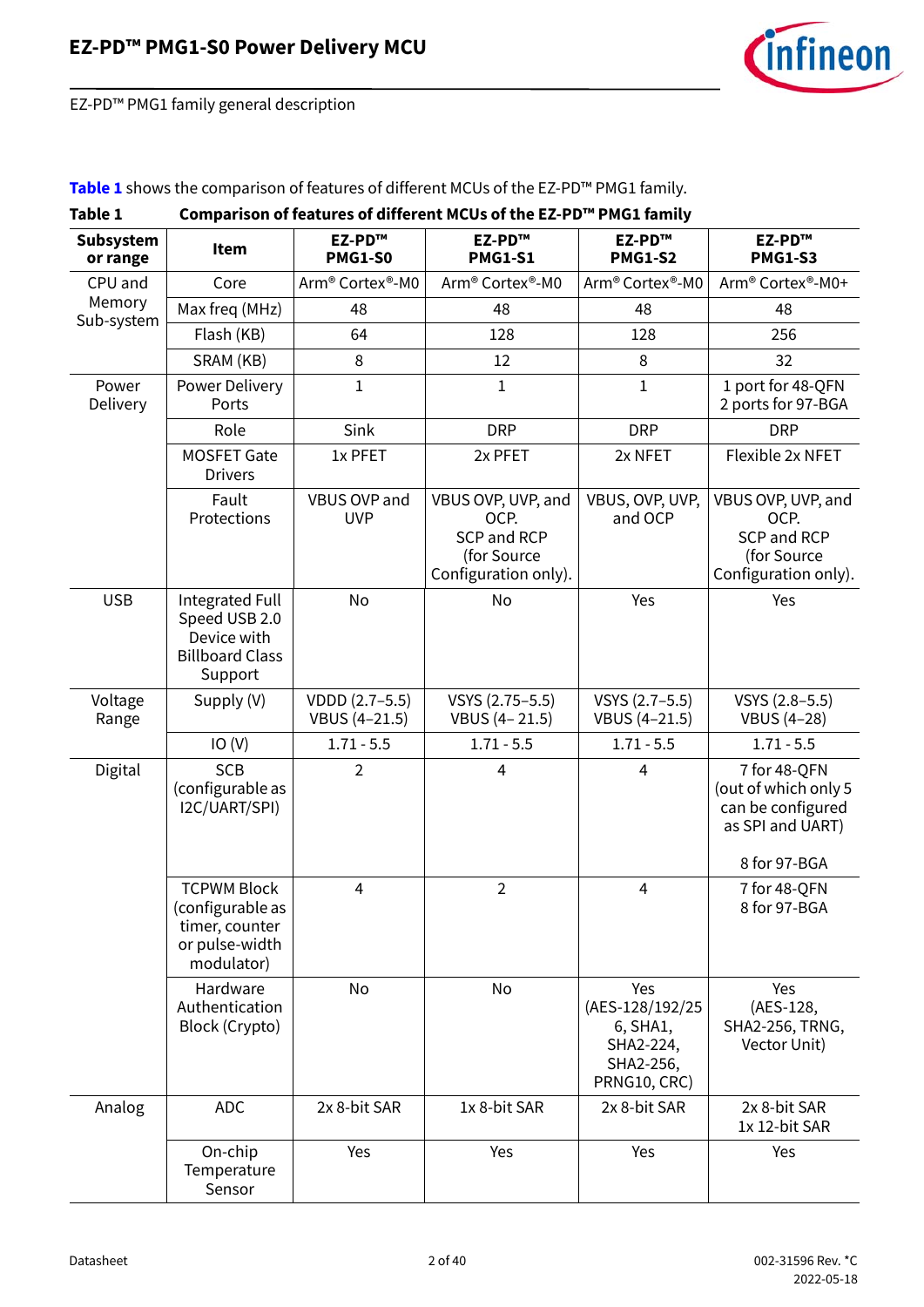

EZ-PD™ PMG1 family general description

| anc T                               | COMPANJONI UN IGALUI   | <b>VI UILICI CIIL</b>                                                                                                                                      | 609 OF GIT ELT                               | ן ויוש <b>ב ומווווע</b> (וויוסו ב                                                                   |                                                                                                             |
|-------------------------------------|------------------------|------------------------------------------------------------------------------------------------------------------------------------------------------------|----------------------------------------------|-----------------------------------------------------------------------------------------------------|-------------------------------------------------------------------------------------------------------------|
| Subsystem<br>or range               | Item                   | EZ-PD™<br><b>PMG1-S0</b>                                                                                                                                   | EZ-PD™<br><b>PMG1-S1</b>                     | EZ-PD™<br><b>PMG1-S2</b>                                                                            | EZ-PD™<br><b>PMG1-S3</b>                                                                                    |
| Direct<br>Memory<br>Access<br>(DMA) | <b>DMA</b>             | No                                                                                                                                                         | No                                           | No                                                                                                  | Yes                                                                                                         |
| GPIO                                | Max # of $I/O$         | $12(10 + 2$ OVT)                                                                                                                                           | $17(15 + 2$ OVT)                             | $20(18 + 2$ OVT)                                                                                    | 26 (24 + 2 OVT) for<br>48-QFN<br>50 (48 + 2 OVT) for<br>97-BGA                                              |
| Charging<br><b>Standards</b>        | <b>Charging Source</b> |                                                                                                                                                            | BC 1.2, AC                                   | BC 1.2, AC                                                                                          | BC 1.2, AC, AFC, and<br>Quick Charge 3.0                                                                    |
|                                     | <b>Charging Sink</b>   | BC 1.2, Apple<br>Charging (AC)                                                                                                                             | BC 1.2, AC                                   | BC 1.2, AC                                                                                          | BC 1.2, AC                                                                                                  |
| <b>ESD</b><br>Protection            | <b>ESD Protection</b>  | Yes<br>(up to $\pm$ 8-kV<br>Contact<br>discharge,<br>up to ±15-kV Air<br>Discharge,<br>human body<br>model (HBM),<br>and charged<br>device model<br>(CDM)) | Yes<br>(HBM and CDM)                         | Yes<br>(up to $\pm$ 8-kV<br>Contact<br>discharge,<br>up to ±15-kV Air<br>Discharge,<br>HBM and CDM) | Yes<br>(HBM and CDM)                                                                                        |
| Packages                            | Package<br>Options     | 24-QFN<br>$(4 \times 4$ mm,<br>0.5 mm pitch)                                                                                                               | 40-QFN<br>$(6 \times 6$ mm, 0.5 mm<br>pitch) | 40-QFN<br>$(6 \times 6$ mm,<br>0.5 mm pitch)                                                        | 48-QFN<br>$(6 \times 6$ mm, 0.5 mm<br>pitch)<br>97-BGA<br>$(6 \times 6$ mm, 0.5 mm<br>and<br>0.65 mm pitch) |

**Table 1 Comparison of features of different MCUs of the EZ-PD™ PMG1 family** *(continued)*

The rest of the document discusses the EZ-PD™ PMG1-S0 device in detail.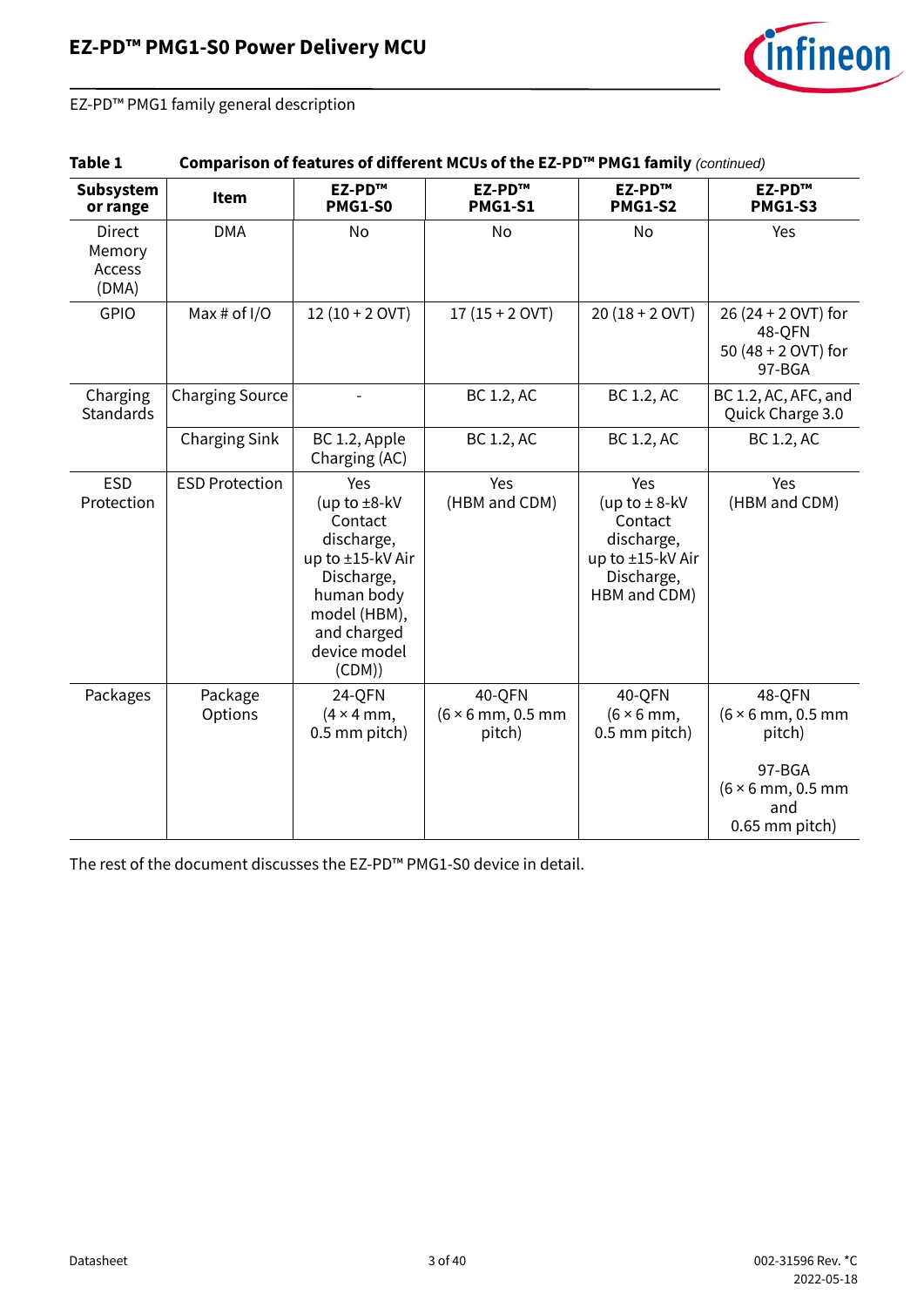

EZ-PD™ PMG1-S0 general description

## <span id="page-3-0"></span>**EZ-PD™ PMG1-S0 general description**

EZ-PD™ PMG1-S0 includes 64-KB flash, a complete Type-C USB-PD transceiver, a pull-down termination resistor  $R_D$  to support Sink on the Type-C port, and system-level ESD protection. It is available in a 24-pin QFN package.

## <span id="page-3-1"></span>**Features**

- Type-C Support and USB PD Support
	- Supports USB PD 3.0 Version 2.0 Spec
	- Termination resistor  $R_D$
	- Supports one USB Type-C port
- Legacy/proprietary charging block
	- Supports Apple charging 2.4A, BC 1.2
	- Integrates all required terminations on USBDP/DM lines
- System-level fault protection
	- VBUS to CC short protection
	- On-chip overvoltage protection (OVP) and undervoltage protection (UVP)
- 32-bit MCU subsystem
	- Arm® Cortex®-M0 CPU
	- 64-KB Flash
	- 8-KB SRAM
- Clocks and oscillators
	- Integrated oscillator eliminating the need for external clock
- Power
	- VDDD (2.7 V–5.5 V)
	- VBUS (4.0 V–21.5 V)
- System-Level ESD protection
	- On CC, VBUS\_MON, USBDP, USBDM, P2.2, and P2.3 pins
	- ± 8-kV contact discharge and ±15-kV Air Gap discharge based on IEC61000-4-2 level 4C
- Packages
	- 24-pin QFN
	- Supports extended industrial temperature range (–40°C to +105°C)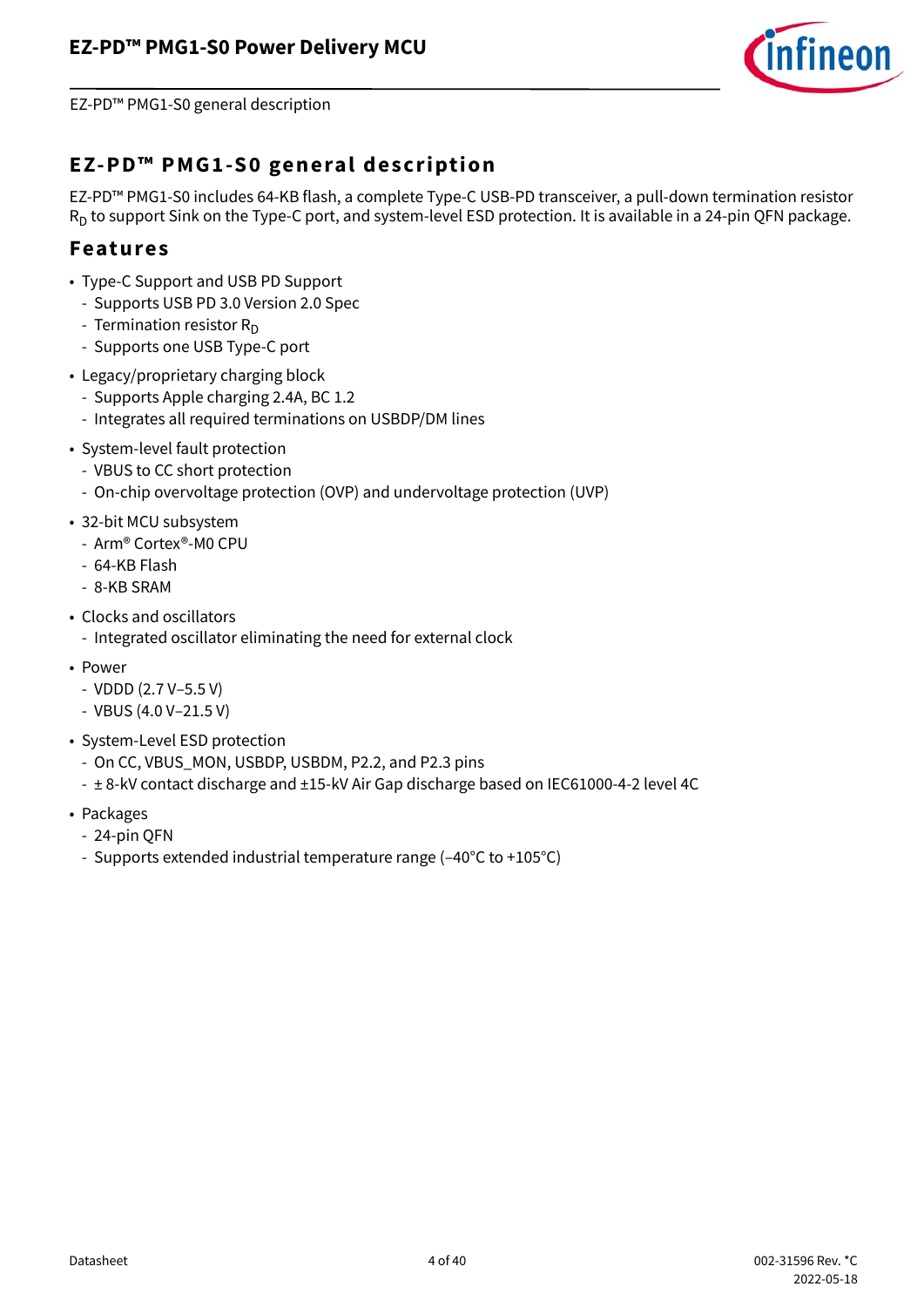

Block diagram

## <span id="page-4-0"></span>**Block diagram**

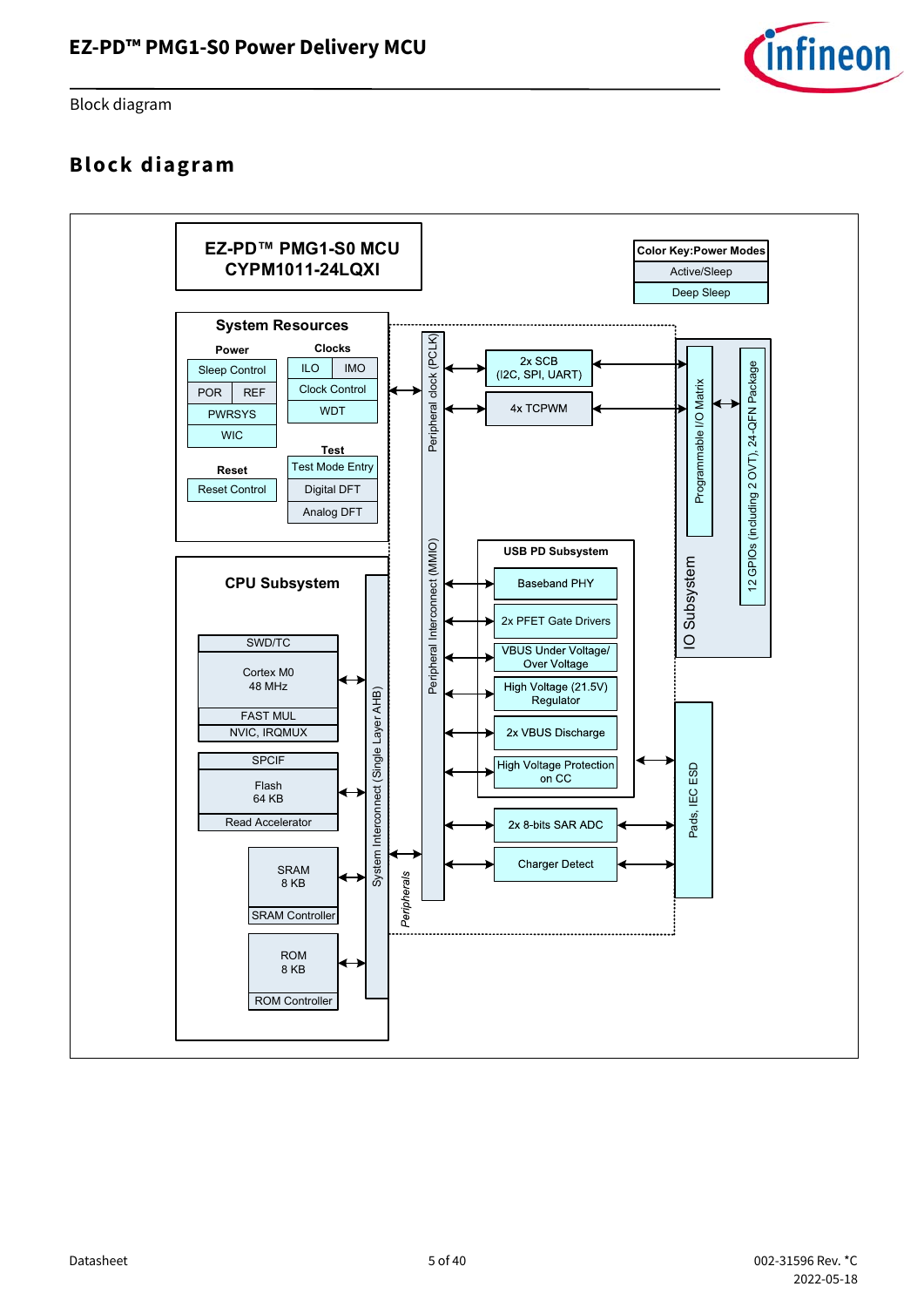

Table of contents

## <span id="page-5-0"></span>**Table of contents**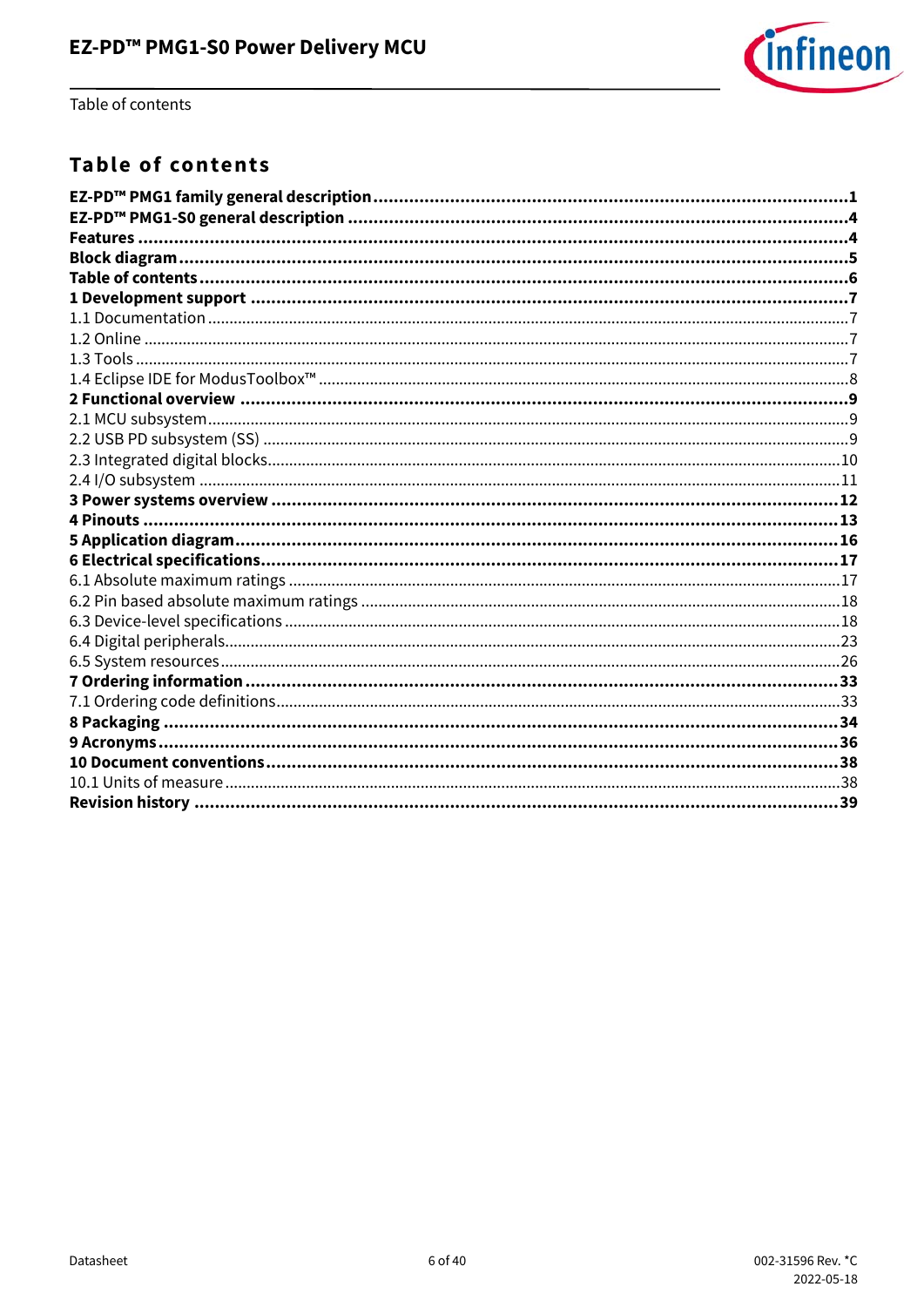

Development support

## <span id="page-6-0"></span>**1 Development support**

The EZ-PD™ PMG1 family has a rich set of documentation, development tools, and online resources to assist you during your development process. Visit **[EZ-PD™ PMG1 MCU](https://www.infineon.com/cms/en/product/universal-serial-bus-usb-power-delivery-controller/usb-c-and-power-delivery/ez-pd-pmg1-portfolio-high-voltage-mcus-usb-c-power-delivery/)** webpage to find out more.

### <span id="page-6-1"></span>**1.1 Documentation**

A suite of documentation supports the EZ-PD™ PMG1 family to ensure that you can find answers to your questions quickly. This section contains a list of some of the key documents.

**[Software user guide:](https://www.infineon.com/dgdl/Infineon-ModusToolbox_2.2_User_Guide-Software-v02_40-EN.pdf?fileId=8ac78c8c7e7124d1017e912544870cb3&utm_source=cypress&utm_medium=referral&utm_campaign=202110_globe_en_all_integration-files)** A step-by-step guide for using ModusToolbox™ software. The software user guide shows you how ModusToolbox™ software build process works in detail, how to use source control with ModusToolbox™ software, and much more.

**Component datasheets:** The flexibility of EZ-PD™ PMG1 allows the creation of new peripherals (components) long after the device has gone into production. Component data sheets provide all the information needed to select and use a particular component, including functional description, API documentation, example codes, and AC/DC specifications.

**Application notes:** This includes the getting started application note and the hardware design guidelines.

**Technical reference manual:** The technical reference manual (TRM) contains all the technical detail you need to use a EZ-PD™ PMG1 device, including a complete description of all EZ-PD™ PMG1 registers. The TRM is available in the Documentation section at **[EZ-PD™ PMG1 MCU](https://www.infineon.com/cms/en/product/universal-serial-bus-usb-power-delivery-controller/usb-c-and-power-delivery/ez-pd-pmg1-portfolio-high-voltage-mcus-usb-c-power-delivery/)** webpage.

### <span id="page-6-2"></span>**1.2 Online**

In addition to print documentation, the **[EZ-PD™ PMG1 MCU forums](https://community.infineon.com/t5/USB-EZ-PD-Type-C/bd-p/USBEZPDTypeC)** connect you with fellow users and experts in PMG1 from around the world, 24 hours a day, 7 days a week.

### <span id="page-6-3"></span>**1.3 Tools**

With industry standard cores, programming, and debugging interfaces, the EZ-PD™ PMG1 MCU family is part of a development tool ecosystem.

Visit us at **[ModusToolbox™ software](https://www.infineon.com/cms/en/design-support/tools/sdk/modustoolbox-software/)** for the latest information on the revolutionary, easy to use Eclipse IDE for ModusToolbox™, supported third party compilers, programmers, debuggers, and development kits.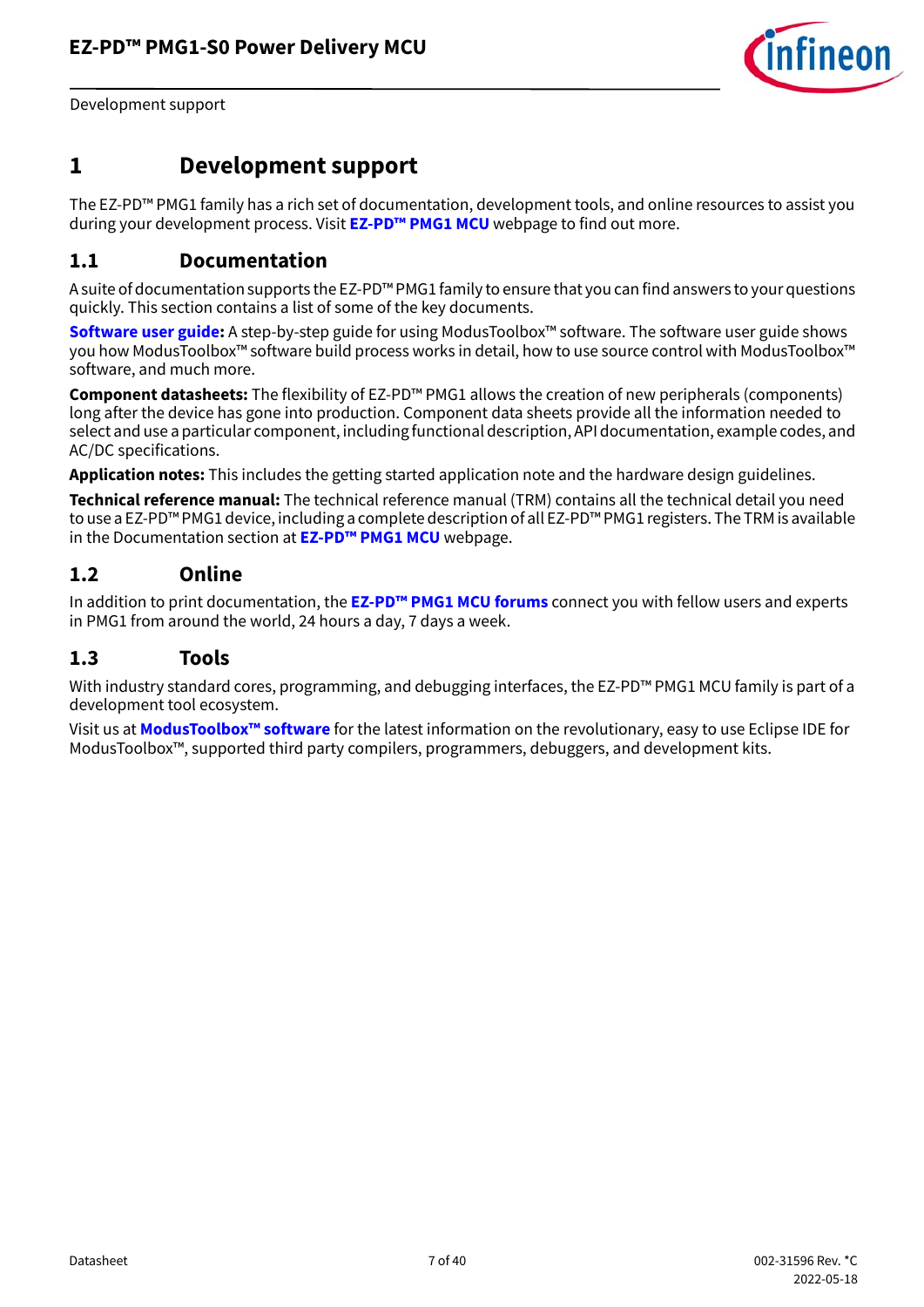

Development support

## <span id="page-7-0"></span>**1.4 Eclipse IDE for ModusToolbox™**

ModusToolbox™ software is an Eclipse-based development environment on Windows, macOS, and Linux platforms that includes the Eclipse IDE for ModusToolbox™. The Eclipse IDE for ModusToolbox™ brings together several device resources, middleware, and firmware to build an application. Using ModusToolbox™ software, you can enable and configure device resources and middleware libraries, write C/C++/assembly source code, and program and debug the device.

For additional details on using the ModusToolbox™ software, refer to **[AN232553 - Getting started with EZ-PD™](https://www.infineon.com/dgdl/Infineon-AN232553_Getting_started_with_EZ-PD_PMG1_MCU_on_ModusToolbox_software-ApplicationNotes-v02_00-EN.pdf?fileId=8ac78c8c7cdc391c017d0d3e98ed67ea)  [PMG1 MCU on ModusToolbox™ software](https://www.infineon.com/dgdl/Infineon-AN232553_Getting_started_with_EZ-PD_PMG1_MCU_on_ModusToolbox_software-ApplicationNotes-v02_00-EN.pdf?fileId=8ac78c8c7cdc391c017d0d3e98ed67ea)** and the documentation and help integrated into ModusToolbox™ software. As **[Figure 2](#page-7-1)** shows, with the Eclipse IDE for ModusToolbox™, you can:

- 1. Create a new application based on a list of template applications, filtered by kit or device, or browse the collection of code examples online.
- 2. Configure device resources in Device Configurator to build your hardware system design in the workspace.
- 3. Add software components or middleware.
- 4. Develop your application firmware.

| $-0$<br><b>NC</b> Project Creator 1.33 - Salect Application<br>Settings 1946                                    | 100<br>Project <sup>II</sup> <sup>to</sup> Debug <sup>III</sup> Registers in Peripher | <sup>23</sup> Cl., the Life year two<br>Ferghands.   Pins   System   Periphenal Clocks                        | Selal Communication Block (SCB) 1 (CHSP, UARS) - Ferenwiero                 |                                                |
|-----------------------------------------------------------------------------------------------------------------|---------------------------------------------------------------------------------------|---------------------------------------------------------------------------------------------------------------|-----------------------------------------------------------------------------|------------------------------------------------|
| <b>Assistances fixed Party: C. Amerynon</b>                                                                     | 日包<br>Bonn.                                                                           | Long Attacked                                                                                                 | <b>Exter Man Sell</b>                                                       | 20F                                            |
| Salest Target 128<br><b>College</b>                                                                             | > a COMPONENT CUSTOM DESIGN MODUS                                                     | <b>ATBEADD</b><br>$\hat{\phantom{a}}$                                                                         | <b>Nene</b>                                                                 | <b>Toky</b>                                    |
|                                                                                                                 |                                                                                       | Personality<br><b>Renetic</b><br>Resource:<br>1 Connecticutor                                                 | · Parkinson Deturnmental                                                    |                                                |
| [5] brand <sup>12</sup> [2] [2] make the to application for PHS2 strates order Wash Footback<br><b>Seattle</b>  | > Ra > deps                                                                           | Bend Communication Bluck (SOES) which                                                                         | (7) Configuration Help                                                      | <b>Gass WAT DCR Documentation</b>              |
| Template Application.<br>- These Application Name<br>CapTeros MSCsT Smutation Platform                          | <b>a</b> images                                                                       | 37. Smith Communication Block (SCB 1) CHER LIMIT<br><b>LAST-12 - &gt;</b>                                     | · Sanish<br>(2) Cars Marke                                                  | Stendard                                       |
| CCG dama<br><b>Empty PSoCA App</b>                                                                              | $\rightarrow$ $\Rightarrow$ libs                                                      | 105 C Power Delivery 2<br>College E.D.                                                                        | (7) Baud Aale (fam)                                                         | system                                         |
| <b>GPICI Internant</b><br><b>Hally World</b>                                                                    | $>$ $\frac{m}{2}$ SFC                                                                 | + Digital<br>A System                                                                                         | (7) Oversenate                                                              | $\mathbf{u}$                                   |
| <b>Browse Template</b><br>UC Marke EdDC Sleen                                                                   |                                                                                       |                                                                                                               | $(2)$ BEOWE                                                                 | Ltd Fest                                       |
| LIC Slave Using California<br><b>Applications or</b><br><b>Ninodic Interrupt Lising TCPWM</b>                   | > un utils                                                                            |                                                                                                               | (7) Data World                                                              | <b>Abru</b>                                    |
| <b>CONTRACTOR</b><br><b>PERMITTEN</b><br><b>Code Examples</b><br><b>FING</b> LISBITO SHE                        | config.h                                                                              |                                                                                                               | $(7)$ Party                                                                 | None                                           |
| PMG153 PD Exemple<br><b>Online</b><br>PMG153 SROM Code                                                          | main.c                                                                                |                                                                                                               | (2) Brat Rits                                                               | the                                            |
| <b>Friest Modes</b>                                                                                             | <b>Makethe</b>                                                                        | <b>Configure Device</b>                                                                                       | (7) Enable Digital Filter                                                   |                                                |
| i all                                                                                                           |                                                                                       | <b>Resources</b>                                                                                              | (7) Enable LPI mode                                                         |                                                |
| <b>BR INGI-CYTER</b>                                                                                            | <b>B</b> makefile.init                                                                |                                                                                                               | $-$ Hertens<br>(7) Enable Flow Control                                      |                                                |
| Template Application(s): IRM(2 Padis Mount)<br>Applicational fixed Fath: C.Alsershirts                          | <b>B README.md</b>                                                                    |                                                                                                               |                                                                             |                                                |
| Press "Create" to conda the selected application(s).                                                            | $\lambda$                                                                             |                                                                                                               | Smid Communication Block (SCB) 1 (CVEIP LIART) - Parameters   Clob Pressent |                                                |
| + bot Date 1                                                                                                    | Quick P., Im Variables <sup>et</sup> Express. <sup>e</sup> Breakp.,                   | Library Manager 1.30<br>12.77                                                                                 |                                                                             | $\Box$<br>$\times$<br>$\overline{\phantom{a}}$ |
| Weight #                                                                                                        |                                                                                       | Searings Help                                                                                                 |                                                                             |                                                |
| -int main(void)                                                                                                 | Search Online for Code Examples                                                       | Directory: C./Users/Public/mtw/PMG1_USBPD_Sink                                                                |                                                                             | Browse.                                        |
| cy_ralt_t result;<br>(cy_stc_scb_uart_context_t CVBSP_UART_context;                                             | <sup>P</sup> Search Online for Libraries and BSPs                                     | C:/Users/Public/mbx/PMG1_USBPD_Sink<br>Project:                                                               |                                                                             |                                                |
| /* Initialize the decire and board peripherals */<br>л<br>result = cybap_init();                                | Refresh Quick Panel                                                                   | Active BSP: PMG1-CY7110                                                                                       |                                                                             |                                                |
| /* Soard init failed. Stop program execution */                                                                 |                                                                                       | <b>VER</b><br>Enter filter text                                                                               |                                                                             |                                                |
| if (result is CV RSLT SUCCESS)<br><b>Develop Firmware</b>                                                       | · PMG1 USBPD Sink (PMG1-CY7110)                                                       |                                                                                                               |                                                                             |                                                |
| CY. ASSERTICY_ASSERT_FAILED);                                                                                   | <b>* Launches</b>                                                                     | Libraries<br><b>BSPs</b>                                                                                      |                                                                             |                                                |
| /* Configure and enable the UART peripheral */                                                                  |                                                                                       | A Shared<br>Name<br>Version                                                                                   |                                                                             |                                                |
| Cy_SCR_UART_Init(CVBSP_UART_HA, &CVBSP_UART_config, &CVBSP_UART_context);<br>Cy SCB UART Enable(CYBSP UART He); | - Tools                                                                               | * Abstraction Layers<br><b>Base Libraries</b>                                                                 |                                                                             | 3                                              |
| /* frable global interrupts */<br>_enable_iro();                                                                | Library Manager 1.30                                                                  | * Board Utils                                                                                                 |                                                                             |                                                |
| /* Sand a string over serial terminal */                                                                        | Device Configurator 2.20                                                              | MCD Middleware<br>Latest 1.X release<br>dib-support                                                           |                                                                             | <b>Add Software</b>                            |
| Cy_SCR_UART_PutString(CYRSP_UART_HW, "Hello world'u'un");                                                       |                                                                                       | Latest 10.X release<br>freertos                                                                               |                                                                             | <b>Components/Middleware</b>                   |
| $for$ $(z_2)$                                                                                                   |                                                                                       | > PSoC 4 Base Libraries                                                                                       |                                                                             |                                                |
| /* Toggla the user LED state "/                                                                                 |                                                                                       | * PSoC 4 Middleware                                                                                           |                                                                             |                                                |
| Cy GPID Inv(CYBSP FW LED PORT, CYBSP FW LED PIN);                                                               |                                                                                       | V pdstack<br>Development build                                                                                |                                                                             |                                                |
|                                                                                                                 |                                                                                       | $\ddot{\phantom{1}}$                                                                                          |                                                                             |                                                |
|                                                                                                                 |                                                                                       |                                                                                                               |                                                                             |                                                |
|                                                                                                                 |                                                                                       |                                                                                                               |                                                                             |                                                |
|                                                                                                                 |                                                                                       |                                                                                                               |                                                                             |                                                |
|                                                                                                                 |                                                                                       | Checking if remote manifest is accessible<br>Getting manifests from remote server                             |                                                                             |                                                |
|                                                                                                                 |                                                                                       |                                                                                                               |                                                                             |                                                |
|                                                                                                                 |                                                                                       |                                                                                                               |                                                                             |                                                |
|                                                                                                                 |                                                                                       |                                                                                                               |                                                                             |                                                |
|                                                                                                                 |                                                                                       |                                                                                                               |                                                                             |                                                |
|                                                                                                                 |                                                                                       | sazazzazzazz 100%<br>Faces of Folkbooks basis. Thomas, distributions, some I may keep a allowed months of law |                                                                             |                                                |
|                                                                                                                 |                                                                                       |                                                                                                               |                                                                             | Update<br>Close                                |
|                                                                                                                 |                                                                                       |                                                                                                               |                                                                             |                                                |
|                                                                                                                 |                                                                                       |                                                                                                               |                                                                             |                                                |

<span id="page-7-1"></span>**Figure 2 Eclipse IDE for ModusToolbox™ and middleware**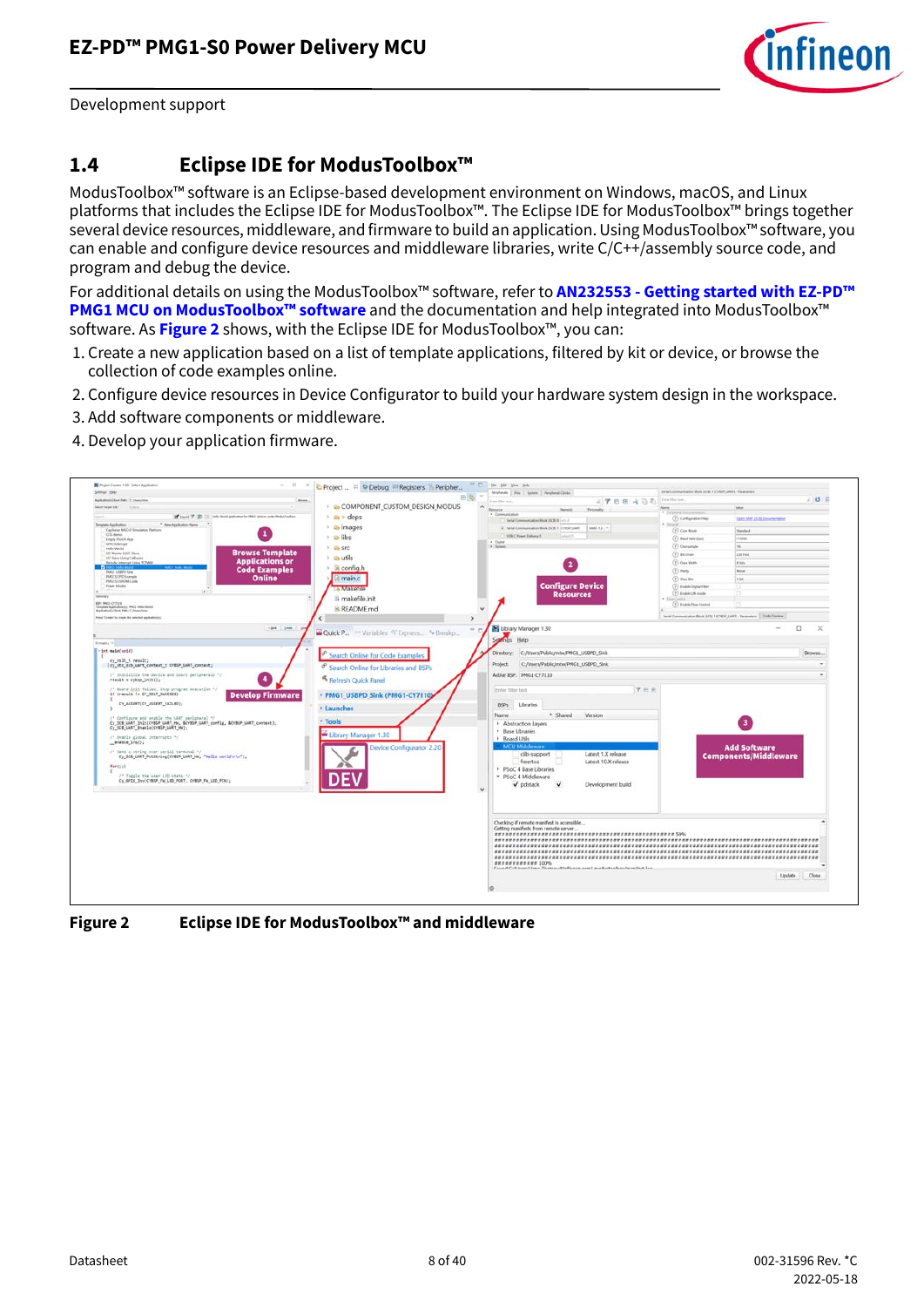

Functional overview

## <span id="page-8-0"></span>**2 Functional overview**

## <span id="page-8-1"></span>**2.1 MCU subsystem**

### **2.1.1 CPU**

The Cortex®-M0 CPU in EZ-PD™ PMG1-S0 is part of the 32-bit MCU subsystem, which is optimized for low-power operation with extensive clock gating.

The CPU also includes a serial wire debug (SWD) interface, which is a 2-wire form of JTAG. The debug configuration used for EZ-PD™ PMG1-S0 has four break-point (address) comparators and two watchpoint (data) comparators.

### **2.1.2 Flash**

The EZ-PD™ PMG1-S0 device has a flash module with one bank of 64-KB flash, a flash accelerator, tightly coupled to the CPU to improve average access times from the flash block.

### **2.1.3 SROM**

A supervisory ROM that contains boot and configuration routines is provided.

## <span id="page-8-2"></span>**2.2 USB PD subsystem (SS)**

The USB PD subsystem provides the interface to the Type-C USB port. This subsystem comprises a high-voltage regulator, OVP, and supply switch blocks. This subsystem also includes all ESD required and supported on the Type-C port.

## **2.2.1 USB PD physical layer**

The USB PD physical layer consists of a transmitter and receiver that communicate BMC-encoded data over the CC channel based on the PD 3.0 standard. All communication is half-duplex. The Physical Layer or PHY practices collision avoidance to minimize communication errors on the channel.

The USBPD block includes the  $R_D$  termination resistor and switch as required by the USB Type-C spec. The termination resistor is required to implement connection detection, plug orientation detection, and for establishing the sink power role. A dead-battery  $R_D$  termination enables identification as a sink while the EZ-PD<sup>™</sup> PMG1-S0 device is not powered.

### **2.2.2 ADC**

The ADC is a low-footprint 8-bit 125 ksps SAR ADC that is available for general-purpose A-D conversion applications in the chip. This ADC can be accessed from all GPIOs and the USBDP/DM pins through an on-chip analog mux. EZ-PD™ PMG1-S0 contains two instances of the ADC. The voltage reference for the ADCs is generated either from the VDDD supply or from internal bandgap. When sensing the GPIO pin voltage with an ADC, the pin voltage cannot exceed the VDDIO supply value.

### **2.2.3 Charger detection**

The charger detection block connected to the USBDP/DM pins allow EZ-PD™ PMG1-S0 to detect conventional battery chargers conforming to BC 1.2, and Apple charging standard.

### **2.2.4 VBUS UVP and OVP**

The EZ-PD™ PMG1-S0 chip has an integrated hardware block for VBUS OVP/UVP with configurable thresholds and response times on the Type C port.

### **2.2.5 VBUS short protection**

EZ-PD™ PMG1-S0 provides four VBUS short protection pins: CC1, CC2, P2.2, and P2.3. These pins are protected from accidental shorts to high-voltage VBUS. Accidental shorts may occur because the CC1 and CC2 pins are placed next to the VBUS pins in the USB Type-C connector. A Power Delivery controller without the high-voltage VBUS short protection will be damaged in the event of accidental shorts. When the protection circuit is triggered,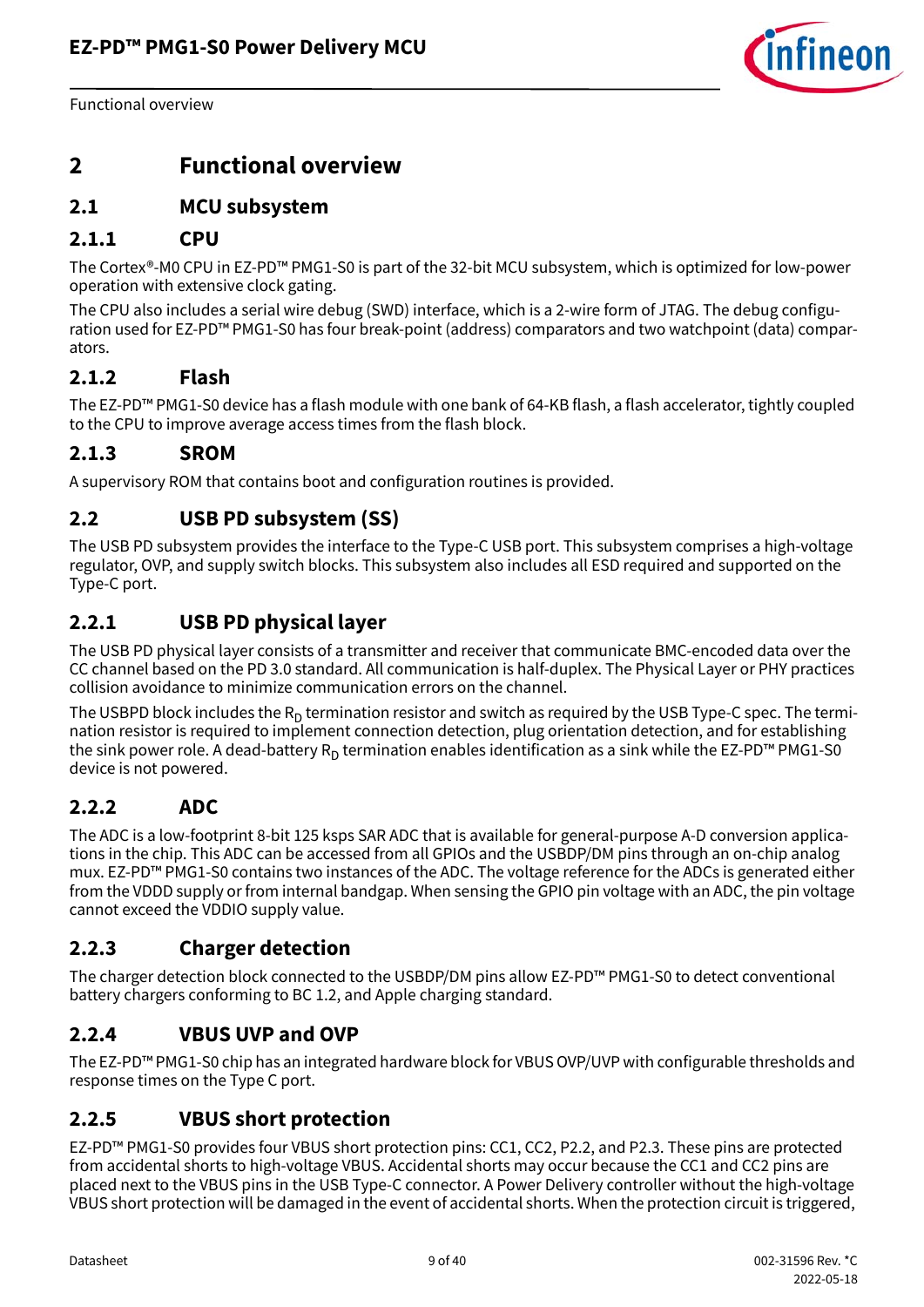

Functional overview

EZ-PD™ PMG1-S0 can handle up to 17 V forever and between 17 V to 22 VDC for 1000 hours on the OVT pins. When a VBUS short event occurs on the CC pins, a temporary high-ringing voltage is observed due to the RLC elements in the USB Type-C cable. Without EZ-PD™ PMG1-S0 connected, this ringing voltage can be twice (44 V) the maximum VBUS voltage (21.5 V). However, when EZ-PD™ PMG1-S0 is connected, it is capable of clamping temporary high-ringing voltage and protecting the CC pin using IEC ESD protection diodes.

## **2.2.6 PFET gate drivers on VBUS path**

EZ-PD™ PMG1-S0 has two integrated PFET gate drivers to drive external PFETs on the VBUS consumer paths. The VBUS\_FET\_CTRL\_0 gate driver has an active pull-up, and thus can drive high, low or High-Z.

The VBUS\_FET\_CTRL\_1 gate driver can drive only low or high-Z, thus requiring an external pull-up. These pins are VBUS voltage-tolerant.

## **2.2.7 VBUS discharge FETs**

EZ-PD™ PMG1-S0 also has two integrated VBUS discharge FETs used to discharge VBUS to meet the USB PD specification timing on a detach condition.

## <span id="page-9-0"></span>**2.3 Integrated digital blocks**

## **2.3.1 Serial communication blocks (SCB)**

EZ-PD™ PMG1-S0 has two SCBs, which can be configured to implement an  $1^2C$ , SPI, or UART interface. The hardware I<sup>2</sup>C blocks implement full multi-master and slave interfaces capable of multimaster arbitration. In the SPI mode, the SCB blocks can be configured to act as master or slave.

In the I<sup>2</sup>C mode, the SCB blocks are capable of operating at speeds of up to 1 Mbps (Fast Mode Plus) and have flexible buffering options to reduce interrupt overhead and latency for the CPU. These blocks also support I<sup>2</sup>C that creates a mailbox address range in the memory of EZ-PD™ PMG1-S0 and effectively reduce I<sup>2</sup>C communication to reading from and writing to an array in memory. In addition, the blocks support 8-deep FIFOs for receive and transmit which, by increasing the time given for the CPU to read data, greatly reduce the need for clock stretching caused by the CPU not having read data on time.

The I<sup>2</sup>C peripherals are compatible with the I<sup>2</sup>C Standard-mode, Fast Mode, and Fast Mode Plus devices as defined in the NXP I<sup>2</sup>C-bus specification and user manual (**[UM10204](http://www.nxp.com/documents/user_manual/UM10204.pdf)**). The I<sup>2</sup>C bus I/Os are implemented with GPIO in open-drain modes.

The I<sup>2</sup>C port on the SCB blocks of EZ-PD<sup>™</sup> PMG1-S0 are not completely compliant with the I<sup>2</sup>C spec in the following aspects:

- The GPIO cells for SCB 1's I<sup>2</sup>C port are not overvoltage-tolerant and, therefore, cannot be hot-swapped or powered up independently of the rest of the I2C system.
- Fast Mode Plus has an  $I_{\text{OL}}$  specification of 20 mA at a  $V_{\text{OL}}$  of 0.4 V. The GPIO cells can sink a maximum of 8-mA  $I_{\text{OL}}$  with a V<sub>OL</sub> maximum of 0.6 V.
- Fast Mode and Fast Mode Plus specify minimum Fall times, which are not met with the GPIO cell; Slow strong mode can help meet this spec depending on the bus load.

## **2.3.2 Timer/counter/PWM block (TCPWM)**

EZ-PD™ PMG1-S0 has four TCPWM blocks. Each implements a 16-bit timer, counter, pulse-width modulator (PWM), and quadrature decoder functionality. The block can be used to measure the period and pulse width of an input signal (timer), find the number of times a particular event occurs (counter), generate PWM signals, or decode quadrature signals.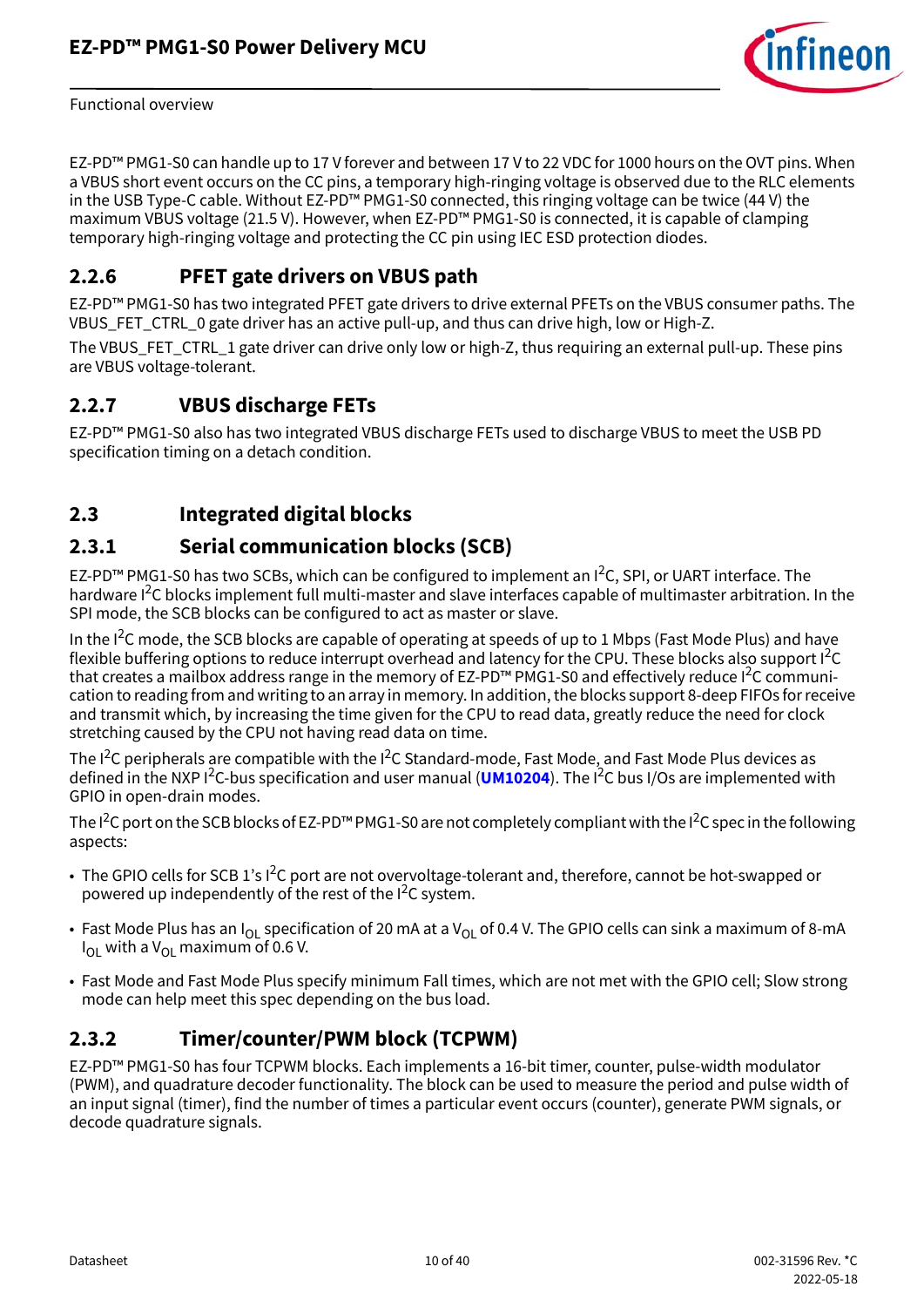

Functional overview

## <span id="page-10-0"></span>**2.4 I/O subsystem**

EZ-PD™ PMG1-S0 has up to 12 GPIOs of which, some of them can be re-purposed to support functions of SCB (I<sup>2</sup>C, UART, SPI). GPIO pins P0.0 and P0.1 are overvoltage-tolerant (OVT) (up to 6 V).

The GPIO block implements the following:

- Seven drive strength modes
	- Input only
	- Weak pull-up with strong pull-down
	- Strong pull-up with weak pull-down
	- Open drain with strong pull-down
	- Open drain with strong pull-up
	- Strong pull-up with strong pull-down
	- Weak pull-up with weak pull-down
- Input threshold select (CMOS or LVTTL)
- Individual control of input and output buffer enabling/disabling in addition to the drive strength modes
- Hold mode for latching previous state (used for retaining I/O state in Deep Sleep mode)
- Selectable slew rates for dV/dt related noise control to improve EMI

During power-on and reset, the I/O pins are forced to the disable state so as not to crowbar any inputs and/or cause excess turn-on current. A multiplexing network known as a high-speed I/O matrix is used to multiplex between various signals that may connect to an I/O pin.

Port pins P1.0 and P1.1 can be configured to indicate fault for OVP/UVP conditions. The two fault conditions can be mapped to two GPIOs can be OR'ed to indicate over one GPIO.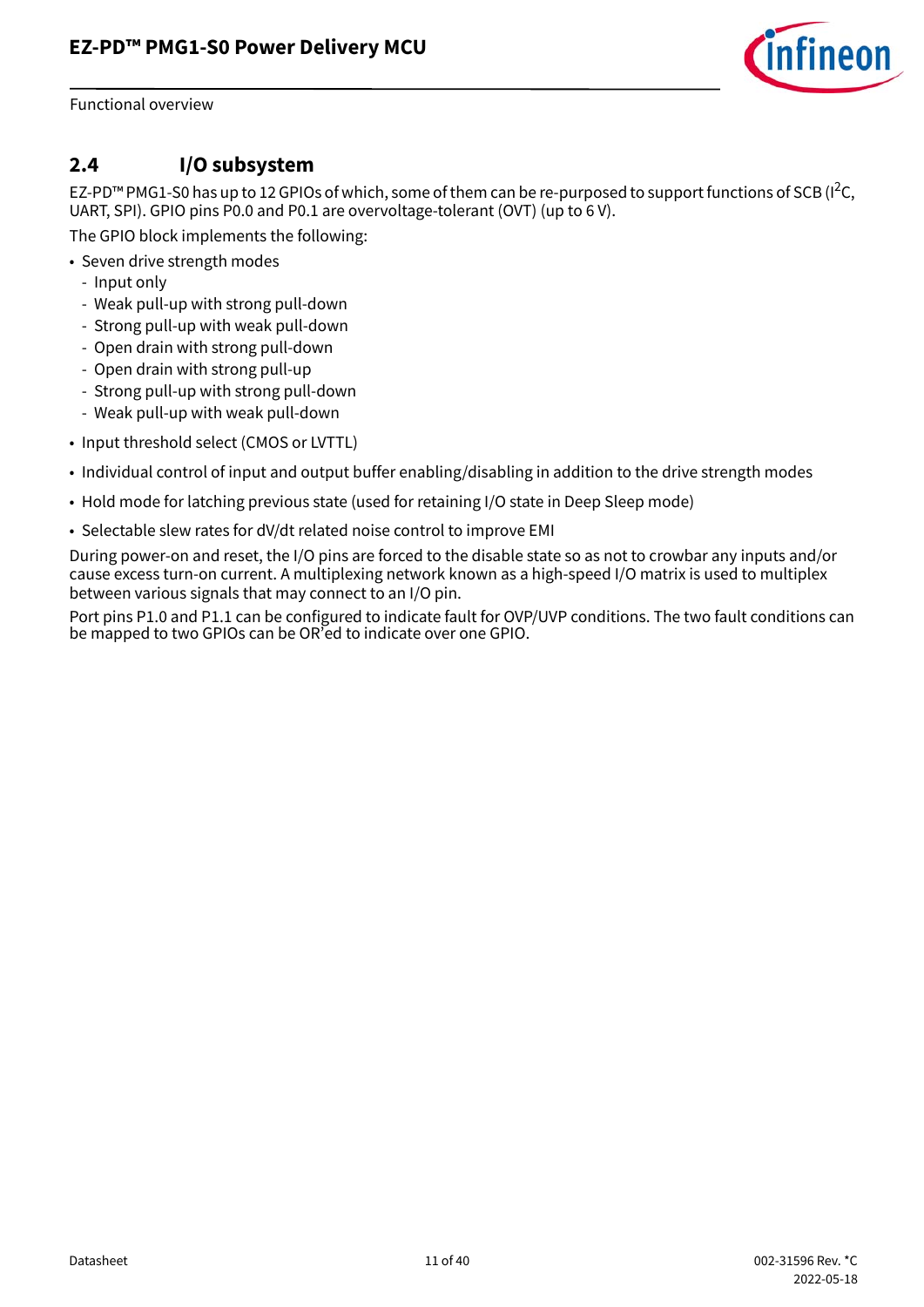

Power systems overview

## <span id="page-11-0"></span>**3 Power systems overview**

EZ-PD™ PMG1-S0 can operate from two possible external supply sources: VBUS (4.0 V–21.5 V) or VDDD (2.7 V– 5.5 V). When powered through VBUS, the internal regulator generates VDDD of 3.3 V for chip operation. The regulated supply, VDDD, is either used directly inside some analog blocks or further regulated down to VCCD (1.8 V), which powers majority of the core using the regulators. EZ-PD™ PMG1-S0 has three different power modes: Active, Sleep, and Deep Sleep. Transitions between these power modes are managed by the power system. When powered through the VBUS pin, VDDD cannot be used to power external devices and should be connected to a 1-µF capacitor for the regulator stability only. These pins are not supported as power supplies. Refer to the application diagrams for capacitor connections.

| Mode                    | <b>Description</b>                                                                                                           |
|-------------------------|------------------------------------------------------------------------------------------------------------------------------|
| Power-on Reset<br>(POR) | Power is valid and an internal reset source is asserted or SleepController is sequencing the<br>system out of reset.         |
| <b>ACTIVE</b>           | Power is valid and CPU is executing instructions.                                                                            |
| <b>SLEEP</b>            | Power is valid and CPU is not executing instructions. All logic that is not operating is clock<br>gated to save power.       |
| DEEP SLEEP              | Main regulator and most blocks are shut off. DeepSleep regulator powers logic, but only<br>low-frequency clock is available. |







**Figure 3 Power system requirement block diagram**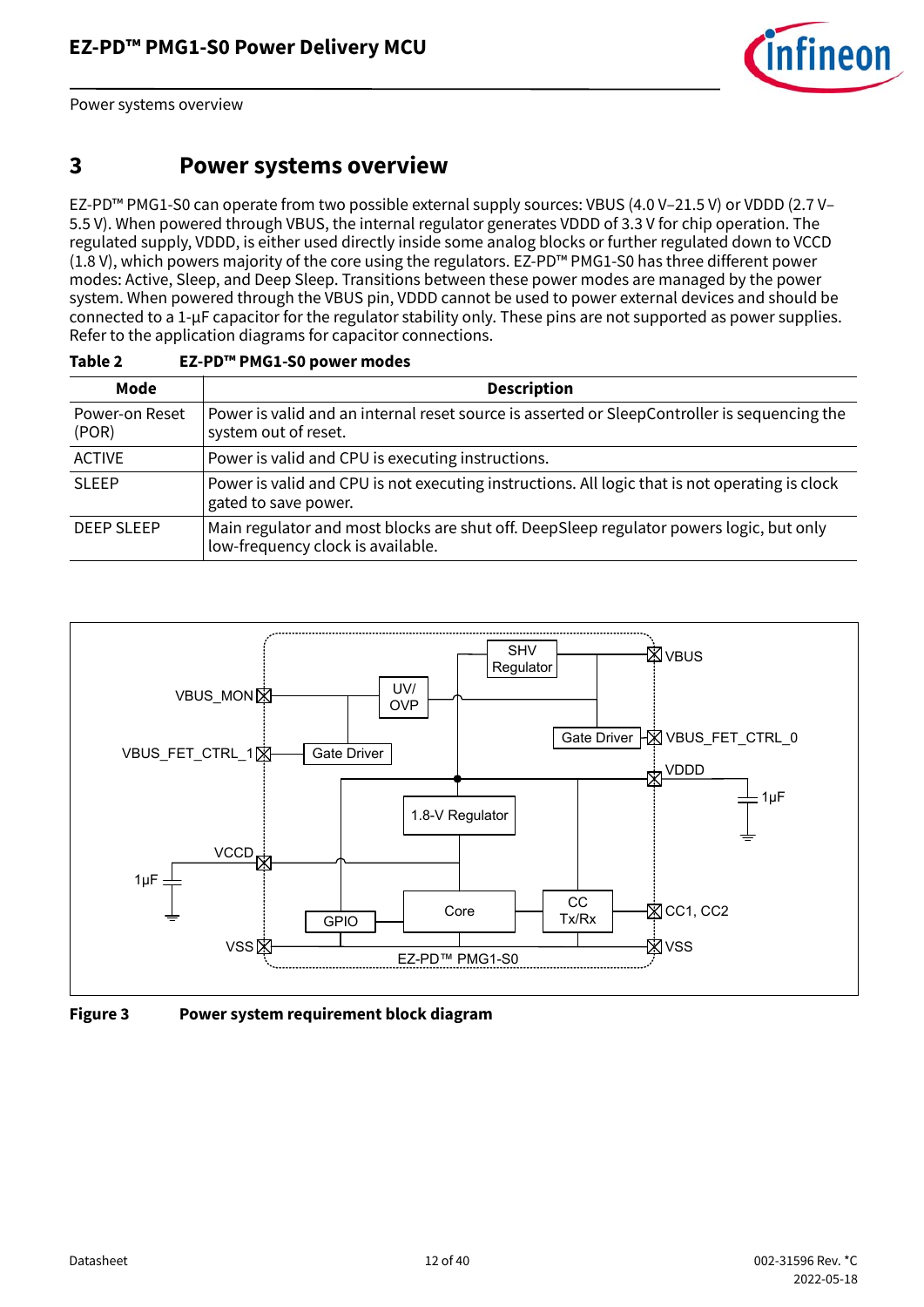

Pinouts

## <span id="page-12-0"></span>**4 Pinouts**

#### <span id="page-12-7"></span>**Table 3 EZ-PD™ PMG1-S0 pin descriptions**

| Group                            | 24-pin<br>QFN  | Pin name                                             | <b>Description</b>                                                                                                                                                                                                                                                      |
|----------------------------------|----------------|------------------------------------------------------|-------------------------------------------------------------------------------------------------------------------------------------------------------------------------------------------------------------------------------------------------------------------------|
|                                  | $\mathbf{1}$   | P1.0/UART_1_CTS/<br>SPI_0 SEL/I2C_1 SDA              | Port 1 pin 0: GPIO/UART_1_CTS/SPI_0_SEL/I2C_1_SDA <sup>[1]</sup> /<br>$TCPWM_Lline_2^{[4]}$ , Programmable OVP/UVP Fault indication                                                                                                                                     |
|                                  | $\overline{2}$ | P1.1/UART_1_RTS/<br>SPI_0_MISO/I2C_1_SCL             | Port 1 pin 1: GPIO/UART_1_RTS/SPI_0_MISO/I2C_1_SCL <sup>[1]</sup> /<br>TCPWM_line_3 <sup>[5]</sup> , Programmable OVP/UVP Fault indication                                                                                                                              |
|                                  | 5              | P1.2/UART_1_TX1/<br>SPI_0_MOSI                       | Port 1 pin 2: GPIO/UART_1_TX1/SPI_0_MOSI                                                                                                                                                                                                                                |
|                                  | $6\,$          | P1.3/UART_1_RX1/<br>SPI_0_CLK                        | Port 1 pin 3: GPIO/UART_1_RX1/SPI_0_CLK                                                                                                                                                                                                                                 |
|                                  | $\overline{1}$ | P0.0/SWD_IO/<br>UART_0_CTS/<br>SPI_1_MOSI/I2C_0_SDA  | Port 0 pin 0:<br>GPIO/OVT/SWD_IO/UART_0_CTS/SPI_1_MOSI/I2C_0_SDA/<br>TCPWM_line_0 <sup>[2]</sup>                                                                                                                                                                        |
|                                  | 8              | P0.1/SWD_CLK/<br>UART_0_RTS/<br>SPI_1_MISO/I2C_0_SCL | Port 0 pin 1:<br>GPIO/OVT/SWD_CLK/UART_0_RTS/SPI_1_MISO/I2C_0_SCL/T<br>CPWM_line_1 <sup>[3]</sup>                                                                                                                                                                       |
| GPIOs and<br>serial<br>interface | 9              | P2.0/UART_0_TX0/<br>SPI_1_SEL                        | Port 2 pin 0: GPIO/TCPWM_line_2/UART_0_TX0/SPI_1_SEL<br>This pin is internally pulled up during the Power-On I/O initial-<br>ization time (see Table 8 for more details).<br>Also, this is an output only pin that can be used in open drain<br>mode of operation only. |
|                                  | 10             | P2.1/UART_0_RX0/<br>SPI_1_CLK                        | Port 2 pin 1: GPIO/TCPWM_line_3/UART_0_RX0/SPI_1_CLK                                                                                                                                                                                                                    |
|                                  | 12             | P2.2/UART_0_TX1/<br>I2C_1_SDA                        | Port 2 pin 2: GPIO with Open drain with pull-up assist. Config-<br>urable as GPIO_20VT <sup>[6]</sup> / UART_0_TX1/<br>I2C_1_SDA/TCPWM_line_0/IEC. Tolerant to temporary short<br>to VBUS pin.                                                                          |
|                                  | 13             | P2.3/UART_0_RX1/<br>I2C_1_SCL                        | Port 2 pin 3: GPIO with Open drain with pull-up assist. Config-<br>urable as GPIO_20VT/ UART_0_RX1/<br>I2C_1_SCL/TCPWM_line_1/IEC. Tolerant to temporary short<br>to VBUS pin.                                                                                          |
|                                  | 16             | P3.1/USBDM/<br>UART_1_RX0                            | USBDM/Port 3 pin 1: GPIO/UART_1_RX0/BC 1.2/Apple<br>Charging/IEC                                                                                                                                                                                                        |
|                                  | 17             | P3.0/USBDP/<br>UART_1_TX0                            | USBDP/Port 3 pin 0: GPIO/UART_1_TX0/BC 1.2/Apple<br>Charging/IEC                                                                                                                                                                                                        |
| USB Type-C                       | 14             | CC <sub>2</sub>                                      | Communication Channel 2 with Dead-battery R <sub>D</sub> Bonding<br>Option/IEC. Tolerant to temporary short to VBUS pin.                                                                                                                                                |
|                                  | 15             | CC1                                                  | Communication Channel 1 with Dead-battery R <sub>D</sub> Bonding<br>Option/IEC. Tolerant to temporary short to VBUS pin.                                                                                                                                                |

#### **Notes**

- <span id="page-12-1"></span>1. Out of the two SCB blocks (SCB0 and SCB1), while the SCB0's I2C functionality is mapped out to the P0.0/P0.1 GPIO pins, the I2C functionality of SCB1 provides flexibility to have it mapped either on P1.0/P1.1 OR P2.2/P2.3 GPIO pins.
- <span id="page-12-4"></span>2. TCPWM\_line\_0 can be mapped to port pins P0.0 or P2.2.
- <span id="page-12-5"></span>3. TCPWM\_line\_1 can be mapped to port pins P0.1 or P2.3.
- <span id="page-12-2"></span>4. TCPWM\_line\_2 can be mapped to port pins P1.0 or P2.0.
- <span id="page-12-3"></span>5. TCPWM\_line\_3 can be mapped to port pins P1.1 or P2.1.
- <span id="page-12-6"></span>6. See **[Table 11](#page-21-0)** and **[Table 12](#page-21-1)** for specifications related to these pins.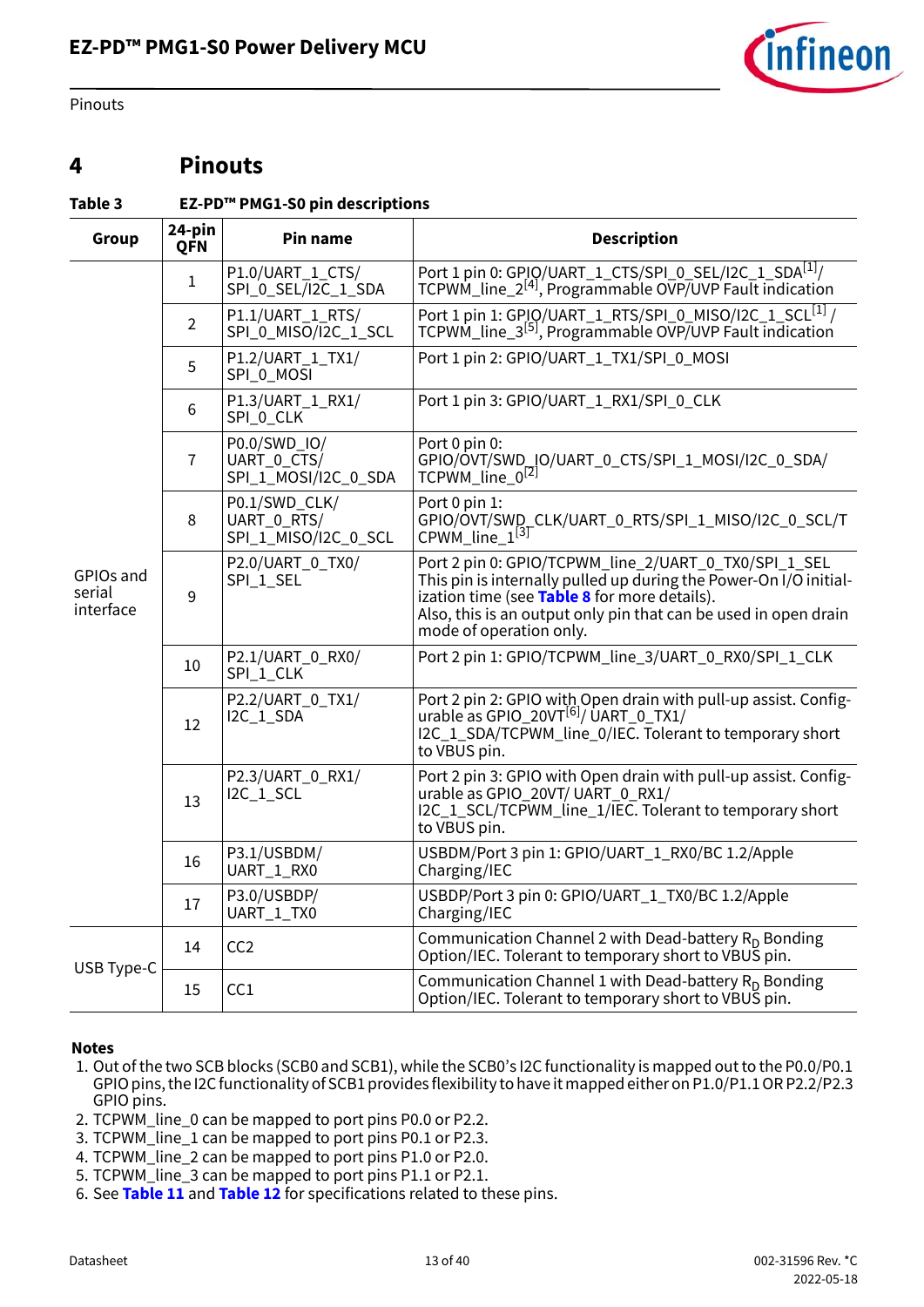

#### Pinouts

| Group       | 24-pin<br><b>QFN</b> | Pin name        | <b>Description</b>                                                                                                   |  |  |  |  |
|-------------|----------------------|-----------------|----------------------------------------------------------------------------------------------------------------------|--|--|--|--|
|             | 3                    | VBUS_FET_CTRL_0 | External PMOS FET control (30-V Tolerant) with internal<br>pull-up<br>0: Path ON<br>1: Path OFF                      |  |  |  |  |
| <b>VBUS</b> | 4                    | VBUS_FET_CTRL_1 | External PMOS FET Control (30-V Tolerant)<br>0: Path ON<br>Z: Path OFF<br>To use this pin, provide external pull-up  |  |  |  |  |
|             | 11                   | VBUS_MON        | Type C VBUS Monitor with Internal Discharge FET                                                                      |  |  |  |  |
|             | 18                   | <b>VBUS</b>     | VBUS Power IN (4.0 V-21.5 V) with Internal Discharge FET                                                             |  |  |  |  |
| Power       | 23                   | VDDD            | Output of internal 3.3-V regulator. Connect 1 µF and 2x 100 nF<br>capacitors.                                        |  |  |  |  |
|             | 24                   | <b>VCCD</b>     | Output of internal 1.8-V regulator (not intended for use as a<br>power source). Connect a 1-µF decoupling capacitor. |  |  |  |  |
|             | 19                   | GND             | System Ground pin                                                                                                    |  |  |  |  |
| GND         | 22                   | <b>GND</b>      | Ground                                                                                                               |  |  |  |  |
|             | <b>EPAD</b>          | <b>GND</b>      | Ground                                                                                                               |  |  |  |  |
| <b>NC</b>   | 20                   | <b>NC</b>       | Not connected                                                                                                        |  |  |  |  |
|             | 21                   | <b>NC</b>       | Not connected                                                                                                        |  |  |  |  |

#### **Table 3 EZ-PD™ PMG1-S0 pin descriptions** *(continued)*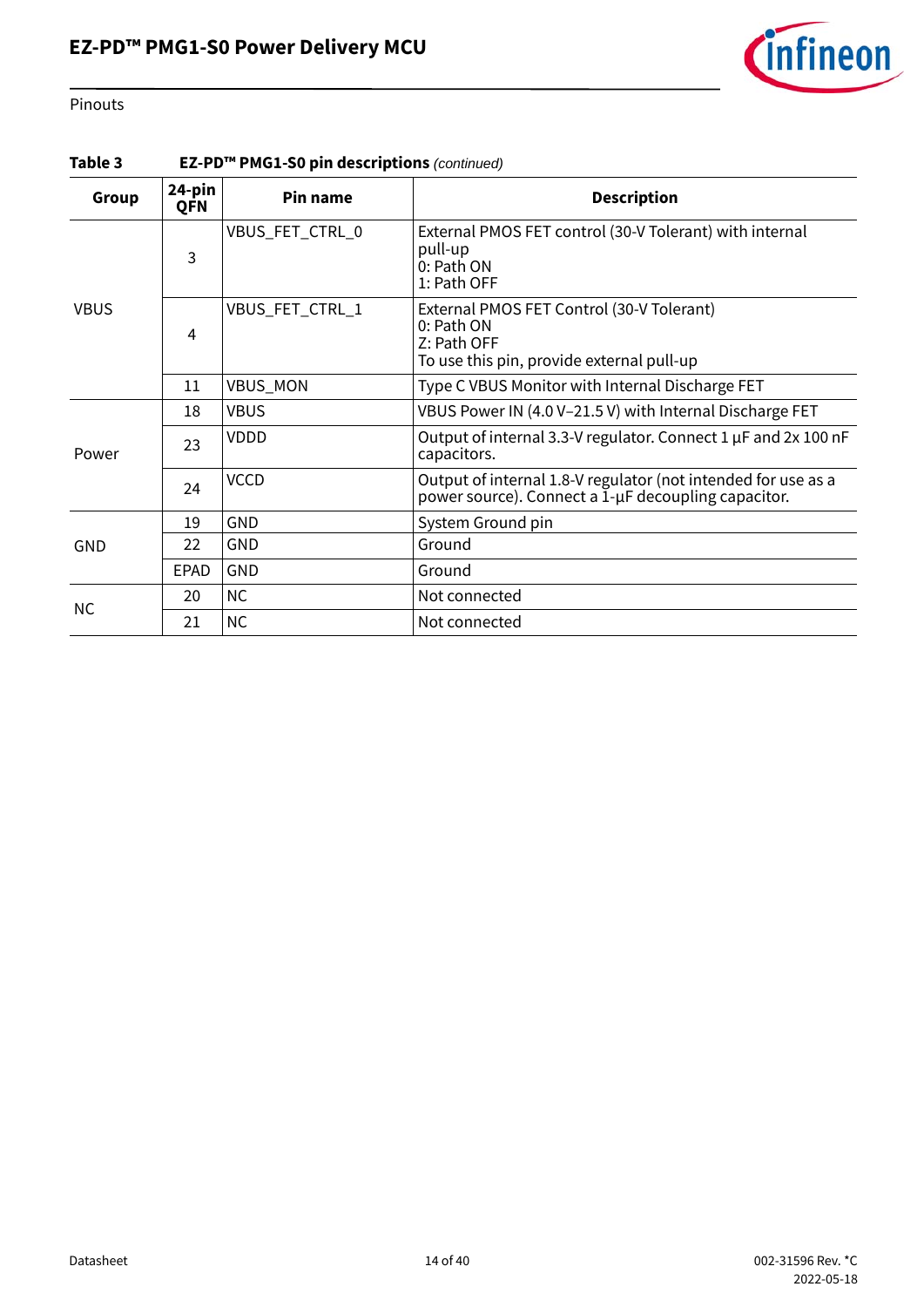

Pinouts

|                  | Port 24-QFN    |             | <b>SCB function</b>      |                           | <b>TCPWM</b>               | <b>Fault</b>      | <b>Protection</b><br>capability |                          |                          | <b>USB charging</b><br>signal | IEC4                     |
|------------------|----------------|-------------|--------------------------|---------------------------|----------------------------|-------------------|---------------------------------|--------------------------|--------------------------|-------------------------------|--------------------------|
| Pin              | Pin#           | <b>UART</b> | <b>SPI</b>               | 12C                       |                            | indicator         | <b>VBUS</b><br><b>Short</b>     | <b>OVT</b>               | <b>BC1.2</b>             | <b>Apple</b>                  |                          |
| P0.0             | $\overline{7}$ | UART_0_CTS  | SPI_1_MOSI               | $12C_0$<br><b>SDA</b>     | TCPWM<br>line_0:0          |                   |                                 | Yes                      |                          |                               |                          |
| P <sub>0.1</sub> | 8              | UART_0_RTS  | SPI_1_MISO               | $12C_0$<br><b>SCL</b>     | <b>TCPWM</b><br>$line_1:0$ |                   | $\overline{\phantom{0}}$        | Yes                      | $\overline{\phantom{0}}$ | $\overline{\phantom{0}}$      |                          |
| P1.0             | $\mathbf{1}$   | UART_1_CTS  | SPI_0_SEL                | $12C_1$<br>SDA:1          | TCPWM_<br>$line_2:1$       | Yes               |                                 | $\overline{\phantom{a}}$ |                          | -                             |                          |
| P1.1             | $\overline{2}$ | UART_1_RTS  | SPI_0_MISO               | $12C_1$<br>SCL:1          | <b>TCPWM</b><br>$line_3:1$ | Yes               | -                               |                          | $\overline{\phantom{0}}$ | -                             |                          |
| P1.2             | 5              | UART_1_TX1  | SPI_0_MOSI               | $\overline{\phantom{a}}$  | $\qquad \qquad -$          | $\qquad \qquad -$ | $\overline{\phantom{m}}$        | $\overline{\phantom{m}}$ | $\overline{\phantom{m}}$ | $\overline{\phantom{0}}$      | $\overline{\phantom{0}}$ |
| P1.3             | 6              | UART_1_RX1  | SPI_0_CLK                | $\overline{\phantom{0}}$  |                            | -                 | $\overline{\phantom{0}}$        |                          | $\overline{\phantom{0}}$ | -                             |                          |
| P <sub>2.0</sub> | 9              | UART_0_TX0  | SPI_1_SEL                | $\qquad \qquad -$         | TCPWM_<br>$line_2:0$       |                   |                                 |                          |                          |                               |                          |
| P2.1             | 10             | UART_0_RX0  | SPI_1_CLK                | $\overline{\phantom{0}}$  | TCPWM_<br>$line_3:0$       | -                 | -                               |                          |                          | -                             |                          |
| P2.2             | 12             | UART_0_TX1  |                          | $12C_1$<br>SDA:0          | <b>TCPWM</b><br>$line_0:1$ |                   | Yes                             | $\overline{\phantom{0}}$ |                          | $\overline{\phantom{0}}$      | Yes                      |
| P2.3             | 13             | UART_0_RX1  |                          | 12C <sub>1</sub><br>SCL:0 | <b>TCPWM</b><br>$line_1:1$ |                   | Yes                             |                          |                          | -                             | Yes                      |
| P3.0             | 17             | UART_1_TX0  | $\overline{\phantom{0}}$ |                           |                            |                   | $\overline{\phantom{m}}$        | $\overline{\phantom{a}}$ | <b>USBDP</b>             | <b>USBDP</b>                  | Yes                      |
| P3.1             | 16             | UART_1_RX0  |                          | -                         |                            |                   | $\overline{\phantom{0}}$        | $\overline{\phantom{0}}$ | <b>USBDM</b>             | <b>USBDM</b>                  | Yes                      |

### **Table 4 SCBs and their functionality**



**Figure 4 Pinout of 24-QFN package (top view)**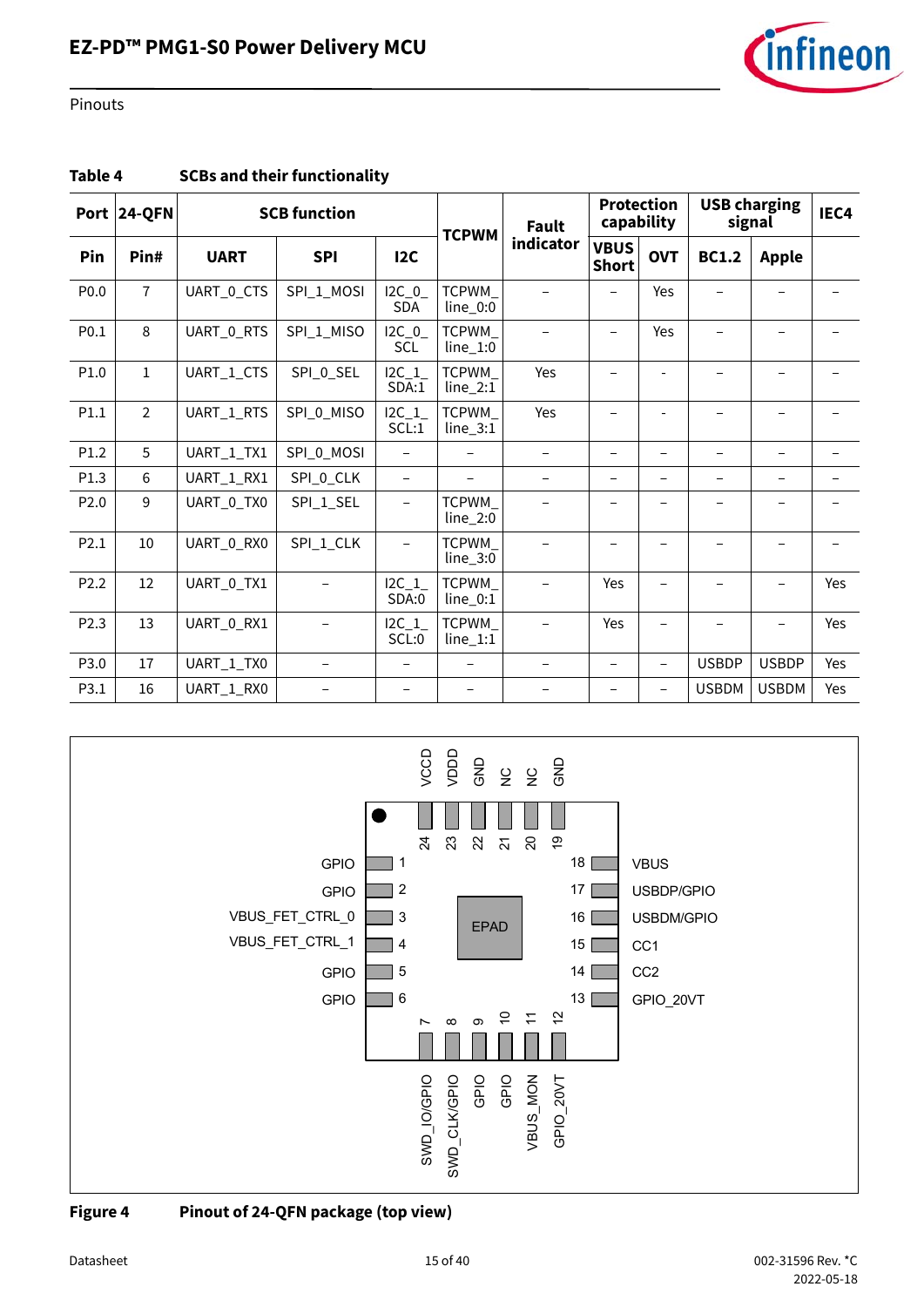

Application diagram

## <span id="page-15-0"></span>**5 Application diagram**

**[Figure 5](#page-15-1)** illustrates the Sink application using EZ-PD™ PMG1-S0. It has two main parts: USB Type-C receptacle to provide the input power to the application and load used as the output power.



<span id="page-15-1"></span>**Figure 5 EZ-PD™ PMG1-S0 based sink application diagram**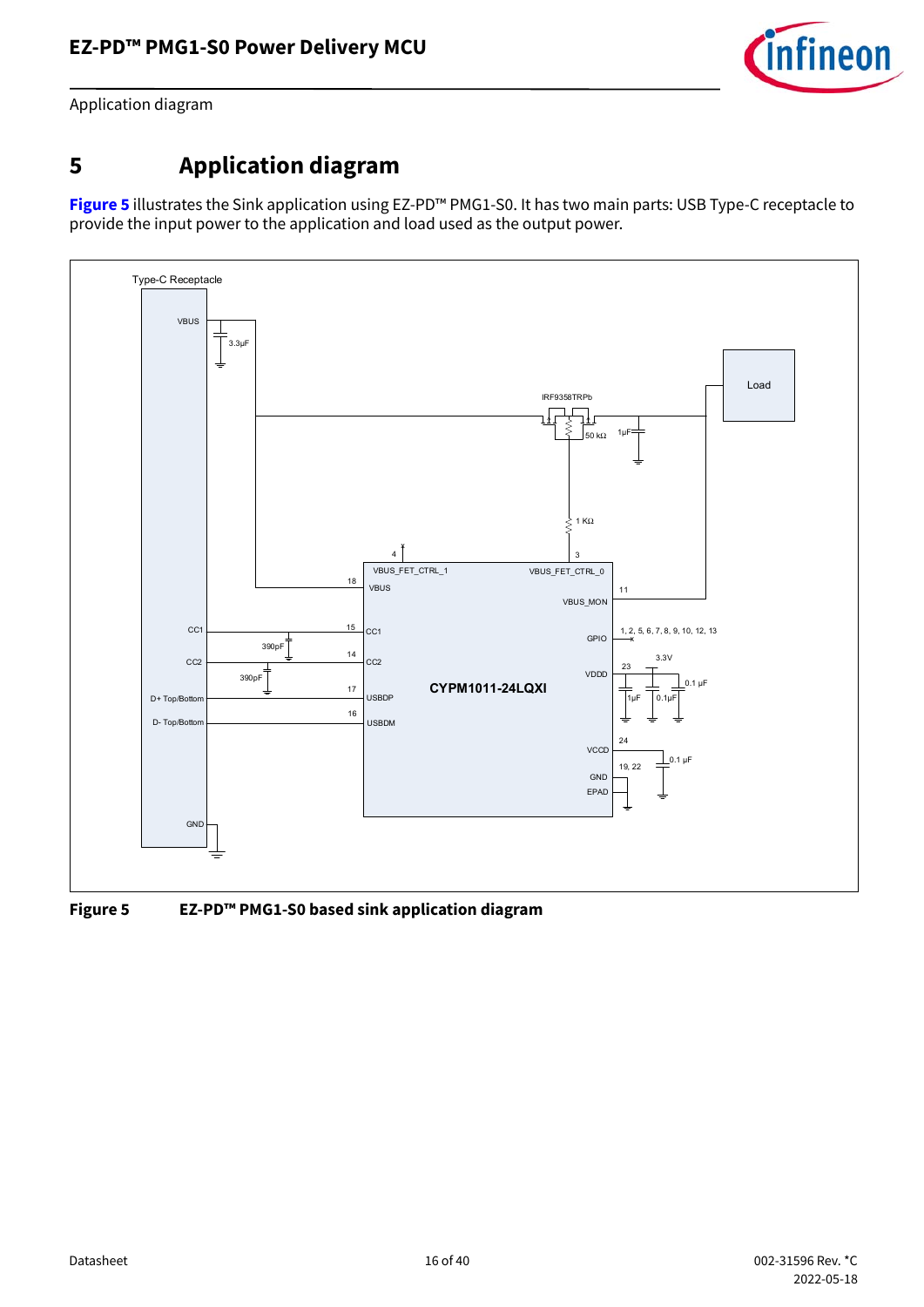

## <span id="page-16-0"></span>**6 Electrical specifications**

## <span id="page-16-1"></span>**6.1 Absolute maximum ratings**

<span id="page-16-6"></span>**Table 5 Absolute maximum ratings**[\[7](#page-16-2)]

| <b>Parameter</b>            | <b>Description</b>                                                                         | Min           | <b>Typ</b>        | <b>Max</b>            | <b>Units</b> | <b>Details/conditions</b>                                                   |
|-----------------------------|--------------------------------------------------------------------------------------------|---------------|-------------------|-----------------------|--------------|-----------------------------------------------------------------------------|
| V <sub>BUS_MAX</sub>        | Max supply voltage relative to<br>V <sub>SS</sub> on VBUS and VBUS_MON<br>pins             |               |                   | 30                    | $V^{[8]}$    |                                                                             |
| V <sub>DDD_MAX</sub>        | Max supply voltage relative to<br>$V_{SS}$                                                 |               |                   | 6                     | V            |                                                                             |
| V <sub>CC_PIN_ABS</sub>     | Max voltage on CC1, CC2 pins<br>and port pins P2.2 and P2.3 for<br>applicable devices      |               |                   | $22^{[9]}$            | $\vee$       | Absolute max                                                                |
| V <sub>GPIO_ABS</sub>       | GPIO voltage                                                                               | $-0.5^{[10]}$ | $\overline{a}$    | $V_{\text{DDD}}$ +0.5 | $\vee$       |                                                                             |
| GPIO_ABS                    | Maximum current per GPIO                                                                   | $-25$         |                   | 25                    | mA           |                                                                             |
| <sup>I</sup> GPIO_injection | GPIO injection current,<br>Max for $V_{IH}$ > $V_{DDD}$ , and<br>Min for $V_{IL} < V_{SS}$ | $-0.5$        | 0.5               |                       | mA           | Absolute max, current<br>injected per pin                                   |
| V <sub>GPIO_OVT_ABS</sub>   | OVT GPIO voltage                                                                           | $-0.5$        |                   | 6                     | $\vee$       | Applicable to port pins<br>P0.0 and P0.1                                    |
| ESD_HBM                     | Electrostatic discharge human<br>body model (ESD-HBM)                                      | 2200          |                   |                       | $\vee$       |                                                                             |
| ESD_CDM                     | Electrostatic discharge charged<br>device model (ESD-CDM)                                  | 500           |                   |                       | $\vee$       |                                                                             |
| LU                          | Pin current for latch-up                                                                   | $-100$        | $\qquad \qquad -$ | 100                   | mA           | $\overline{a}$                                                              |
| ESD_IEC_CON                 | Electrostatic discharge<br>IEC61000-4-2                                                    | 8000          |                   |                       | $\vee$       | Contact discharge on<br>CC1, CC2, VBUS, P2.2<br>and P2.3 pins               |
| ESD_IEC_AIR                 | Electrostatic discharge<br>IEC61000-4-2                                                    | 15000         |                   |                       | $\mathsf{V}$ | Air discharge for<br>USBDP, USBDM, CC1,<br>CC2, VBUS, P2.2 and<br>P2.3 pins |

#### **Notes**

- <span id="page-16-2"></span>7. Usage above the absolute maximum conditions listed in **[Table 5](#page-16-6)** may cause permanent damage to the device. Exposure to absolute maximum conditions for extended periods of time may affect device reliability. The maximum storage temperature is 150°C in compliance with JEDEC Standard JESD22-A103, High Temperature Storage Life. When used below absolute maximum conditions but above normal operating conditions, the device may not operate to specification.
- <span id="page-16-3"></span>8. All voltages are relative to Ground unless otherwise specified.
- <span id="page-16-4"></span>9. As per USB PD specification, maximum allowed VBUS = 21.5 V.
- <span id="page-16-5"></span>10.In a system, if the negative spike exceeds the minimum voltage specified here, it is recommended to add Schottky diode to clamp the negative spike.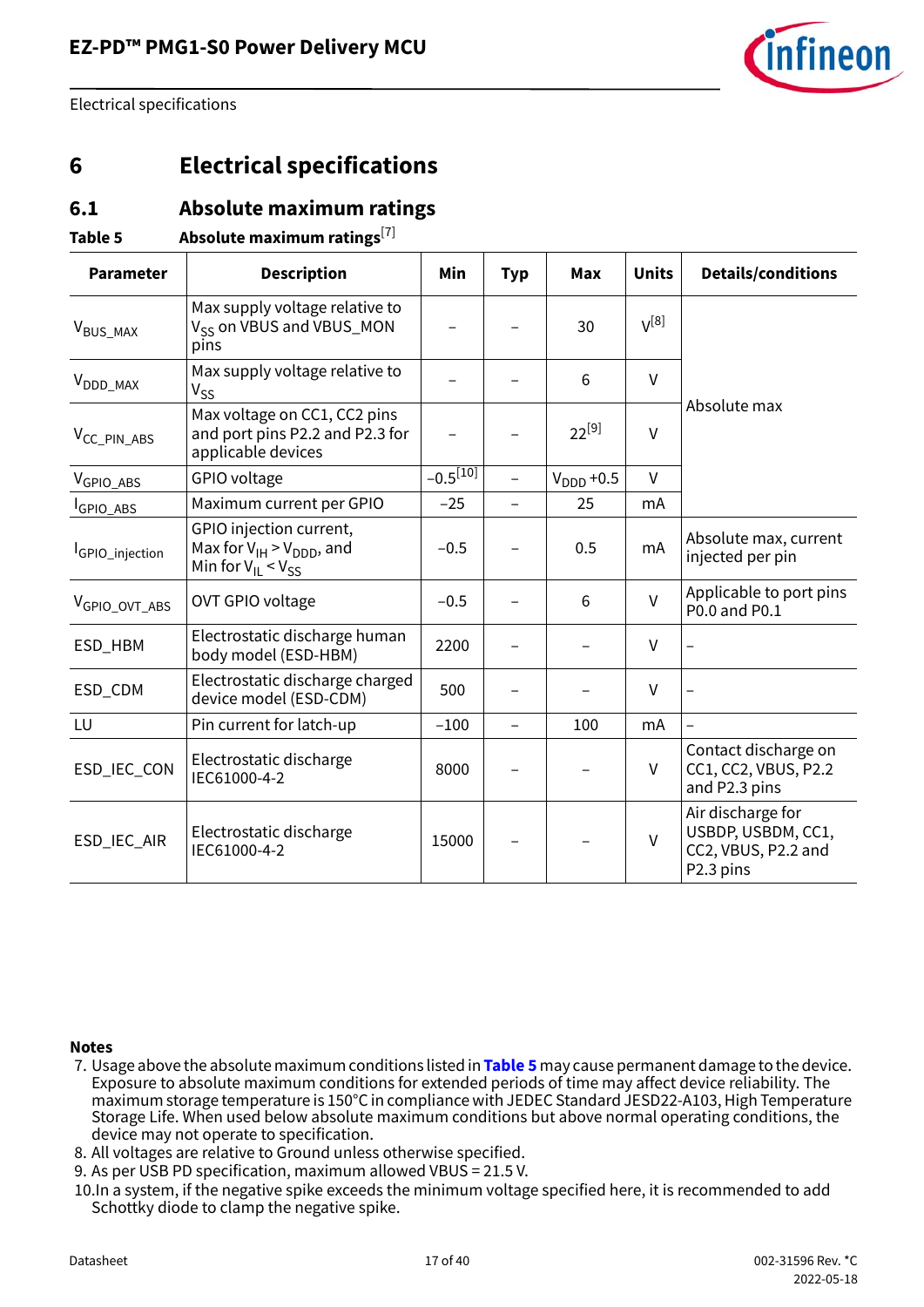

## <span id="page-17-0"></span>**6.2 Pin based absolute maximum ratings**

| Table 6<br>Pin based absolute maximum ratings |                 |                  |                                   |                                   |                                          |  |  |  |  |
|-----------------------------------------------|-----------------|------------------|-----------------------------------|-----------------------------------|------------------------------------------|--|--|--|--|
| S. No.                                        | Pin<br>(24 QFN) | <b>Name</b>      | <b>Absolute</b><br>minimum<br>(V) | <b>Absolute</b><br>maximum<br>(V) | <b>Remarks</b>                           |  |  |  |  |
| 1                                             | 1               | P1.0             | $-0.5$                            | 6                                 | Maximum voltage cannot exceed VDDD + 0.5 |  |  |  |  |
| $\overline{2}$                                | $\overline{2}$  | P1.1             | $-0.5$                            | $\,6$                             | Maximum voltage cannot exceed VDDD + 0.5 |  |  |  |  |
| 3                                             | 5               | P1.2             | $-0.5$                            | 6                                 | Maximum voltage cannot exceed VDDD + 0.5 |  |  |  |  |
| 4                                             | 6               | P1.3             | $-0.5$                            | $\,6$                             | Maximum voltage cannot exceed VDDD + 0.5 |  |  |  |  |
| 5                                             | $\overline{7}$  | P0.0             | $-0.5$                            | 6                                 | Maximum voltage cannot exceed VDDD + 0.5 |  |  |  |  |
| 6                                             | 8               | P0.1             | $-0.5$                            | $\,6$                             | Maximum voltage cannot exceed VDDD + 0.5 |  |  |  |  |
| 7                                             | 9               | P <sub>2.0</sub> | $-0.5$                            | $\,6$                             | Maximum voltage cannot exceed VDDD + 0.5 |  |  |  |  |
| 8                                             | 10              | P2.1             | $-0.5$                            | 6                                 | Maximum voltage cannot exceed VDDD + 0.5 |  |  |  |  |
| 9                                             | 12              | P <sub>2.2</sub> | $-0.5$                            | $\,6$                             | Maximum voltage cannot exceed VDDD + 0.5 |  |  |  |  |
| 10                                            | 13              | P2.3             | $-0.5$                            | $\,6$                             | Maximum voltage cannot exceed VDDD + 0.5 |  |  |  |  |
| 11                                            | 16              | P3.1             | $-0.5$                            | 6                                 | Maximum voltage cannot exceed VDDD + 0.5 |  |  |  |  |
| 12                                            | 17              | P3.0             | $-0.5$                            | $\,6\,$                           | Maximum voltage cannot exceed VDDD + 0.5 |  |  |  |  |
| 13                                            | 14              | CC <sub>2</sub>  | $-0.5$                            | 22                                | $\overline{\phantom{0}}$                 |  |  |  |  |
| 14                                            | 15              | CC <sub>1</sub>  | $-0.5$                            | 22                                |                                          |  |  |  |  |
| 15                                            | 3               | VBUS_FET_CTRL_0  | $-0.5$                            | 30                                | This is an output only pin               |  |  |  |  |
| 16                                            | $\overline{4}$  | VBUS_FET_CTRL_1  | $-0.5$                            | 30                                | This is an output only pin               |  |  |  |  |
| 17                                            | 11              | VBUS_MON         | $\qquad \qquad -$                 | 30                                |                                          |  |  |  |  |
| 18                                            | 18              | <b>VBUS</b>      | $\qquad \qquad -$                 | 30                                | $\overline{\phantom{0}}$                 |  |  |  |  |
| 19                                            | 23              | VDDD             | -                                 | 6                                 |                                          |  |  |  |  |
| 20                                            | 24              | <b>VCCD</b>      | $\overline{\phantom{0}}$          | 1.95                              | This is an output only pin               |  |  |  |  |
| 21                                            | 19              | GND              | $\qquad \qquad -$                 | $\overline{\phantom{0}}$          | -                                        |  |  |  |  |
| 22                                            | 22              | <b>GND</b>       | -                                 | $\overline{\phantom{0}}$          | $\overline{\phantom{0}}$                 |  |  |  |  |
| 23                                            | EPAD            | GND              | $\overline{\phantom{0}}$          | $\qquad \qquad -$                 | $\overline{\phantom{0}}$                 |  |  |  |  |
| 24                                            | 20              | <b>NC</b>        | $\qquad \qquad -$                 | $\qquad \qquad -$                 | -                                        |  |  |  |  |
| 25                                            | 21              | <b>NC</b>        |                                   | $\qquad \qquad -$                 | -                                        |  |  |  |  |

## <span id="page-17-1"></span>**6.3 Device-level specifications**

All specifications are valid for –40°C  $\leq T_A \leq 105$ °C and  $T_J \leq 120$ °C, except where noted.

**Table 7 DC specifications**

| <b>Spec ID</b> | <b>Parameter</b>          | <b>Description</b>                                        | Min | Typ | Max  | <b>Unit</b> | <b>Details/conditions</b>                                         |
|----------------|---------------------------|-----------------------------------------------------------|-----|-----|------|-------------|-------------------------------------------------------------------|
| SID.PWR#2      | V <sub>DDD</sub>          | Power supply input<br>voltage                             | 2.7 |     | 5.5  | V           | Sink mode,<br>$-40^{\circ}$ C $\leq$ T <sub>A</sub> $\leq$ 105°C. |
| SID.PWR#3      | V <sub>BUS_IN</sub>       | Power supply input<br>voltage                             | 4.0 |     | 21.5 | ٧           | $-40^{\circ}$ C $\leq$ T <sub>A</sub> $\leq$ 105°C.               |
| SID.PWR#5      | $\rm v_{CCD}$             | Output voltage for core<br>logic                          | -   | 1.8 | —    | ٧           |                                                                   |
| SID.PWR#13     | $\mathsf{v}_\mathsf{exc}$ | Power supply decoupling<br>capacitor for V <sub>DDD</sub> | 0.8 |     |      | μF          | X5R ceramic or better                                             |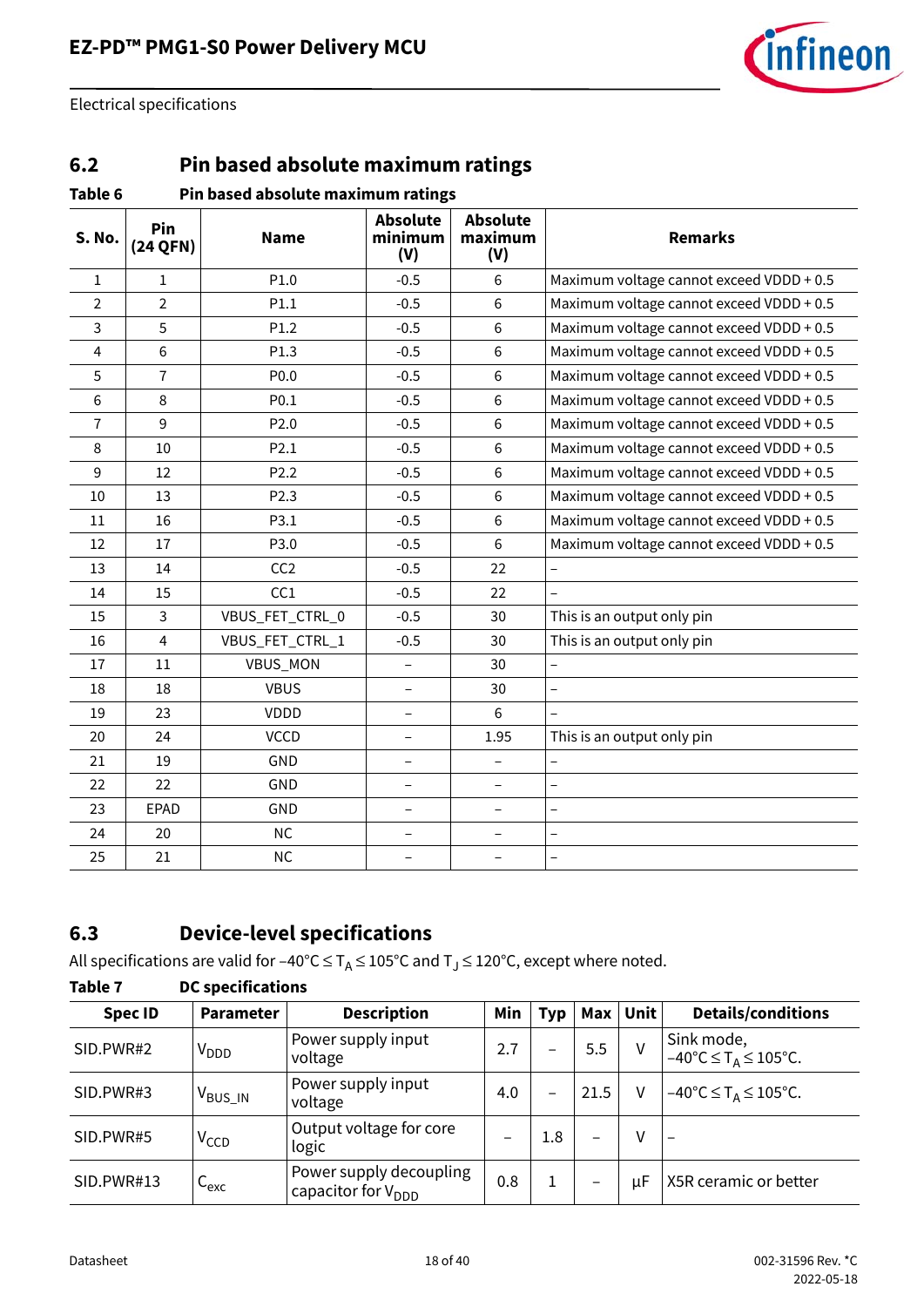

| <b>Spec ID</b>                                                                                                         | <b>Parameter</b>            | <b>Description</b>                                                        | Min | <b>Typ</b>     | Max                      | Unit | <b>Details/conditions</b>                                                                                                                                                          |  |
|------------------------------------------------------------------------------------------------------------------------|-----------------------------|---------------------------------------------------------------------------|-----|----------------|--------------------------|------|------------------------------------------------------------------------------------------------------------------------------------------------------------------------------------|--|
| SID.PWR#14                                                                                                             | $\mathsf{C}_{\mathsf{exv}}$ | Power supply decoupling<br>capacitor for VBUS                             |     | 0.1            | $\overline{\phantom{a}}$ | μF   | X5R ceramic or better                                                                                                                                                              |  |
| Active Mode. Typical values measured at $V_{\text{DDD}} = 5.0$ V or $V_{\text{BUS}} = 5.0$ V and $T_A = 25^{\circ}$ C. |                             |                                                                           |     |                |                          |      |                                                                                                                                                                                    |  |
| SID.PWR#8<br>$I_{DD\_A}$                                                                                               |                             | Supply current from V <sub>BUS</sub><br>or $V_{\text{DDD}}$               |     | 10             |                          |      | $V_{\text{DDD}}$ = 5 V OR V <sub>BUS</sub> = 5 V,<br>$T_A$ = 25°C. CC1/CC2 in Tx or<br>Rx.<br>mA   no I/O sourcing current,<br>2 SCBs at 1 Mbps,<br>ADC/UVOV ON, CPU at 24<br>MHz. |  |
|                                                                                                                        |                             | Sleep Mode. Typical values measured at $V_{DD}$ = 3.3 V and $T_A$ = 25°C. |     |                |                          |      |                                                                                                                                                                                    |  |
| SID <sub>25</sub> A                                                                                                    | $I_{DD_S}$                  | CC, I <sup>2</sup> C, WDT wakeup on.<br>IMO at 24 MHz.                    |     | $\overline{3}$ |                          | mA   | $V_{\text{DDD}} = 3.3 \text{ V}, T_A = 25^{\circ} \text{C},$<br>All blocks except CPU are<br>on.<br>CC IO on, ADC/UVOV On.                                                         |  |
|                                                                                                                        |                             | Deep Sleep Mode. Typical values measured at $T_A = 25^{\circ}C$ .         |     |                |                          |      |                                                                                                                                                                                    |  |
| SID_DS_A_SNK                                                                                                           | $I_{DD_PB_-}$<br>DS A SNK   | $V_{BUS}$ = 4.0 to 21.5 V.<br>CC, I <sup>2</sup> C, WDT Wakeup on         |     | 500            |                          |      | Power sink application<br>$V_{BUS}$ = 21.5 V, T <sub>A</sub> = 25°C,<br>$\mu$ A   Part is in deep sleep.<br>Attached, CC I/O on,<br>ADC/UVOV On.                                   |  |

#### **Table 7 DC specifications** *(continued)*

#### <span id="page-18-0"></span>**Table 8 AC specifications**

| <b>Spec ID</b> | Parameter        | <b>Description</b>                                           | Min                      | <b>Typ</b> |    | Max Units | Details/<br>conditions   |
|----------------|------------------|--------------------------------------------------------------|--------------------------|------------|----|-----------|--------------------------|
| SID.CLK#4      | $F_{CPU}$        | CPU input frequency                                          | DC                       | -          | 48 | MHz       | All V <sub>DDD</sub>     |
| SID.PWR#17     | SLEEP            | Wakeup from sleep mode                                       | $\overline{\phantom{0}}$ | 0          |    | μs        | $\overline{\phantom{0}}$ |
| SID.PWR#18     | <b>DEEPSLEEP</b> | Wakeup from Deep Sleep mode                                  |                          |            | 35 | <b>US</b> |                          |
| SYS.FES#1      | _PWR_RDY         | Power-up to "Ready to accept I <sup>2</sup> C/CC<br>command" | -                        |            | 25 | ms        | $\overline{\phantom{m}}$ |
| SID.PWR#18A    | POR_HIZ_T        | Power-on I/O Initialization Time                             | $\overline{\phantom{0}}$ |            |    | ms        | $\overline{\phantom{0}}$ |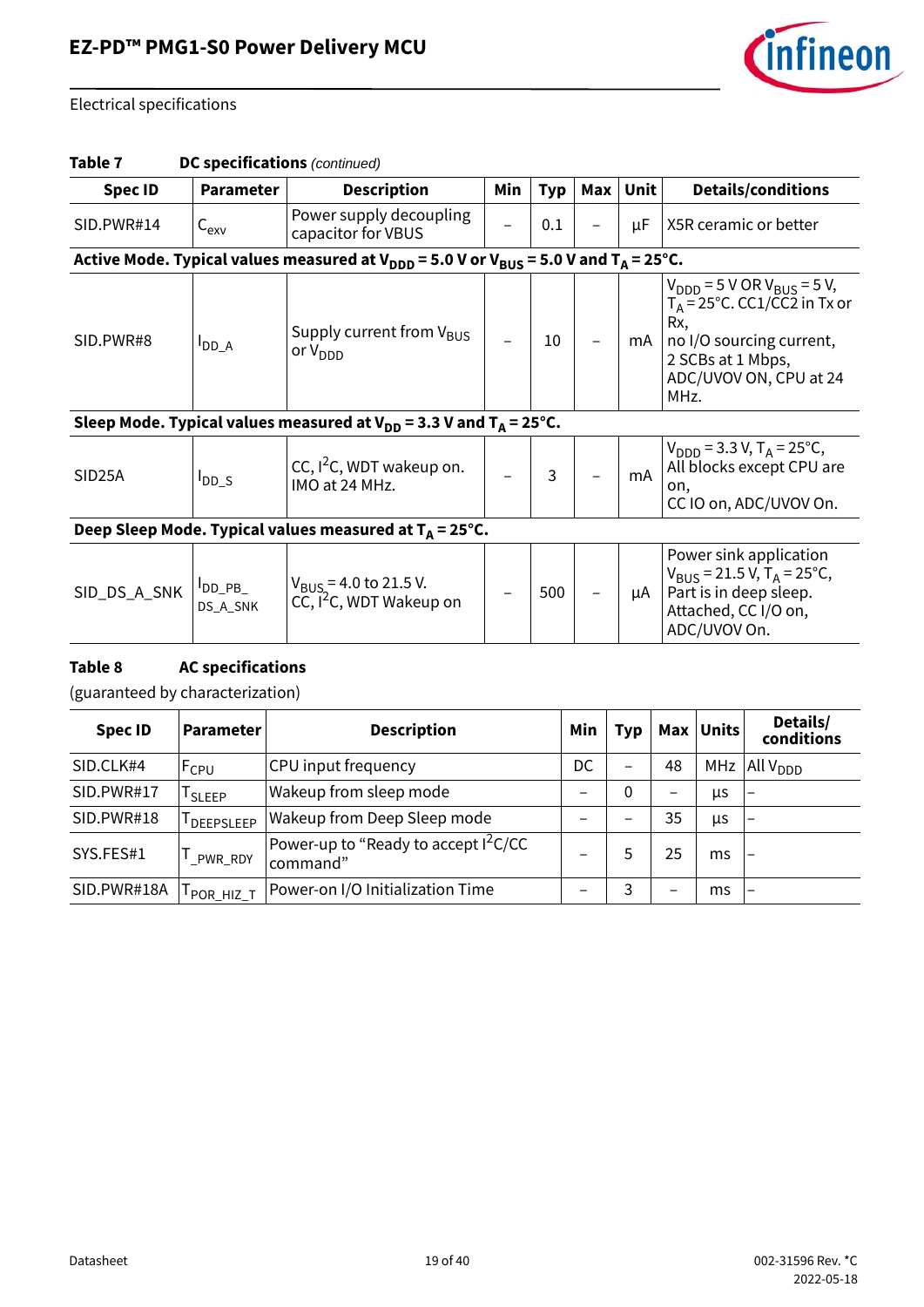## **EZ-PD™ PMG1-S0 Power Delivery MCU**



Electrical specifications

## **6.3.1 I/O**

## **Table 9 I/O DC specifications**

| <b>Spec ID</b>    | <b>Parameter</b>         | <b>Description</b>                                                  | Min                          | <b>Typ</b>               | Max                         | <b>Units</b> | <b>Details/conditions</b>                                                                                                    |
|-------------------|--------------------------|---------------------------------------------------------------------|------------------------------|--------------------------|-----------------------------|--------------|------------------------------------------------------------------------------------------------------------------------------|
| SID.GIO#37        | V <sub>IH_CMOS</sub>     | Input voltage HIGH<br>threshold                                     | $0.7 \times V_{\text{DDD}}$  |                          |                             | V            | <b>CMOS input</b>                                                                                                            |
| SID.GIO#38        | V <sub>IL_CMOS</sub>     | Input voltage LOW<br>threshold                                      |                              | $\qquad \qquad -$        | $0.3 \times V_{\text{DDD}}$ | V            | <b>CMOS input</b>                                                                                                            |
| SID.GIO#39        | V <sub>IH_VDDD2.7-</sub> | LVTTL input, $V_{\text{DDD}}$ < 2.7 V                               | $0.7 \times V_{\text{DDD}}$  | $\qquad \qquad -$        |                             | $\mathsf{V}$ |                                                                                                                              |
| SID.GIO#40        | V <sub>IL_VDDD2.7-</sub> | LVTTL input, $V_{\text{DDD}}$ < 2.7 V                               |                              | $\qquad \qquad -$        | $0.3 \times V_{\text{DDD}}$ | V            |                                                                                                                              |
| SID.GIO#41        | V <sub>IH_VDDD2.7+</sub> | LVTTL input, $V_{\text{DDD}} \geq 2.7 V$                            | 2.0                          | $\overline{\phantom{0}}$ |                             | $\mathsf{V}$ |                                                                                                                              |
| SID.GIO#42        | V <sub>IL_VDDD2.7+</sub> | LVTTL input, $V_{\text{DDD}} \geq 2.7 V$                            | $\overline{\phantom{0}}$     | $\overline{\phantom{0}}$ | 0.8                         | V            |                                                                                                                              |
| SID.GIO#33        | V <sub>OH_3V</sub>       | Output voltage HIGH level                                           | $V_{\text{DDD}} - 0.6$       | $\qquad \qquad -$        |                             | V            | $I_{OH}$ = 4 mA at 3-V V <sub>DDD</sub>                                                                                      |
| SID.GIO#36        | $V_{OL_3V}$              | Output voltage LOW level                                            |                              | $\qquad \qquad -$        | 0.6                         | $\vee$       | $I_{OL}$ = 10 mA at 3-V<br>V <sub>DDD</sub>                                                                                  |
| SID.GIO#5         | $R_{PU}$                 | Pull-up resistor value                                              | 3.5                          | 5.6                      | 8.5                         | kΩ           | +25°C $T_A$ , all $V_{DDD}$                                                                                                  |
| SID.GIO#6         | $R_{PD}$                 | Pull-down resistor value                                            | 3.5                          | 5.6                      | 8.5                         | kΩ           | +25°C $T_A$ , all $V_{DDD}$                                                                                                  |
| SID.GIO#16        | ΠL.                      | Input leakage current<br>(absolute value)                           |                              |                          | $\overline{2}$              | пA           | +25°C T <sub>A</sub> , 3-V V <sub>DDD</sub>                                                                                  |
| <b>SID.GIO#17</b> | $C_{\text{PIN\_A}}$      | Max pin capacitance                                                 |                              | $\overline{\phantom{0}}$ | 22                          | pF           | Capacitance on<br>USBDP, USBDM pins.<br>Guaranteed by<br>characterization.                                                   |
| SID.GIO#17A       | $C_{\text{PIN}}$         | Max pin capacitance                                                 |                              | 3                        | $\overline{7}$              | pF           | –40°C to +85°C T <sub>A</sub> ,<br>All $V_{\text{DDD}}$ , all other<br>I/O <sub>S</sub> . Guaranteed by<br>characterization. |
| SID.GIO#43        | V <sub>HYSTTL</sub>      | Input hysteresis,<br>LVTTL $V_{\text{DDD}}$ > 2.7 V                 | 15                           | 40                       |                             | mV           | Guaranteed by<br>characterization.                                                                                           |
| <b>SID.GIO#44</b> | V <sub>HYSCMOS</sub>     | Input hysteresis CMOS                                               | $0.05 \times V_{\text{DDD}}$ | -                        |                             | mV           | $V_{\text{DDD}}$ < 4.5 V.<br>Guaranteed by<br>characterization.                                                              |
| <b>SID69</b>      | <b>I</b> DIODE           | Current through<br>protection diode to<br>$V_{\text{DDD}} / V_{SS}$ |                              |                          | 100                         | μA           | Guaranteed by<br>design.                                                                                                     |
| SID.GIO#45        | TOT_GPIO                 | Maximum total sink chip<br>current                                  |                              | -                        | 85                          | mA           | Guaranteed by<br>design.                                                                                                     |
| <b>OVT</b>        |                          |                                                                     |                              |                          |                             |              |                                                                                                                              |
| SID.GIO#46        | $I_{IHS}$                | Input current when<br>Pad > $V_{\text{DDD}}$ for OVT inputs         |                              | $\qquad \qquad -$        | 10.00                       | μA           | Per I <sup>2</sup> C specification                                                                                           |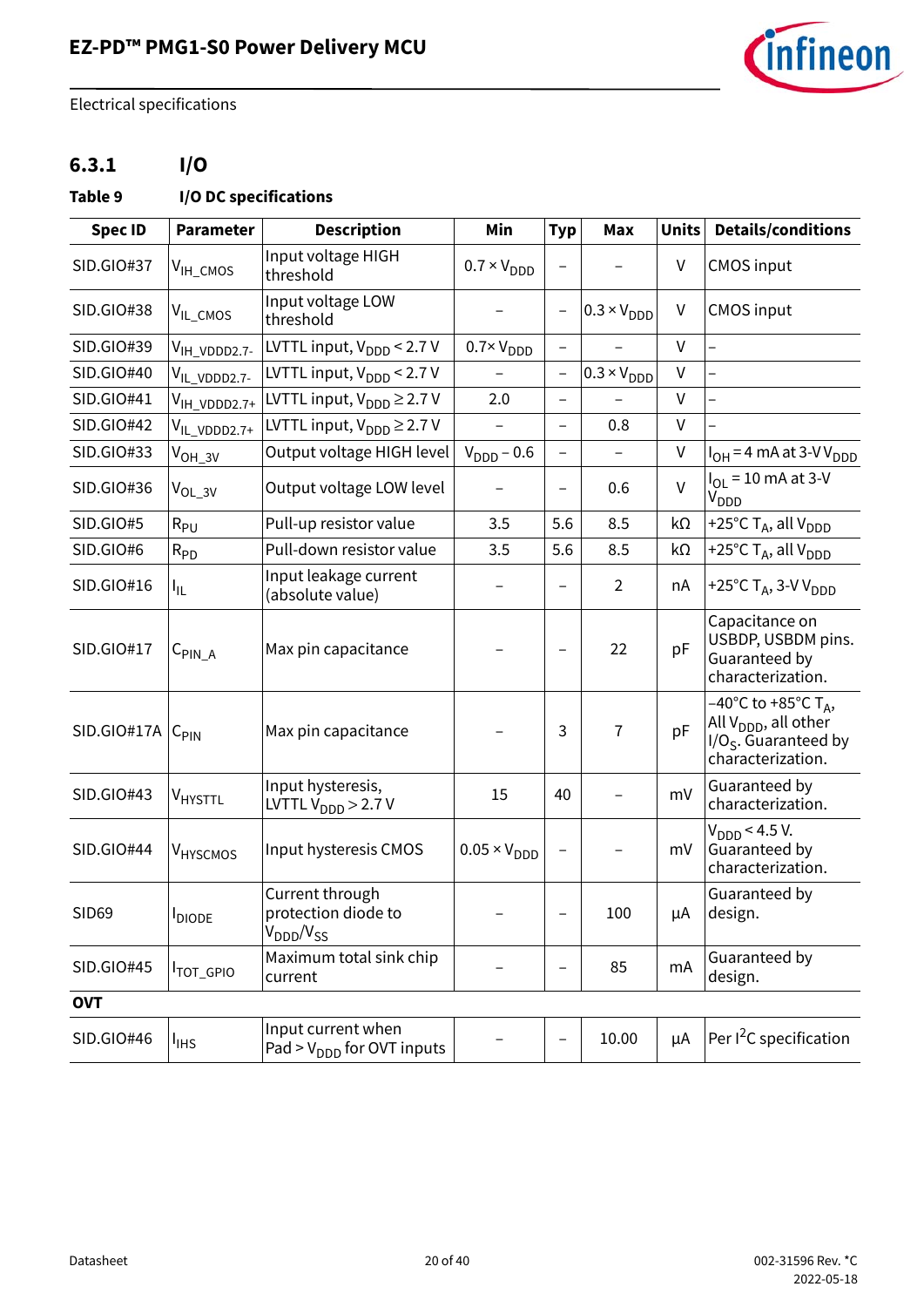

## **Table 10 I/O AC specifications**

| Spec <sub>ID</sub> | Parameter          | <b>Description</b>            |                               |                          | Min $Typ$ Max Units | <b>Details/conditions</b>                            |
|--------------------|--------------------|-------------------------------|-------------------------------|--------------------------|---------------------|------------------------------------------------------|
| SID <sub>70</sub>  | <sup>I</sup> RISEF | Rise time in Fast Strong mode | $\overline{\phantom{0}}$      | -                        | ns                  | $3.3-VV_{DDD}$ , C <sub>load</sub> = 25 pF           |
| SID71              | <sup>I</sup> FALLF | Fall time in Fast Strong mode | $\overline{\phantom{0}}$<br>∸ | $\overline{\phantom{0}}$ | ns                  | $3.3-V$ V <sub>DDD</sub> , C <sub>load</sub> = 25 pF |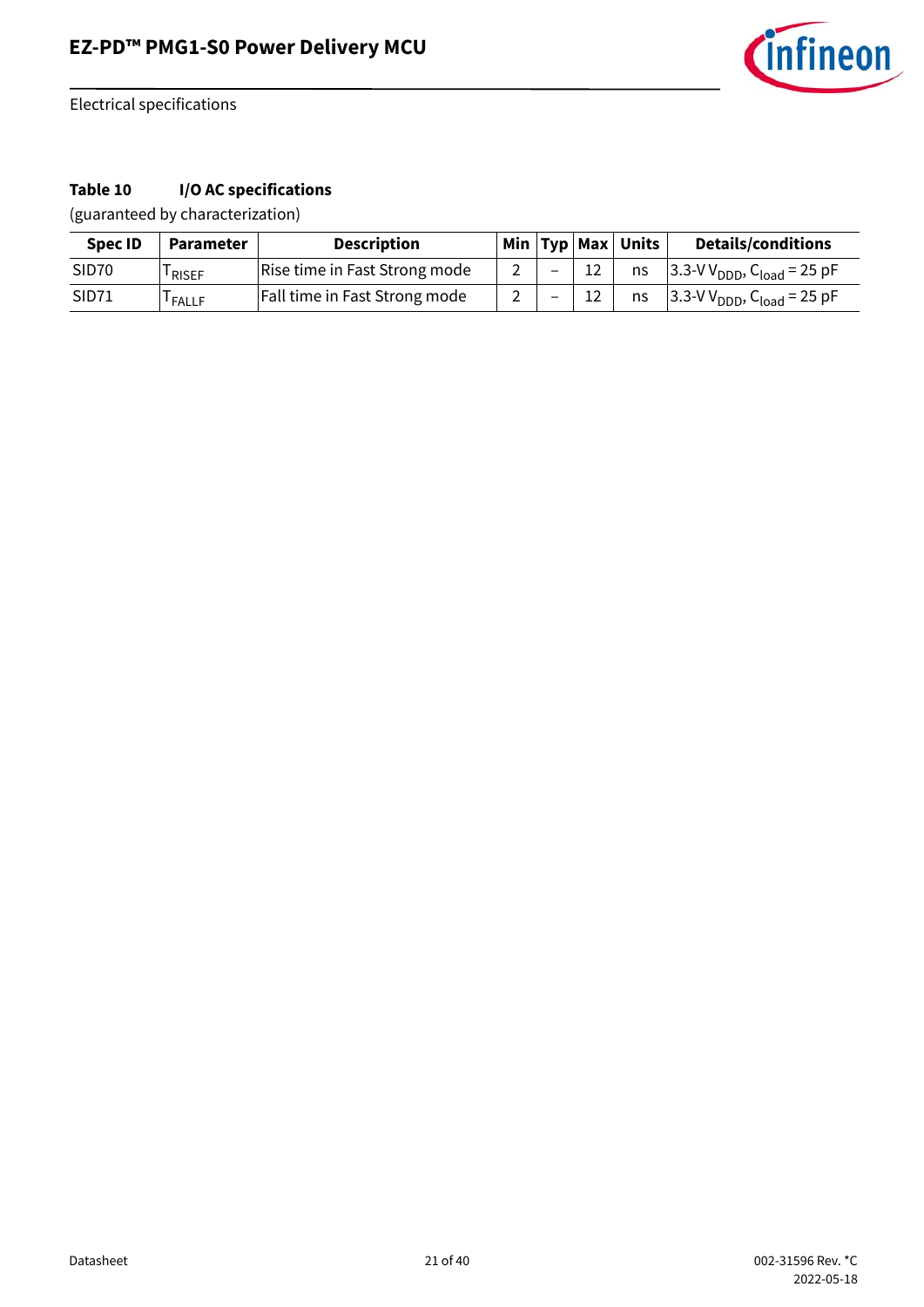

#### <span id="page-21-0"></span>**Table 11 GPIO\_20VT DC specifications (Applicable to port pins P2.2 and P2.3 only)**

(guaranteed by characterization)

| Spec ID#         | <b>Parameter</b>               | <b>Description</b>                                                                | Min            | <b>Typ</b> | Max            | <b>Units</b> | <b>Details/conditions</b>                                                       |
|------------------|--------------------------------|-----------------------------------------------------------------------------------|----------------|------------|----------------|--------------|---------------------------------------------------------------------------------|
| SID.GPIO_20VT#4  | GPIO_20VT_I_LU                 | GPIO_20VT Latch<br>up current limits                                              | $-140$         |            | 140            | mA           | Max / min current in to<br>any input or output,<br>pin-to-pin,<br>pin-to-supply |
| SID.GPIO_20VT#5  | GPIO_20VT_RPU                  | GPIO_20VT Pull-up<br>resistor value                                               | $\mathbf{1}$   |            | 25             | kΩ           | +25°C T <sub>A</sub> , 1.4 V to<br>GPIO_20VT_Voh(min)                           |
| SID.GPIO_20VT#6  | GPIO_20VT_RPD                  | GPIO_20VT<br>Pull-down resistor<br>value                                          | 2.5            |            | 20             | kΩ           | +25°C T <sub>A</sub> , 1.4-V to V <sub>DDD</sub>                                |
| SID.GPIO_20VT#16 | GPIO_20VT_IIL                  | GPIO_20VT Input<br>leakage current<br>(absolute value)                            |                |            | $\overline{2}$ | nA           | +25°C T <sub>A</sub> , 3-V V <sub>DDD</sub>                                     |
| SID.GPIO_20VT#17 | GPIO_20VT_CPIN                 | GPIO_20VT pin<br>capacitance                                                      | 15             |            | 25             | pF           | -40°C to +85°C T <sub>A</sub> ,<br>All $V_{\text{DDD}}$ , F = 1 MHz             |
| SID.GPIO_20VT#36 | GPIO_20VT_Vol                  | GPIO_20VT output<br>voltage LOW level.                                            |                |            | 0.4            | V            | $I_{\Omega}$ = 2 mA                                                             |
| SID.GPIO_20VT#41 | GPIO_20VT_Vih_L<br><b>VTTL</b> | GPIO_20VT LVTTL<br>input voltage HIGH<br>level.                                   | $\overline{2}$ |            |                | $\vee$       | $V_{\text{DDD}} \geq 2.7 V$                                                     |
| SID.GPIO_20VT#42 | GPIO_20VT_Vil_L<br><b>VTTL</b> | GPIO_20VT LVTTL<br>input voltage LOW<br>level.                                    |                |            | 0.8            | $\mathsf{V}$ | $V_{\text{DDD}} \geq 2.7 V$                                                     |
| SID.GPIO_20VT#43 | GPIO_20VT_Vhyst<br>tl          | GPIO_20VT Input<br>hysteresis LVTTL                                               | 15             | 40         |                | mV           | $V_{DDD} \geq 2.7 V$                                                            |
| SID.GPIO_20VT#69 | GPIO_20VT_IDIOD<br>E           | GPIO_20VTCurrent<br>through protection<br>diode to $V_{\text{DDD}}/V_{\text{SS}}$ |                |            | 100            | μA           |                                                                                 |

#### <span id="page-21-1"></span>**Table 12 GPIO\_20VT AC specifications (applicable to port pins P2.2 and P2.3 only)**

| Spec ID#                           | <b>Parameter</b>       | <b>Description</b>                           | Min | <b>Typ</b> |    |    | Max   Units   Details/conditions                         |
|------------------------------------|------------------------|----------------------------------------------|-----|------------|----|----|----------------------------------------------------------|
| $SID.GPIO_20VT#70$ $GPIO_20VT_1 -$ |                        | GPIO_20VT Rise time  <br>in Fast Strong Mode |     |            | 45 | ns | $\vert$ All V <sub>DDD</sub> , C <sub>load</sub> = 25 pF |
| $SID.GPIO_20VT#71$                 | GPIO_20VT_T-<br> fallF | GPIO_20VT Fall time<br>in Fast Strong Mode   |     |            | 15 | ns | $\vert$ All V <sub>DDD</sub> , C <sub>load</sub> = 25 pF |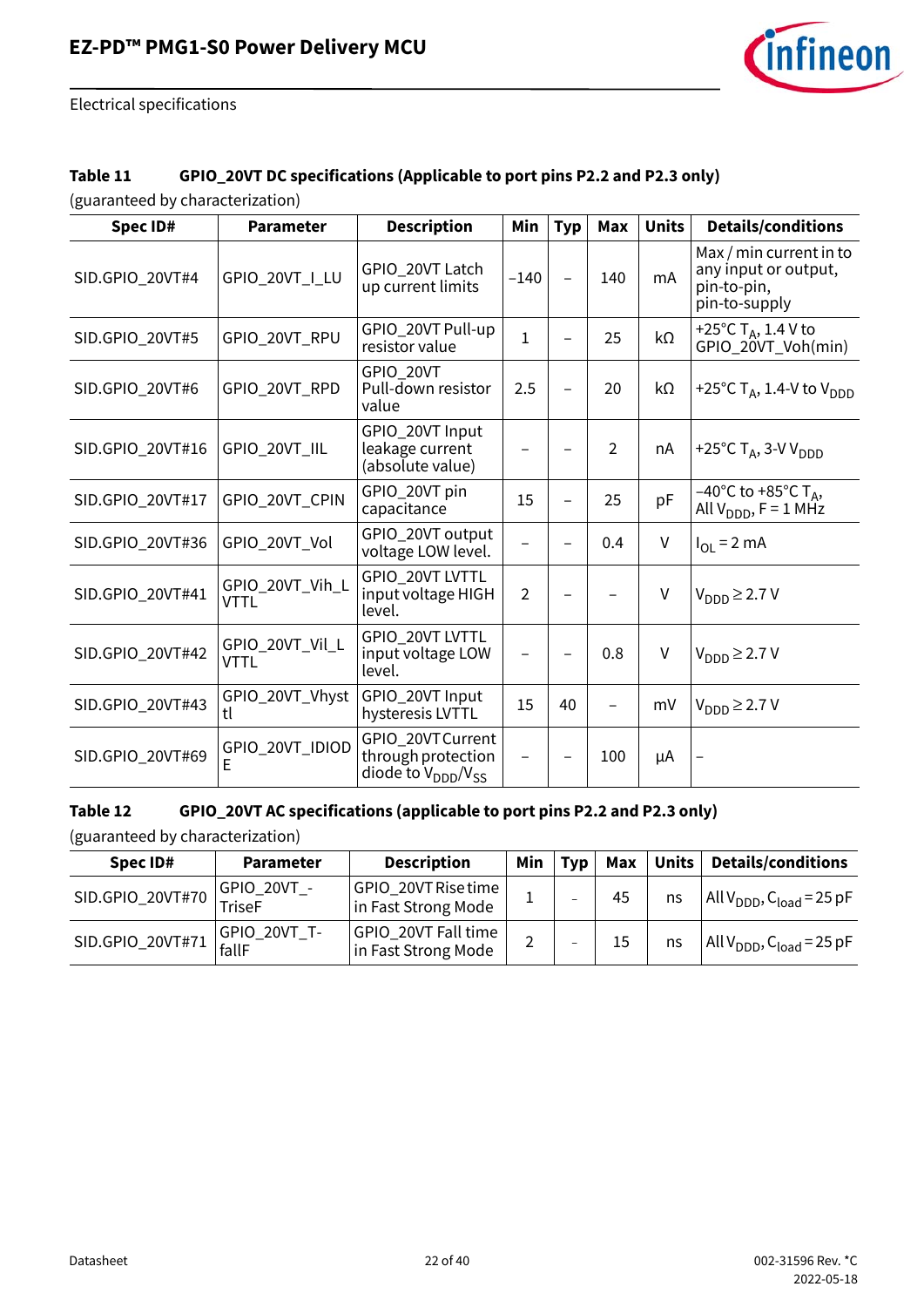

## <span id="page-22-0"></span>**6.4 Digital peripherals**

The following specifications apply to the Timer/Counter/PWM peripherals in the Timer mode.

## **6.4.1 Pulse width modulation (PWM) for GPIO pins**

### **Table 13 PWM AC specifications**

(guaranteed by characterization)

| <b>Spec ID</b> | <b>Parameter</b>      | <b>Description</b>              | Min  | <b>Typ</b>               | Max | <b>Units</b> | <b>Details/conditions</b>                                                                             |
|----------------|-----------------------|---------------------------------|------|--------------------------|-----|--------------|-------------------------------------------------------------------------------------------------------|
| SID.TCPWM.3    | <sup>I</sup> CPWMFREQ | Operating frequency             |      |                          | Fc  | <b>MHz</b>   | Fc max = CLK_SYS.<br>Maximum = $48$ MHz.                                                              |
| SID.TCPWM.4    | <b>I</b> PWMENEXT     | Input trigger pulse width       | 2/Fc | $\overline{\phantom{0}}$ |     | ns           | For all trigger events                                                                                |
| SID.TCPWM.5    | <b>I</b> PWMEXT       | Output trigger pulse width      | 2/Fc |                          |     | ns           | Minimum possible width<br>of Overflow, Underflow,<br>and CC (Counter equals<br>Compare value) outputs |
| SID.TCPWM.5A   | $T_{CRES}$            | Resolution of counter           | 1/Fc | $\overline{\phantom{0}}$ |     | ns           | Minimum time between<br>successive counts                                                             |
| SID.TCPWM.5B   | PWM <sub>RES</sub>    | PWM resolution                  | 1/Fc |                          |     | ns           | Minimum pulse width of<br>PWM output                                                                  |
| SID.TCPWM.5C   | $Q_{RES}$             | Quadrature inputs<br>resolution | 1/Fc | $\overline{\phantom{0}}$ |     | ns           | Minimum pulse width<br>between<br>quadrature-phase inputs                                             |

## **6.4.2**  $I^2C$

### **Table 14 Fixed I2C DC specifications**

| <b>Spec ID</b> | <b>Parameter</b>    | <b>Description</b>                          | Min                      | <b>Typ</b> | <b>Max</b> | <b>Units</b> | Details/<br>conditions   |
|----------------|---------------------|---------------------------------------------|--------------------------|------------|------------|--------------|--------------------------|
| SID149         | 12C1                | Block current consumption at 100 kHz        | -                        | -          | 100        | uA           |                          |
| SID150         | <sup>1</sup> 2C2    | Block current consumption at 400 kHz        | $\overline{\phantom{0}}$ | -          | 135        | uA           |                          |
| SID151         | $I$ <sub>12C3</sub> | Block current consumption at 1 Mbps         | $\overline{\phantom{0}}$ | -          | 310        | uA           |                          |
| SID152         | '12C4               | I <sup>2</sup> C enabled in Deep Sleep mode | -                        | 1.4        |            | μA           | $\overline{\phantom{0}}$ |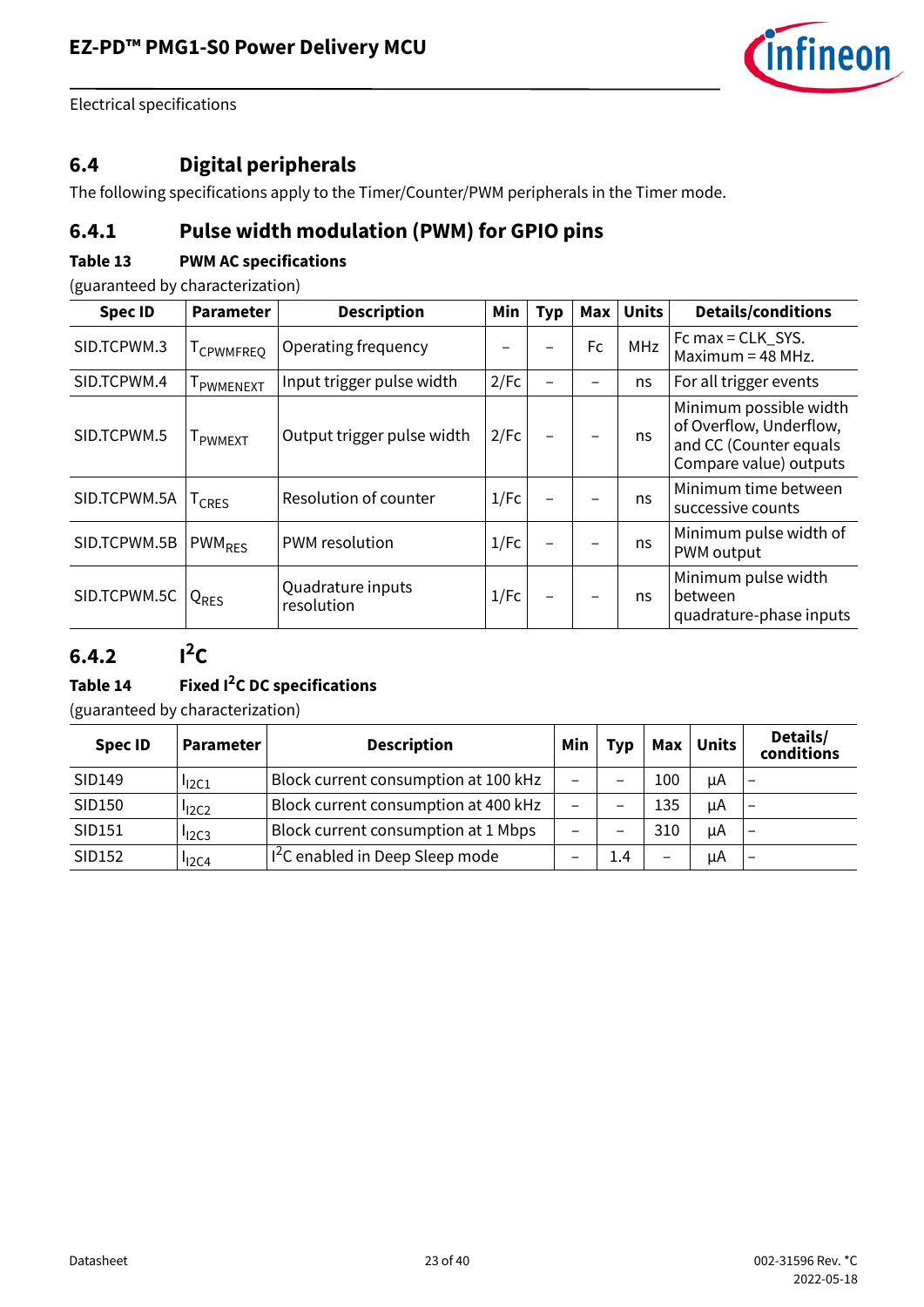

## **Table 15 Fixed I2C AC specifications**

(guaranteed by characterization)

| <b>Spec ID</b> | <b>Parameter</b> | <b>Description</b> | Min                      | <b>Typ</b> |          | Max Units | Details/<br>conditions |
|----------------|------------------|--------------------|--------------------------|------------|----------|-----------|------------------------|
| SID153         | -<br>12C1        | <b>Bit rate</b>    | $\overline{\phantom{0}}$ |            | <u>.</u> | $Mbps$ –  |                        |

### **Table 16 Fixed UART DC specifications**

(guaranteed by characterization)

| <b>Spec ID</b> | <b>Parameter</b>  | <b>Description</b>                     | Min                      | <b>Typ</b> |     | Max Units | Details/<br>conditions |
|----------------|-------------------|----------------------------------------|--------------------------|------------|-----|-----------|------------------------|
| SID160         | <b>UART1</b>      | Block current consumption at 100 kbps  |                          | -          | 20  | uA        |                        |
| SID161         | UART <sub>2</sub> | Block current consumption at 1000 kbps | $\overline{\phantom{0}}$ | -          | 312 | μA        |                        |

#### **Table 17 Fixed UART AC specifications**

| <b>Spec ID</b> | <b>Parameter</b> | <b>Description</b> | Min                      | <b>Typ</b>               | Max | <b>Units</b> | Details/<br>conditions   |
|----------------|------------------|--------------------|--------------------------|--------------------------|-----|--------------|--------------------------|
| SID162         | -<br><b>UART</b> | <b>Bit rate</b>    | $\overline{\phantom{0}}$ | $\overline{\phantom{0}}$ |     | Mbps         | $\overline{\phantom{a}}$ |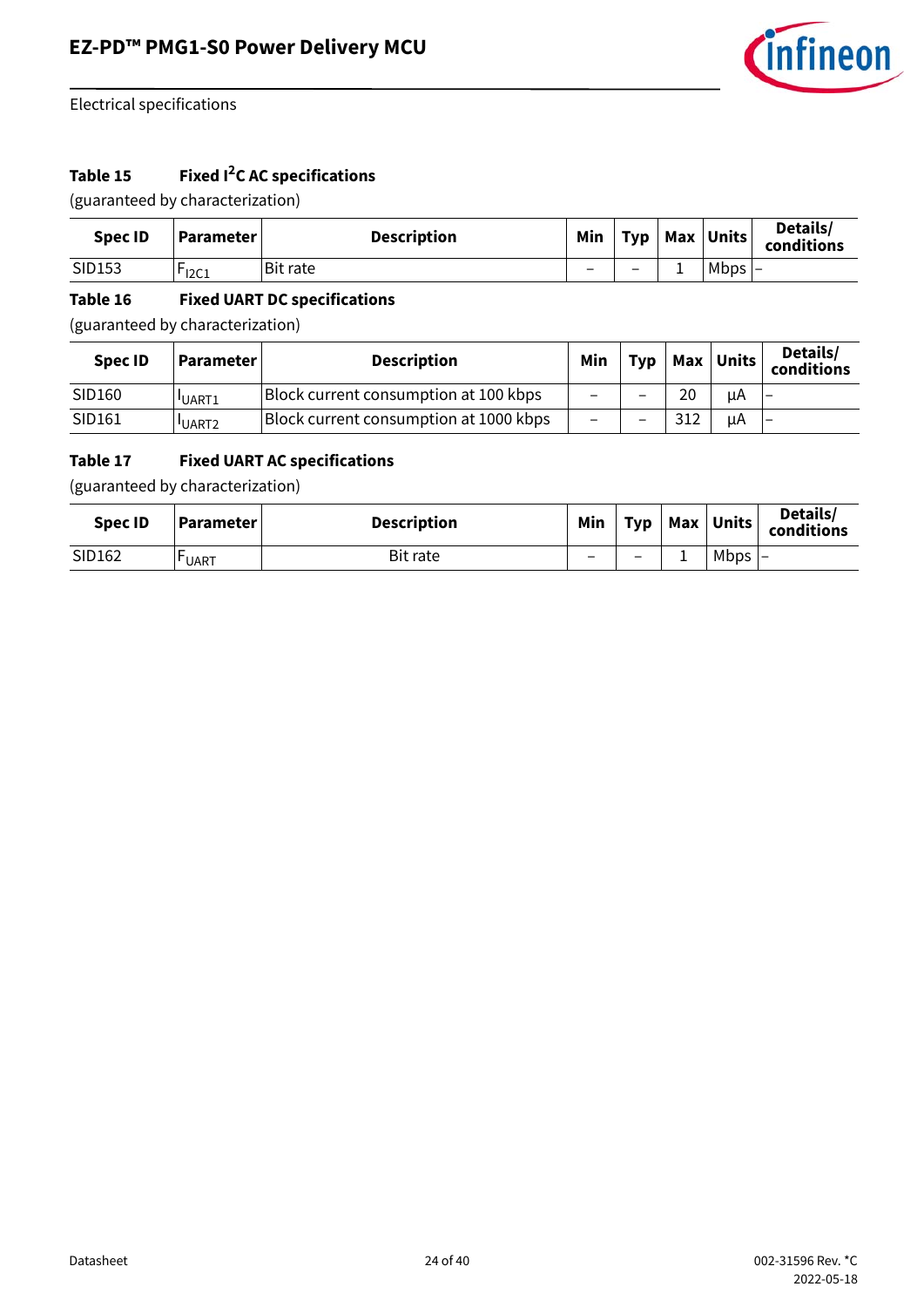

#### **Table 18 Fixed SPI DC specifications**

(guaranteed by characterization)

| <b>Spec ID</b> | Parameter                     | <b>Description</b>                  | Min | <b>Typ</b> | Max | <b>Units</b> | Details/<br>conditions |
|----------------|-------------------------------|-------------------------------------|-----|------------|-----|--------------|------------------------|
| SID163         | I <sub>SP11</sub>             | Block current consumption at 1 Mb/s |     | -          | 360 | μA           |                        |
| SID164         | <sup>I</sup> SPI <sub>2</sub> | Block current consumption at 4 Mb/s |     |            | 560 | μA           |                        |
| SID165         | <sup>I</sup> SPI3             | Block current consumption at 8 Mb/s |     | -          | 600 | μA           |                        |

#### **Table 19 Fixed SPI AC specifications**

(guaranteed by characterization)

| Spec ID | <b>Parameter</b> | <b>Description</b>                                   | Min | Typ | Max Units | Details/<br>conditions |
|---------|------------------|------------------------------------------------------|-----|-----|-----------|------------------------|
| SID166  | ์ SPI            | SPI operating frequency (Master; 6X<br>oversampling) | -   | -   | MHz       |                        |

#### **Table 20 Fixed SPI master mode AC specifications**

(guaranteed by characterization)

| <b>Spec ID</b> | <b>Parameter</b> | <b>Description</b>                         | Min | Typ | Max | <b>Units</b> | <b>Details/conditions</b>           |
|----------------|------------------|--------------------------------------------|-----|-----|-----|--------------|-------------------------------------|
| SID167         | I DMO            | MOSI Valid after SClock driving<br>edge    |     | -   | 15  | ns           | $\qquad \qquad$                     |
| SID168         | l dsi            | MISO Valid before SClock capturing<br>edge | 20  | -   |     | ns           | Full clock, late MISO<br>sampling   |
| SID169         | ' нмо            | Previous MOSI data hold time               |     | -   |     | ns           | Referred to slave<br>capturing edge |

#### **Table 21 Fixed SPI slave mode AC specifications**

| <b>Spec ID</b> | <b>Parameter</b> | <b>Description</b>                                      | Min      | <b>Typ</b>               | Max                        | <b>Units</b> | <b>Details/conditions</b>           |
|----------------|------------------|---------------------------------------------------------|----------|--------------------------|----------------------------|--------------|-------------------------------------|
| SID170         | Т <sub>рмі</sub> | <b>MOSI Valid before Sclock</b><br>capturing edge       | 40       | $\overline{\phantom{0}}$ |                            | ns           | $\overline{\phantom{0}}$            |
| SID171         | $T_{DSO}$        | MISO Valid after Sclock<br>driving edge                 |          | $\overline{\phantom{0}}$ | $ 42+3\times T_{\rm CPU} $ | ns           | $T_{\text{CPU}} = 1/F_{\text{CPU}}$ |
| <b>SID171A</b> | <b>I</b> DSO_EXT | MISO Valid after Sclock<br>driving edge in Ext Clk mode |          |                          | 48                         | ns           | $\overline{\phantom{0}}$            |
| SID172         | T <sub>HSO</sub> | Previous MISO data hold time                            | $\Omega$ |                          |                            | ns           | —                                   |
| <b>SID172A</b> | <b>I</b> SSELSCK | <b>SSEL Valid to first SCK Valid</b><br>edge            | 100      | $\qquad \qquad$          |                            | ns           | $\overline{\phantom{0}}$            |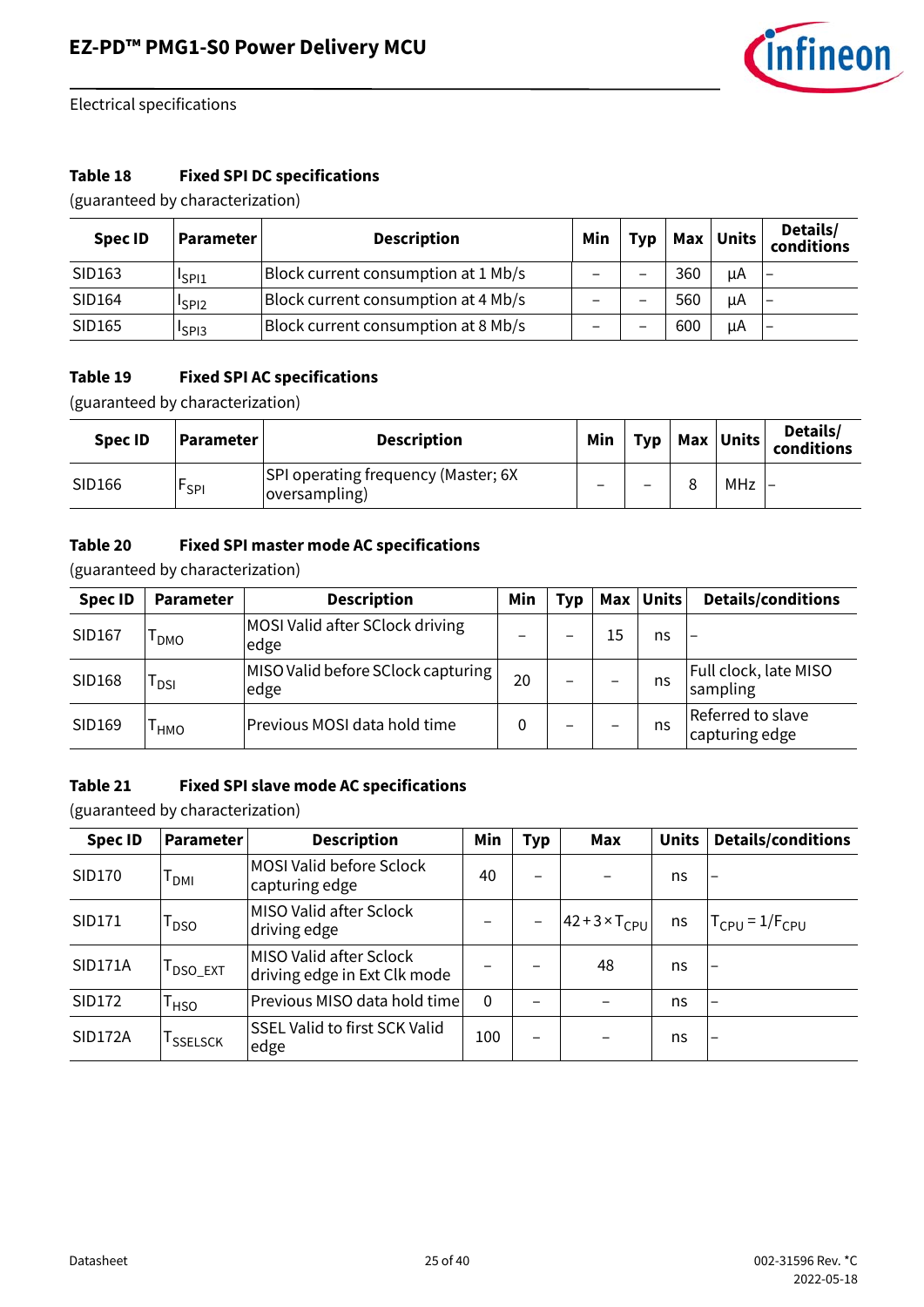

### <span id="page-25-0"></span>**6.5 System resources**

## **6.5.1 Power-on reset (POR) with brown out SWD interface**

#### **Table 22 Imprecise power-on reset (PRES)**

(guaranteed by characterization)

| <b>Spec ID</b> | <b>Parameter</b>      | <b>Description</b>                          | Min  | <b>Tvp</b>               |      | Max Units | <b>Details/conditions</b> |
|----------------|-----------------------|---------------------------------------------|------|--------------------------|------|-----------|---------------------------|
| SID185         | <sup>V</sup> RISEIPOR | Power-on reset (POR) rising trip<br>voltage | 0.80 | $\overline{\phantom{0}}$ | 1.50 |           |                           |
| SID186         | <sup>V</sup> FALLIPOR | <b>POR falling trip voltage</b>             | 0.70 |                          | 1.4  |           |                           |

#### **Table 23 Precise power-on reset (POR)**

(guaranteed by characterization)

| <b>Spec ID</b> | <b>Parameter</b> | <b>Description</b>                                           | Min     | <b>Typ</b>               | Max  | Units | <b>Details/conditions</b> |
|----------------|------------------|--------------------------------------------------------------|---------|--------------------------|------|-------|---------------------------|
| SID190         | <b>VFALLPPOR</b> | Brown-out detect (BOD) trip<br>voltage in active/sleep modes | 1.48    |                          | 1.62 |       | -                         |
| SID192         | VFALLDPSLP       | BOD trip voltage in Deep Sleep<br>mode                       | $1.1\,$ | $\overline{\phantom{0}}$ | 1.5  |       | $\overline{\phantom{m}}$  |

#### **Table 24 SWD interface specifications**

| <b>Spec ID</b> | <b>Parameter</b> | <b>Description</b>               | Min             | <b>Typ</b>               | Max             | <b>Units</b> | <b>Details/conditions</b>                |
|----------------|------------------|----------------------------------|-----------------|--------------------------|-----------------|--------------|------------------------------------------|
| SID.SWD#1      | F_SWDCLK1        | $3.3$ V $\leq$ VDDD $\leq$ 5.5 V |                 |                          | 14              | <b>MHz</b>   | SWDCLK $\leq 1/3$ CPU<br>clock frequency |
| SID.SWD#2      | F_SWDCLK2        | $2.7 V \le VDDD \le 3.3 V$       |                 |                          |                 | <b>MHz</b>   | SWDCLK $\leq$ 1/3 CPU<br>clock frequency |
| SID.SWD#3      | T_SWDI_SETUP     | $T = 1/f$ SWDCLK                 | $0.25 \times T$ | —                        |                 | ns           | $\qquad \qquad$                          |
| SID.SWD#4      | T_SWDI_HOLD      | $T = 1/f$ SWDCLK                 | $0.25 \times T$ | $\overline{\phantom{0}}$ |                 | ns           | $\overline{\phantom{0}}$                 |
| SID.SWD#5      | T_SWDO_VALID     | $T = 1/f$ SWDCLK                 |                 | -                        | $0.50 \times T$ | ns           | $\overbrace{\phantom{123221111}}$        |
| SID.SWD#6      |                  | $SWDO_HOLD   T = 1/f SWDCLK$     |                 | -                        |                 | ns           | $\qquad \qquad$                          |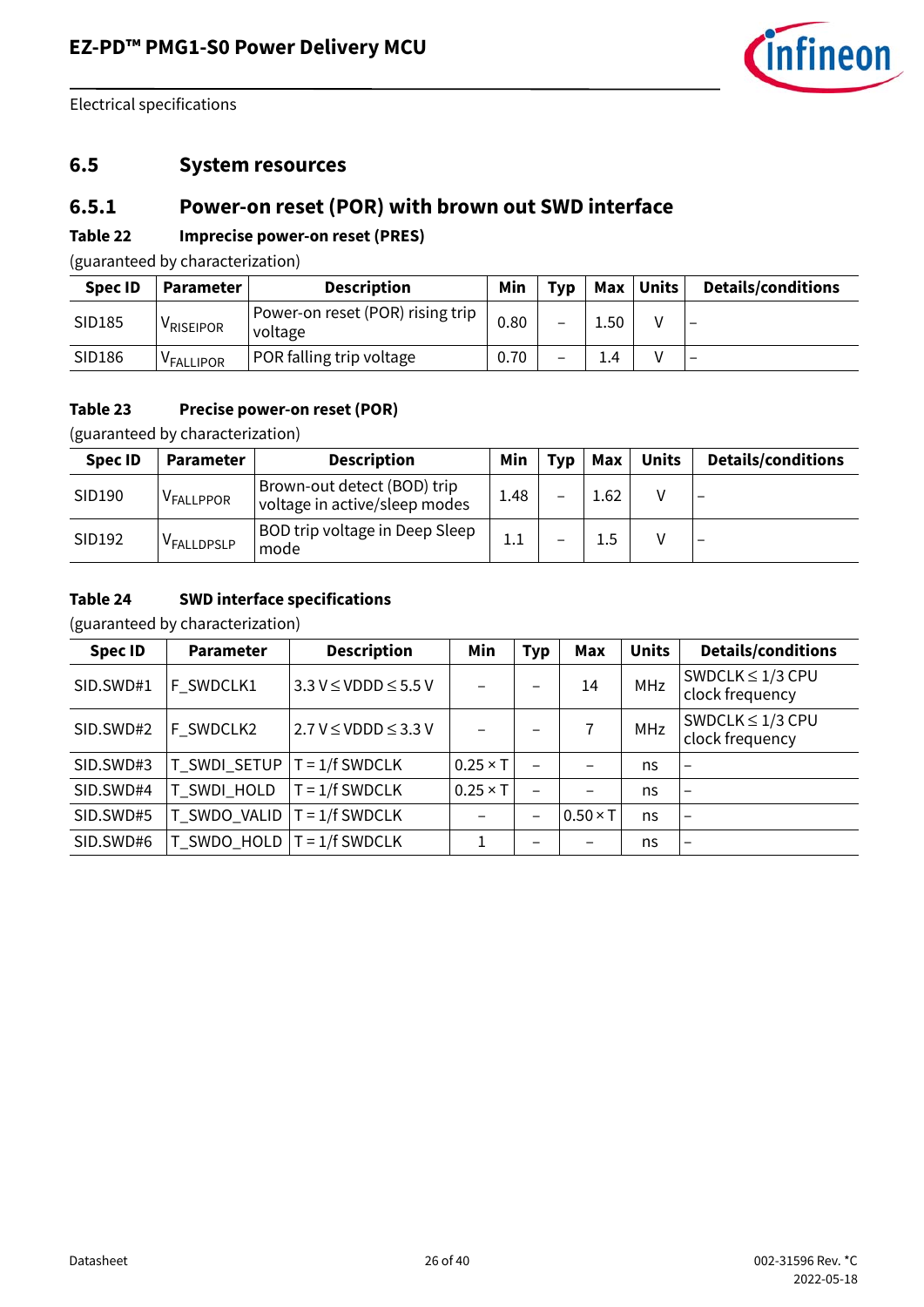

## **6.5.2 Internal main oscillator**

#### **Table 25 IMO DC specifications**

(guaranteed by design)

| Spec ID | Parameter         | <b>Description</b>              | Min                      | Tvp                      |      |    | Max   Units   Details/conditions |
|---------|-------------------|---------------------------------|--------------------------|--------------------------|------|----|----------------------------------|
| SID218  | <sup>I</sup> IMO1 | IMO operating current at 48 MHz | $\overline{\phantom{0}}$ | $\overline{\phantom{0}}$ | 1000 | uA | $\overline{\phantom{a}}$         |

#### **Table 26 IMO AC specifications**

| <b>Spec ID</b> | <b>Parameter</b> | <b>Description</b>                                     | Min | <b>Typ</b> | Max | <b>Units</b> | <b>Details/conditions</b>                                       |
|----------------|------------------|--------------------------------------------------------|-----|------------|-----|--------------|-----------------------------------------------------------------|
| SID.CLK#13     | I FIMOTOL        | Frequency variation at 24, 36,<br>and 48 MHz (trimmed) |     |            | ±2  | $\%$         | $\overline{\phantom{0}}$                                        |
| SID226         | <b>STARTIMO</b>  | IMO start-up time                                      |     |            |     | μs           | Guaranteed by<br>characterization.                              |
| SID228         | JITRMSIMO2       | RMS jitter at 24 MHz                                   | -   | 145        |     | ps           | Guaranteed by<br>characterization.                              |
| SID.CLK#1      | $F_{IMO}$        | <b>IMO</b> frequency                                   | 24  | 36         | 48  | MHz          | Only 3 frequencies<br>supported: 24 MHz,<br>36 MHz, and 48 MHz. |

## **6.5.3 Internal low-speed oscillator power down**

#### **Table 27 ILO DC specifications**

(guaranteed by design)

| Spec ID | <b>Parameter</b>              | <b>Description</b>                    | Min                      |     |      | Typ   Max   Units | <b>Details/conditions</b> |
|---------|-------------------------------|---------------------------------------|--------------------------|-----|------|-------------------|---------------------------|
| SID231  | <sup>I</sup> ILO <sub>1</sub> | $\ I_{\text{LO}}\ $ operating current | $\overline{\phantom{m}}$ | 0.3 | 1.05 | uA                | $\overline{\phantom{0}}$  |
| SID233  | <b>ILOLEAK</b>                | ارا leakage current                   | $\overline{\phantom{0}}$ | -   |      | nA                |                           |

#### **Table 28 ILO AC specifications**

| <b>Spec ID</b>     | <b>Parameter</b>     | <b>Description</b>         | Min | Tvp | Max | <b>Units</b> | <b>Details/conditions</b>         |
|--------------------|----------------------|----------------------------|-----|-----|-----|--------------|-----------------------------------|
| SID234             | STARTILO1            | $I_{10}$ start-up time     | -   | -   |     | ms           | Guaranteed by<br>characterization |
| SID <sub>238</sub> | <sup>I</sup> ILODUTY | $I_{10}$ duty cycle        | 40  | 50  | 60  | $\%$         | Guaranteed by<br>characterization |
| SID.CLK#5          | $F_{ILO}$            | I <sub>I O</sub> frequency | 20  | 40  | 80  | kHz          | $\overline{\phantom{m}}$          |

#### **Table 29 PD DC specifications**

| <b>Spec ID</b> | <b>Parameter</b>       | <b>Description</b>                                             | Min    | Typ                      | <b>Max</b> | <b>Units</b> | <b>Details/conditions</b>                                        |
|----------------|------------------------|----------------------------------------------------------------|--------|--------------------------|------------|--------------|------------------------------------------------------------------|
| SID.PD.4       | $R_D$                  | UFP CC termination                                             | 4.59   | 5.1                      | 5.61       | kΩ           |                                                                  |
| SID.PD.5       | $R_{DDB}$              | UFP (Power Bank) Dead Battery<br>CC Termination on CC1 and CC2 | 4.08   | 5.1                      | 6.12       | kΩ           | All supplies forced to<br>0V and 1.32 V applied<br>at CC1 or CC2 |
| SID.PD.6       | V <sub>gndoffset</sub> | Ground offset tolerated by BMC<br>receiver                     | $-500$ | $\overline{\phantom{0}}$ | 500        | mV           | Relative to the remote<br><b>BMC</b> transmitter.                |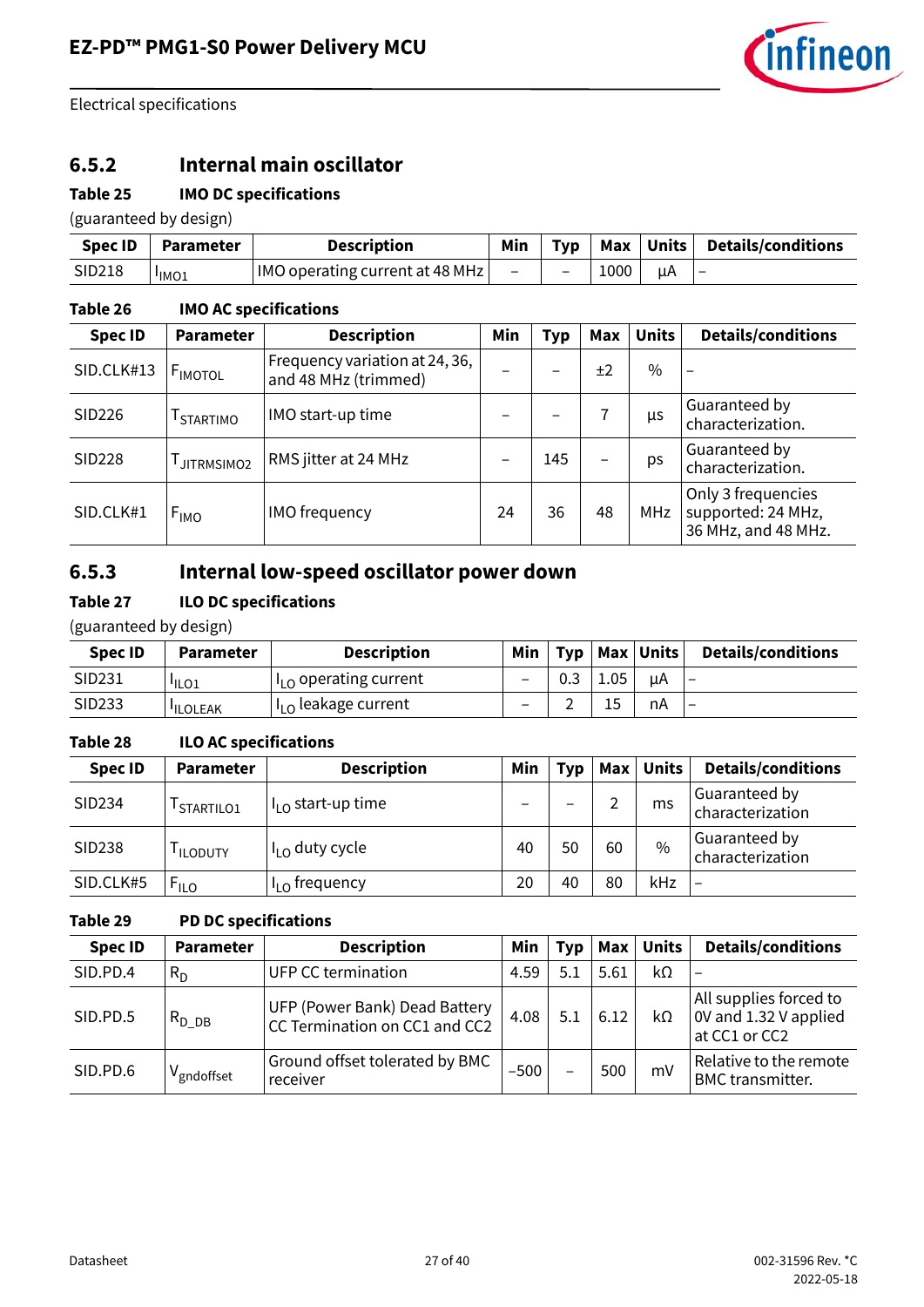

#### **Table 30 UV/OV specifications**

(guaranteed by characterization)

| <b>Spec ID</b> | <b>Parameter</b>   | <b>Description</b>                                   | Min    | <b>Typ</b> | Max | <b>Units</b>  | Details/<br>conditions |
|----------------|--------------------|------------------------------------------------------|--------|------------|-----|---------------|------------------------|
| SID.UVOV.1     | V <sub>THOV1</sub> | Overvoltage threshold accuracy,<br>4.0 V to 11.0 V   | $-3$   |            | 3   | $\frac{0}{0}$ |                        |
| SID.UVOV.2     | V <sub>THOV2</sub> | Overvoltage threshold accuracy,<br>11 V to 27.4 V    | $-3.2$ |            | 3.2 | $\frac{0}{0}$ |                        |
| SID.UVOV.3     | $V$ THUV1          | Undervoltage threshold accuracy,<br>2.7 V to 3.3 V   | $-4$   |            | 4   | $\frac{0}{0}$ | Active mode            |
| SID.UVOV.4     | V <sub>THUV2</sub> | Undervoltage threshold accuracy,<br>3.3 V to 4.0 V   | $-3.5$ |            | 3.5 | $\%$          |                        |
| SID.UVOV.5     | V <sub>THUV3</sub> | Undervoltage threshold accuracy,<br>4.0 V to 11.0 V  | $-3$   |            | 3   | $\frac{0}{0}$ |                        |
| SID.UVOV.6     | V <sub>THUV4</sub> | Undervoltage threshold accuracy,<br>11.0 V to 22.0 V | $-2.9$ |            | 2.9 | $\%$          |                        |

#### **Table 31 UV/OV AC specifications**

(guaranteed by characterization)

| <b>Spec ID</b> | <b>Parameter</b> | <b>Description</b>                                                      | Min | Typ | Max | <b>Units</b> | <b>Details/conditions</b> |
|----------------|------------------|-------------------------------------------------------------------------|-----|-----|-----|--------------|---------------------------|
| SID.UVOV.AC.1  | lov GPIO         | Delay from OV threshold<br>trip to output GPIO toggle                   |     |     | 20  | us           | Available on P1.0 or P1.1 |
| SID.UVOV.AC.2  | OV GATE          | Delay from OV threshold<br>trip to external PFET power<br>gate turn off |     |     | 50  | μs           | $\overline{\phantom{0}}$  |
| SID.UVOV.AC.3  | <b>LUV GPIO</b>  | Delay from UV threshold<br>trip to output GPIO toggle                   |     |     | 20  | <b>US</b>    | Available on P1.0 or P1.1 |

## **6.5.4 Gate driver specifications**

### **Table 32 Gate driver DC specifications**

| <b>Spec ID</b> | <b>Parameter</b> | <b>Description</b>   | Min | <b>Typ</b> | Max | <b>Units</b> | <b>Details/conditions</b>                                                            |
|----------------|------------------|----------------------|-----|------------|-----|--------------|--------------------------------------------------------------------------------------|
| SID.GD.1       | $R_{PD}$         | Pull-down resistance |     |            |     | kΩ           | Applicable on<br>VBUS_FET_CTRL_0 and<br>VBUS_FET_CTRL_1 to turn<br>ON external PFET. |
| SID.GD.2       | $R_{PU}$         | Pull-up resistance   |     |            | 4   | kΩ           | Applicable on<br>VBUS_FET_CTRL_0 to turn<br>OFF external PFET                        |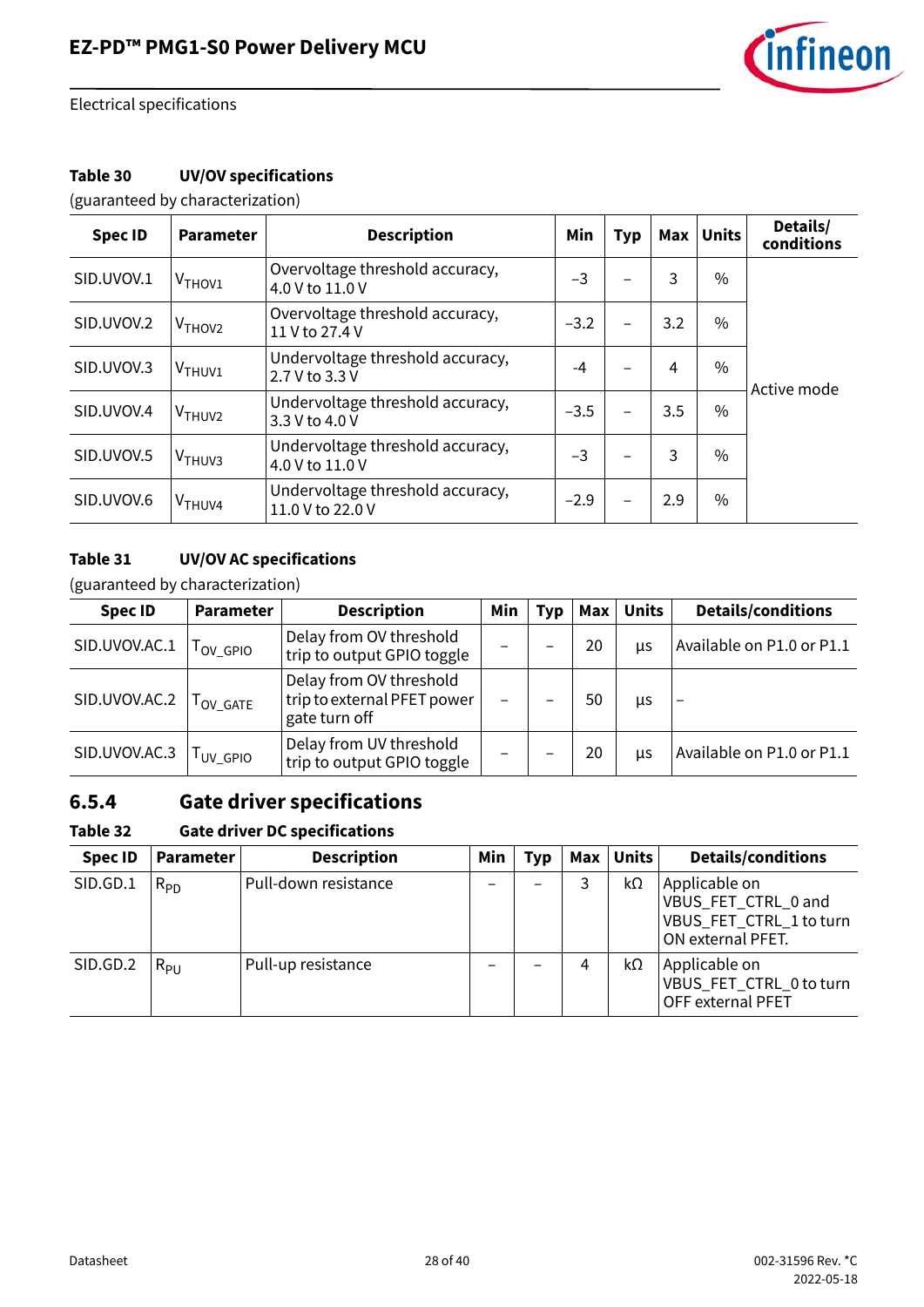

| <b>Spec ID</b>         | <b>Parameter</b> | <b>Description</b>                                | Min  | <b>Typ</b>               | Max            | <b>Units</b> | <b>Details/conditions</b>                                              |
|------------------------|------------------|---------------------------------------------------|------|--------------------------|----------------|--------------|------------------------------------------------------------------------|
| SID.GD.3               | $P_{PDO}$        | Pull-down current sink at drive<br>strength of 1  | 25   |                          | 75             | μA           | I-mode (current mode) pull<br>down at                                  |
| SID.GD.4               | $I_{PD1}$        | Pull-down current sink at drive<br>strength of 2  | 50   | $\overline{\phantom{0}}$ | 150            | μA           | 5 V. Applicable on<br>VBUS_FET_CTRL_0 and<br>VBUS_FET_CTRL_1 to turn   |
| SID.GD.5               | $I_{PD2}$        | Pull-down current sink at drive<br>strength of 4  | 140  |                          | 300            | μA           | ON external PFET                                                       |
| SID.GD.6               | $I_{PD3}$        | Pull-down current sink at drive<br>strength of 8  | 280  | $\overline{\phantom{0}}$ | 580            | μA           |                                                                        |
| SID.GD.7               | $I_{PD4}$        | Pull-down current sink at drive<br>strength of 16 | 560  | $\overline{a}$           | 1200           | μA           |                                                                        |
| SID.GD.8               | l <sub>PD5</sub> | Pull-down current sink at drive<br>strength of 32 | 1120 |                          | 2300           | μA           |                                                                        |
| SID.GD.9               | I_leak_p1        | Pin leakage on<br>VBUS_FET_CTRL_0                 | -    | 0.00<br>3                |                | μA           | +25°C $T_J$ , 5-V V <sub>DDD</sub> ,<br>20-V V <sub>BUS</sub>          |
| SID.GD.10   Lleak_c1   |                  | Pin leakage on<br>VBUS_FET_CTRL_1                 | -    | 0.00<br>3                |                | μA           | +25°C T <sub>J</sub> , 5-V V <sub>DDD</sub> ,<br>20-V V <sub>BU</sub>  |
| SID.GD.11   I_leak_p2  |                  | Pin leakage on<br>VBUS_FET_CTRL_0                 | -    |                          | $\overline{2}$ | μA           | +85°C T <sub>J</sub> , 5-V V <sub>DDD</sub> ,<br>20-V V <sub>BU</sub>  |
| $SID.GD.12   Lleak_c2$ |                  | Pin leakage on<br>VBUS_FET_CTRL_1                 | -    | -                        | $\overline{2}$ | μA           | +85°C T <sub>J</sub> , 5-V V <sub>DDD</sub> ,<br>$20-VV_{BU}$          |
| $SID.GD.13   Lleak_p3$ |                  | Pin leakage on<br>VBUS_FET_CTRL_0                 |      |                          | 7              | μA           | +125°C T <sub>J</sub> , 5-V V <sub>DDD</sub> ,<br>20-V V <sub>BU</sub> |
| $SID.GD.14   Lleak_c3$ |                  | Pin leakage on<br>VBUS_FET_CTRL_1                 |      |                          | 7              | μA           | +125°C T <sub>J</sub> , 5-V V <sub>DDD</sub> ,<br>$20-VV_{BU}$         |

**Table 32 Gate driver DC specifications** *(continued)*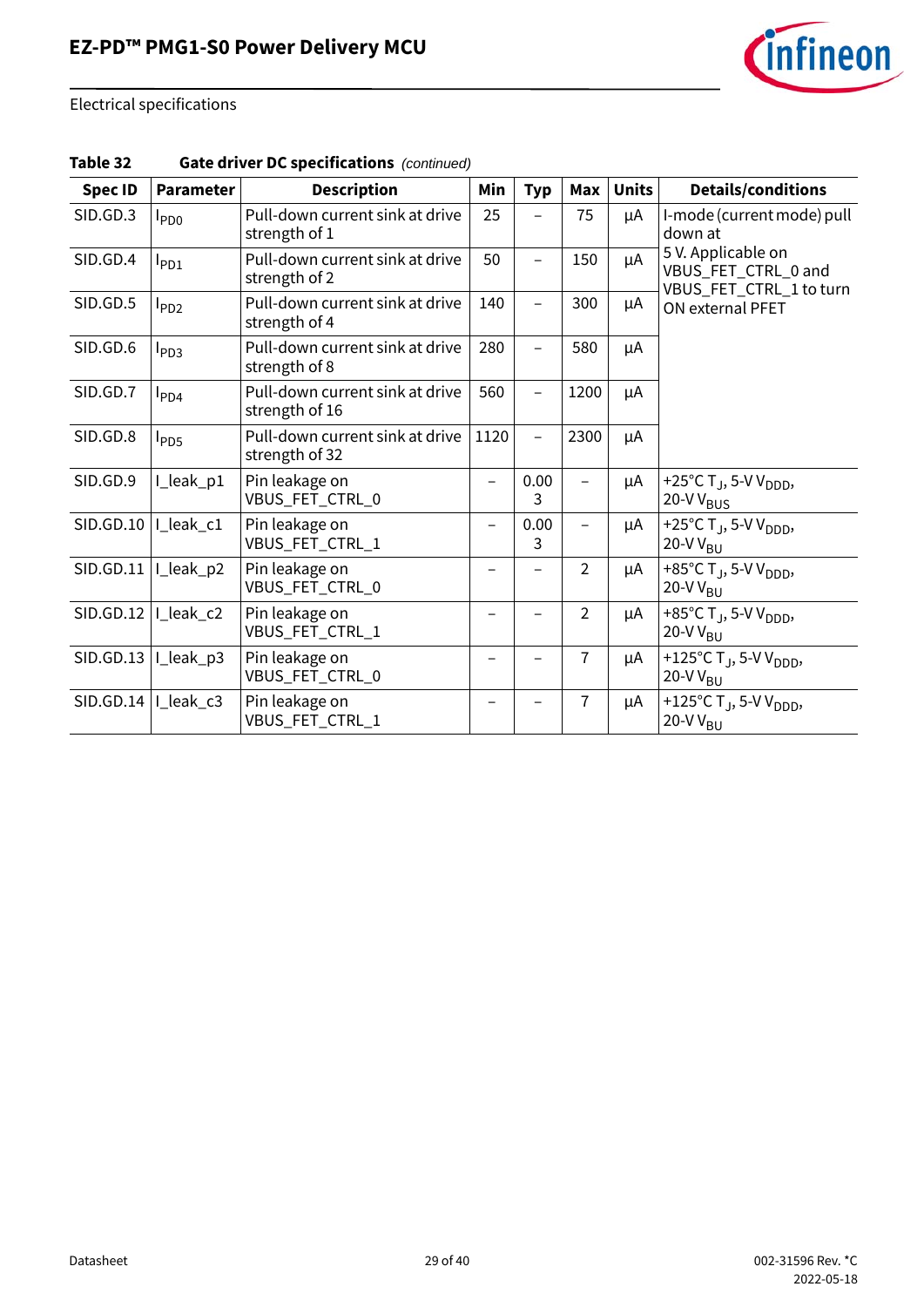

#### **Table 33 Gate driver AC specifications**

(guaranteed by characterization)

| <b>Spec ID</b> | <b>Parameter</b>         | <b>Description</b>                                     | Min | Typ | Max            | <b>Units</b> | <b>Details/conditions</b>                                                                                                                                              |
|----------------|--------------------------|--------------------------------------------------------|-----|-----|----------------|--------------|------------------------------------------------------------------------------------------------------------------------------------------------------------------------|
| SID.GD.15      | $P_{D1}$                 | Pull down delay on<br>VBUS_FET_CTRL_1                  |     |     | $\overline{2}$ | μs           | Cload = $2$ nF, Delay to VBUS $-1.5$ V<br>from initiation of falling edge, VBUS<br>= 5 V to 20 V, 50 K $\Omega$ tied between<br>VBUS_FET_CTRL_1 and VBUS               |
| SID.GD.16      | I <sub>r_discharge</sub> | Discharge rate of<br>output node on<br>VBUS_FET_CTRL_1 |     |     | 5              | $V/\mu s$    | 80% to 20%, 50 K $\Omega$ tied between<br>VBUS_FET_CTRL_1 and VBUS,<br>Cload = $2$ nF, Vinitial = $24$ V                                                               |
| SID.GD.17      | $T_{PD2}$                | Pull down delay on<br>VBUS FET CTRL 0                  |     |     | $\overline{2}$ | μs           | Cload = $2$ nF, Delay to VBUS $-1.5$ V<br>from initiation of falling edge, V <sub>BUS</sub><br>$= 5$ V to 20 V, 50 K $\Omega$ tied between<br>VBUS_FET_CTRL_0 and VBUS |
| SID.GD.18      | $I_{PU}$                 | Pull up delay on<br>VBUS_FET_CTRL_0                    |     |     | 18             | μs           | Cload = $2$ nF, Delay to VBUS-1.5 V<br>from initiation of falling edge, VBUS<br>= 5 V to 20 V, 50 K $\Omega$ tied between<br>VBUS_FET_CTRL_0 and VBUS                  |
| SID.GD.19      | $SR_{PU}$                | Output slew rate on<br>VBUS FET CTRL 0                 |     |     | 5              | $V/\mu s$    | Cload = $2$ nF, 20% to 80% of<br>VBUS_FET_CTRL_0 range                                                                                                                 |
| SID.GD.20      | $SR_{PD}$                | Output slew rate on<br>VBUS FET CTRL 0                 |     |     | 5              | $V/\mu s$    | Cload = $2$ nF, 80% to 20% of<br>VBUS_FET_CTRL_0 range                                                                                                                 |

### **Table 34 VBUS discharge specifications**

| Spec ID#         | <b>Parameter</b> | <b>Description</b>                                           | Min          | Typ | Max           | <b>Units</b> | <b>Details / conditions</b>                                                   |  |
|------------------|------------------|--------------------------------------------------------------|--------------|-----|---------------|--------------|-------------------------------------------------------------------------------|--|
| SID.VBUS.DISC.6  | 1                | 20-V NMOS ON<br>current for $DS = 1$                         | 0.15         |     | 1             | mA           |                                                                               |  |
| SID.VBUS.DISC.7  | 12               | 20-V NMOS ON<br>current for $DS = 2$                         | 0.4          |     | $\mathcal{P}$ | mA           |                                                                               |  |
| SID.VBUS.DISC.8  | 4                | 20-V NMOS ON<br>current for $DS = 4$                         | 0.9          |     | 4             | mA           | Measured at 0.5 V                                                             |  |
| SID.VBUS.DISC.9  | 18               | 20-V NMOS ON<br>current for $DS = 8$                         | 2<br>8<br>mA |     |               |              |                                                                               |  |
| SID.VBUS.DISC.10 | 116              | 20-V NMOS ON<br>current for $DS = 16$                        | 4            |     | 10            | mA           |                                                                               |  |
| SID.VBUS.DISC.11 | VBUS_Stop_Error  | Error percentage of<br>final $V_{BUS}$ value from<br>setting |              |     | 10            | $\%$         | When $V_{BUS}$ is<br>discharged to 5 V.<br>Guaranteed by<br>characterization. |  |

#### **Table 35 VBUS short protection specifications**

| <b>Spec ID</b> | <b>Parameter</b>    | Min<br><b>Description</b>                                                      |   | Typ | Max | <b>Units</b> | Details/<br>conditions             |
|----------------|---------------------|--------------------------------------------------------------------------------|---|-----|-----|--------------|------------------------------------|
| SID.VSP.1      | V_SHORT_TRIGG<br>ER | Short-to-VBUS<br>system-side clamping<br>voltage on the<br>$CC/P2.2/P2.3$ pins | - | a   | -   |              | Guaranteed by<br>characterization. |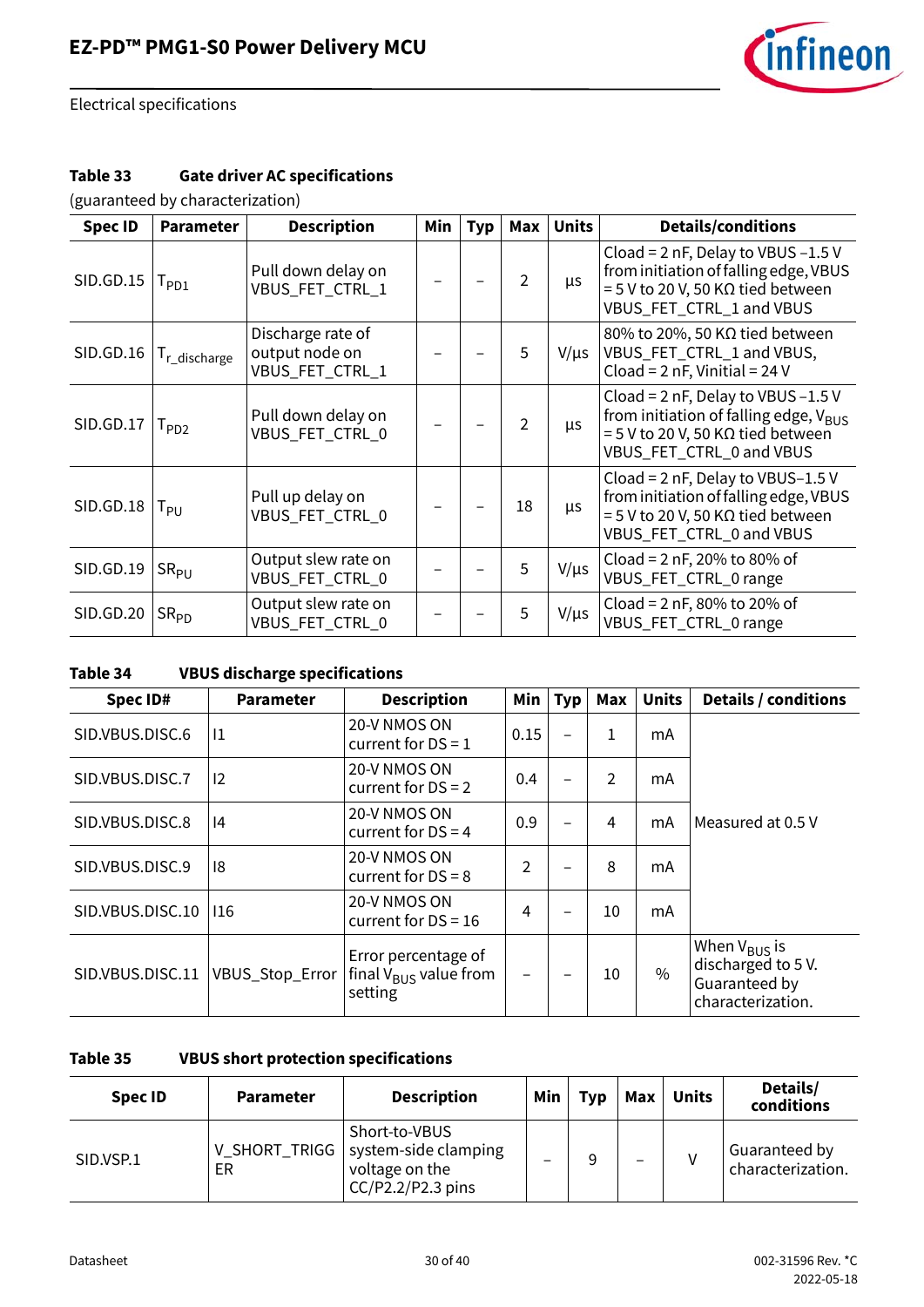

#### **Table 36 VBUS DC regulator specifications**

| <b>Spec ID</b> | <b>Parameter</b> | <b>Description</b>                        | Min             |   |      | $\mathsf{Typ}$   Max   Units   Details/conditions |
|----------------|------------------|-------------------------------------------|-----------------|---|------|---------------------------------------------------|
| SID.VREG.2     |                  | VBUS_DETECT VBUS detect threshold voltage | 1.0<br>$\Omega$ | - | 2.62 | $\overline{\phantom{0}}$                          |

#### **Table 37 VBUS AC regulator specifications**

| <b>Spec ID</b> | <b>Parameter</b> | Min<br><b>Description</b>                              |  | <b>Tvp</b> | Max |    | Units   Details/conditions         |
|----------------|------------------|--------------------------------------------------------|--|------------|-----|----|------------------------------------|
| SID.VREG.3     | start            | Total startup time for the<br>regulator supply outputs |  |            | 200 | μs | Guaranteed by<br>characterization. |

### **6.5.5 ADC**

#### **Table 38 ADC DC specifications**

(guaranteed by characterization)

| <b>Spec ID</b> | <b>Parameter</b>       | <b>Description</b>                                     | Min    | <b>Typ</b>               | <b>Max</b>               | <b>Units</b> | <b>Details/conditions</b>                   |
|----------------|------------------------|--------------------------------------------------------|--------|--------------------------|--------------------------|--------------|---------------------------------------------|
| SID.ADC.1      | Resolution             | ADC resolution                                         |        | 8                        | $\overline{\phantom{0}}$ | <b>Bits</b>  |                                             |
| SID.ADC.2      | INL                    | Integral non-linearity                                 | $-2.5$ | $\overline{\phantom{0}}$ | 2.5                      | <b>LSB</b>   | Reference voltage generated<br>from VDDD    |
| SID.ADC.2A     | INL                    | Integral non-linearity                                 | $-1.5$ |                          | 1.5                      | <b>LSB</b>   | Reference voltage generated<br>from bandgap |
| SID.ADC.3      | <b>DNL</b>             | Differential non-linearity                             | $-2.5$ | $\overline{\phantom{0}}$ | 2.5                      | <b>LSB</b>   | Reference voltage generated<br>from VDDD    |
| SID.ADC.3A     | <b>DNL</b>             | Differential non-linearity                             | $-1.5$ |                          | 1.5                      | LSB          | Reference voltage generated<br>from bandgap |
| SID.ADC.4      | <b>Gain Error</b>      | Gain error                                             | $-1.5$ |                          | 1.5                      | <b>LSB</b>   |                                             |
| SID.ADC.6      | V <sub>REF</sub> _ADC2 | ADC reference voltage when<br>generated from band gap. | 1.96   | 2.0                      | 2.04                     | V            | Reference voltage generated<br>from bandgap |

#### **Table 39 ADC AC specifications**

(guaranteed by design)

| Spec ID   | <b>Parameter</b> | <b>Description</b>                           |                          | Min                      | Typ   Max   Units | <b>Details/conditions</b> |
|-----------|------------------|----------------------------------------------|--------------------------|--------------------------|-------------------|---------------------------|
| SID.ADC.7 | SLEW Max         | Rate of change of sampled<br>∣voltage signal | $\overline{\phantom{0}}$ | $\overline{\phantom{0}}$ | V/ms              | $\overline{\phantom{0}}$  |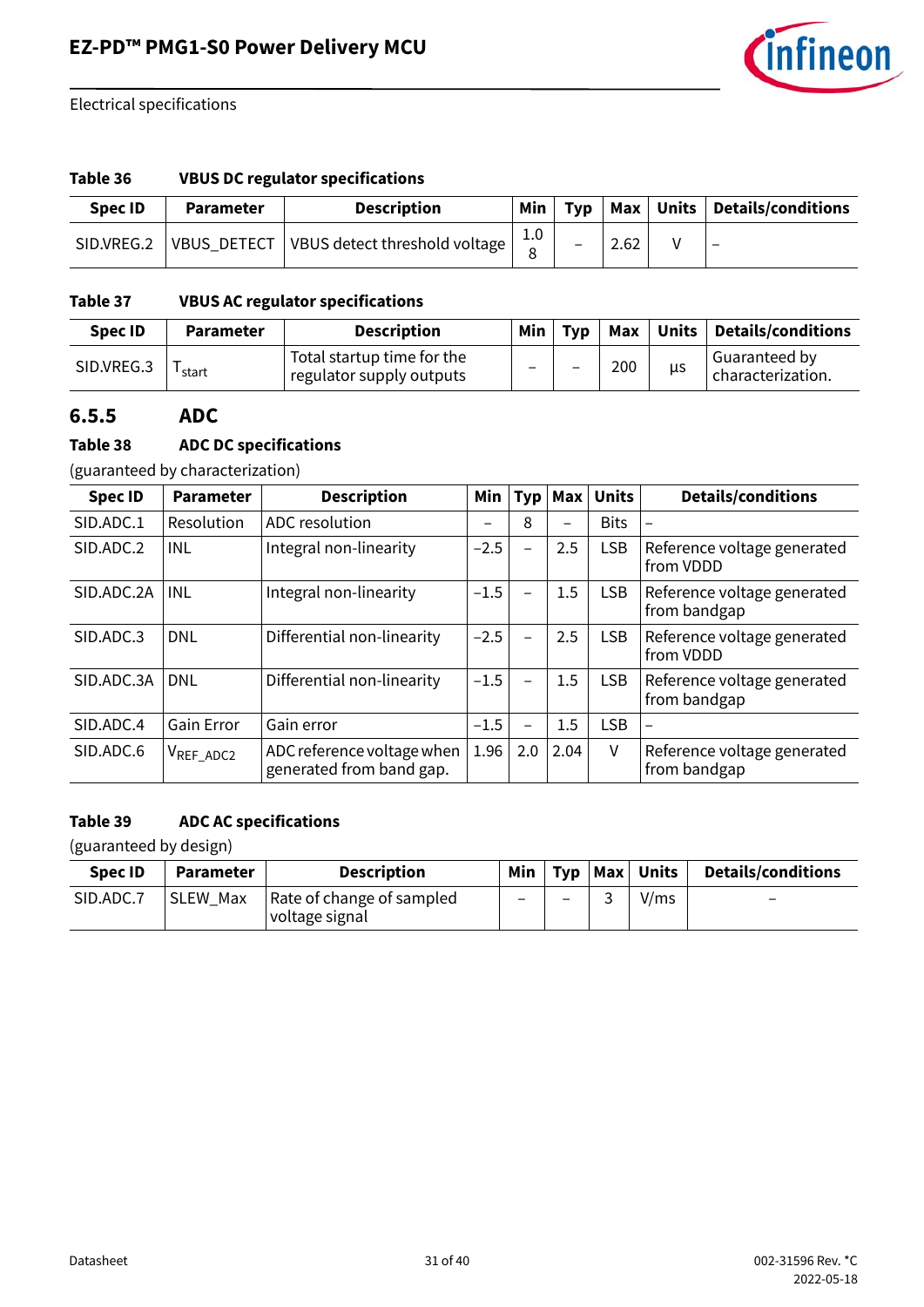

## **6.5.6 Memory**

#### **Table 40 Flash AC specifications**

| <b>Spec ID</b> | <b>Parameter</b> | <b>Description</b>                                          | Min | <b>Typ</b> | Max  | <b>Units</b> | Details/<br>conditions                                                     |
|----------------|------------------|-------------------------------------------------------------|-----|------------|------|--------------|----------------------------------------------------------------------------|
| SID.MEM#3      | FLASH_ERASE      | Row erase time                                              |     |            | 15.5 | ms           | $-40^{\circ}$ C $\leq$ T <sub>A</sub> $\leq$ 85°C,<br>all V <sub>DDD</sub> |
| SID.MEM#4      | FLASH_WRITE      | Row (Block) write time<br>(erase and program)               |     |            | 20   | ms           | $-40^{\circ}$ C $\leq$ T <sub>A</sub> $\leq$ 85°C,<br>all $V_{\text{DDD}}$ |
| SID.MEM#8      | FLASH_ROW_PGM    | Row program time after<br>erase                             |     |            | 7    | ms           | $25^{\circ}$ C $\leq$ T <sub>A</sub> $\leq$ 55°C,<br>all V <sub>DDD</sub>  |
| <b>SID178</b>  | <b>BULKERASE</b> | Bulk erase time (32 KB)                                     |     |            | 35   | ms           | -                                                                          |
| SID180         | DEVPROG          | Total device program time                                   |     |            | 7.5  | S            |                                                                            |
| SID182         | $F_{\sf RET1}$   | Flash retention, $T_A \le 55^{\circ}C$ ,<br>100K P/E cycles | 20  |            |      | years        |                                                                            |
| <b>SID182A</b> | $F_{RET2}$       | Flash retention, $T_A \leq 85^{\circ}C$ ,<br>10K P/E cycles | 10  |            |      | years        | $\qquad \qquad -$                                                          |
| <b>SID182B</b> | $F_{RET3}$       | Flash retention, $T_A \le 105^{\circ}C$ ,<br>10K P/E cycles | 3   |            |      | years        |                                                                            |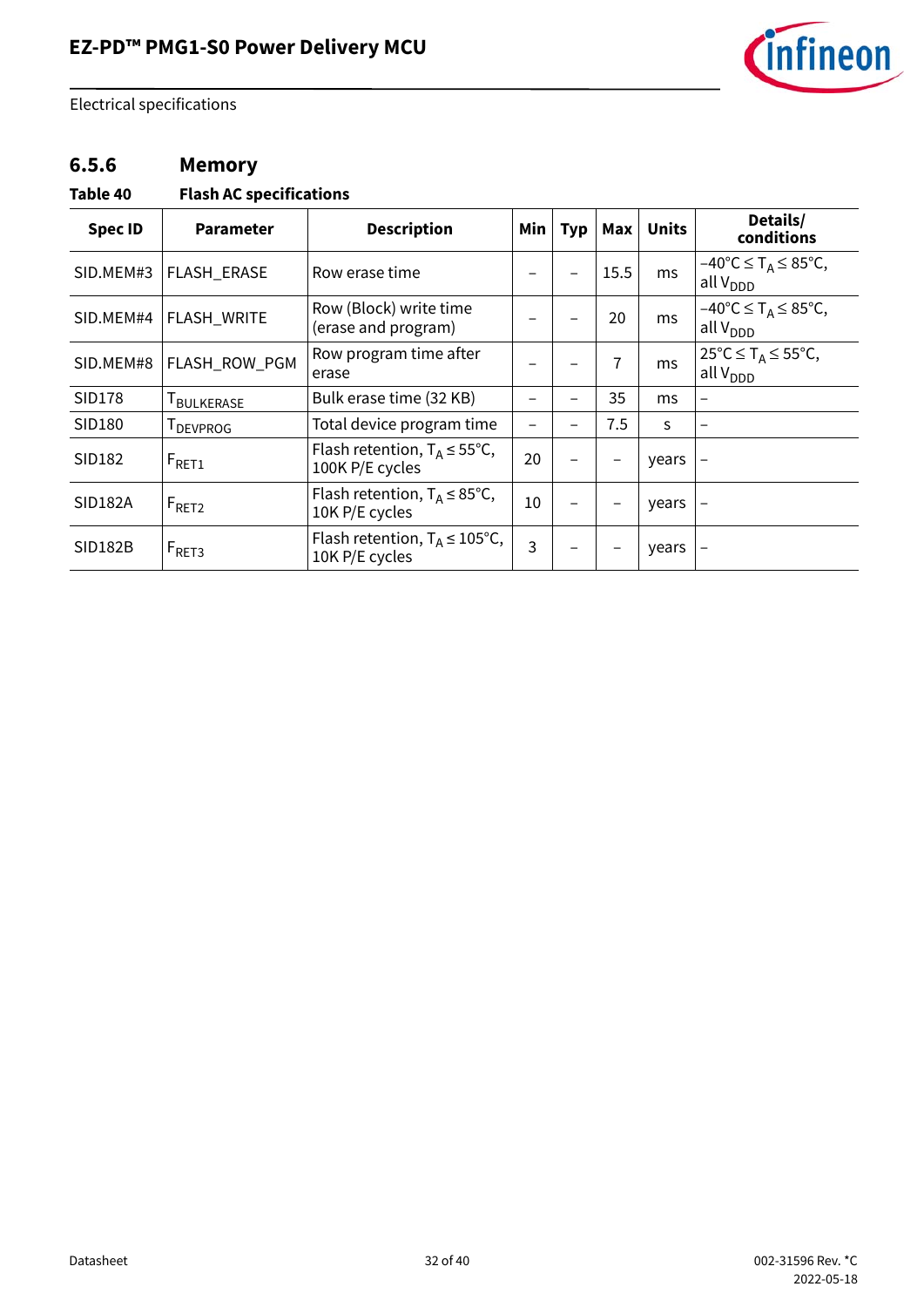

Ordering information

## <span id="page-32-0"></span>**7 Ordering information**

**[Table 41](#page-32-2)** lists the EZ-PD™ PMG1-S0 part numbers and features.

#### <span id="page-32-2"></span>**Table 41 EZ-PD™ PMG1-S0 ordering information**

| <b>MPN</b>                          | Application                | Type-C<br>ports | Termination<br>resistor | Role | Package type | Si ID  |
|-------------------------------------|----------------------------|-----------------|-------------------------|------|--------------|--------|
| CYPM1011-24LQXI<br>CYPM1011-24LQXIT | Power sink<br>applications |                 | $R_D, R_{D-DB}$         | JFP. | 24-pin QFN   | 0x2020 |

## <span id="page-32-1"></span>**7.1 Ordering code definitions**

The part numbers are of the form CYPM1ABC-DEFGHIJ, where the fields are defined as shown in **[Table 42](#page-32-3)**.

#### <span id="page-32-3"></span>**Table 42 EZ-PD™ PMG1-S0 ordering code definitions**

| <b>Field</b> | <b>Description</b>           | <b>Values</b>  | <b>Meaning</b>                   |
|--------------|------------------------------|----------------|----------------------------------|
| <b>CY</b>    | Cypress prefix               | <b>CY</b>      | Company ID                       |
| PM           | Marketing code               | PM             | PM = Power Delivery MCU family   |
| 1            | <b>MCU Family generation</b> | $\mathbf{1}$   | <b>Product Family Generation</b> |
|              |                              | 0              | S <sub>0</sub>                   |
| Α            | Family                       | 1              | S <sub>1</sub>                   |
|              |                              | $\overline{2}$ | S <sub>2</sub>                   |
|              |                              | 3              | S <sub>3</sub>                   |
| B            |                              |                | 1-PD port                        |
|              | PD ports                     | $\overline{2}$ | 2-PD port                        |
| C            | Application specific         | Χ              | Application specific             |
| DE           | Pin                          | XX             | Number of pins in the package    |
|              |                              | LQ             | QFN                              |
| FG           | Package code                 | <b>BZ</b>      | <b>BGA</b>                       |
|              |                              | <b>FN</b>      | <b>CSP</b>                       |
| H            | Lead free                    | X              | Lead: $X = Pb$ -free             |
|              | Temperature range            |                | Industrial                       |
|              | Only for T&R                 |                | Tape and reel                    |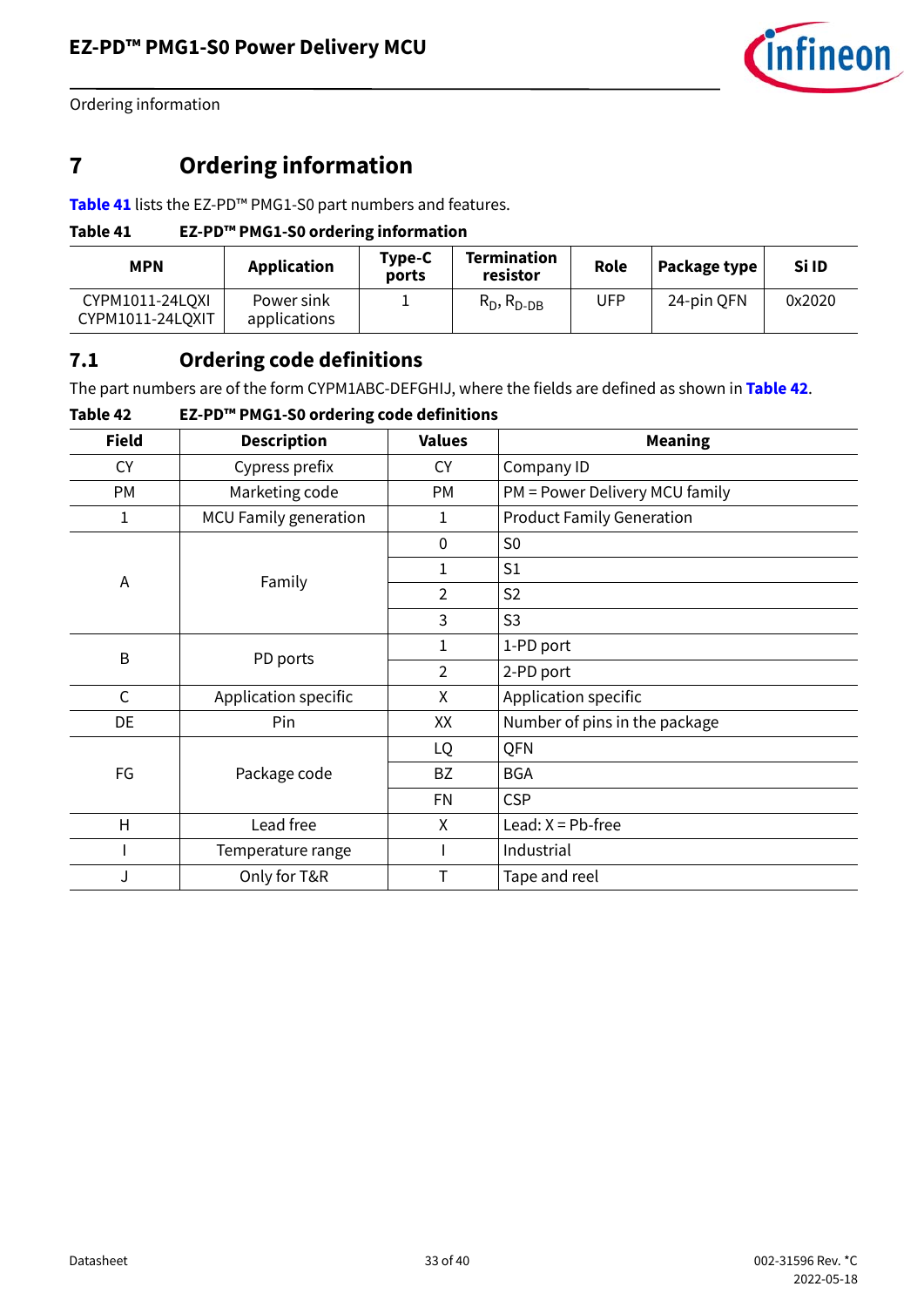

Packaging

## <span id="page-33-0"></span>**8 Packaging**

## **Table 43 Package characteristics**

| <b>Parameter</b>           | <b>Description</b>                      | <b>Conditions</b>          | Min   | <b>Typ</b>               | Max   | <b>Units</b>  |
|----------------------------|-----------------------------------------|----------------------------|-------|--------------------------|-------|---------------|
| ľΑ                         | Operating ambient temperature           | <b>Extended Industrial</b> | $-40$ | 25                       | 105   | $\mathcal{C}$ |
|                            | Operating junction temperature          | <b>Extended Industrial</b> | $-40$ | 25                       | 120   | °C            |
| $\mathsf{T}_{\mathsf{JA}}$ | Package $\theta_{IA}$ (24-QFN)          |                            |       | $\overline{\phantom{m}}$ | 19.98 | $\degree$ C/W |
| <b>JC</b>                  | Package $\theta$ <sub>IC</sub> (24-QFN) | -                          |       | $\overline{\phantom{m}}$ | 4.78  | $\degree$ C/W |

#### **Table 44 Solder reflow peak temperature**

| Package    | Maximum peak temperature | Maximum time within 5°C of peak<br>temperature |
|------------|--------------------------|------------------------------------------------|
| 24-pin QFN | $260^{\circ}$ C          | 30 seconds                                     |

### **Table 45 Package moisture sensitivity level (MSL), IPC/JEDEC J-STD-2**

| Package              | MCI<br>MJL  |
|----------------------|-------------|
| <b>CFN</b><br>24-pin | <b>MSL3</b> |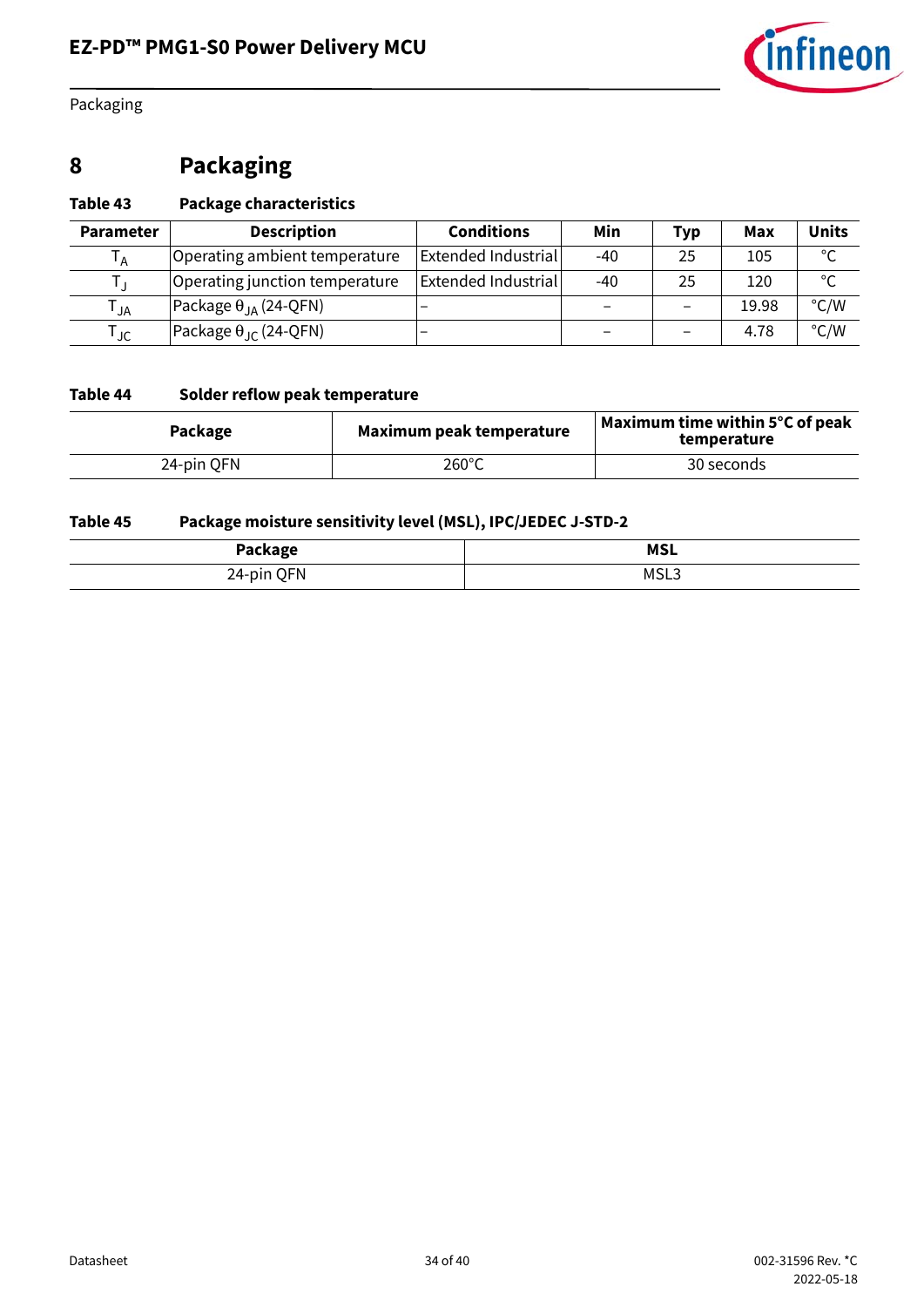

#### Packaging



<span id="page-34-0"></span>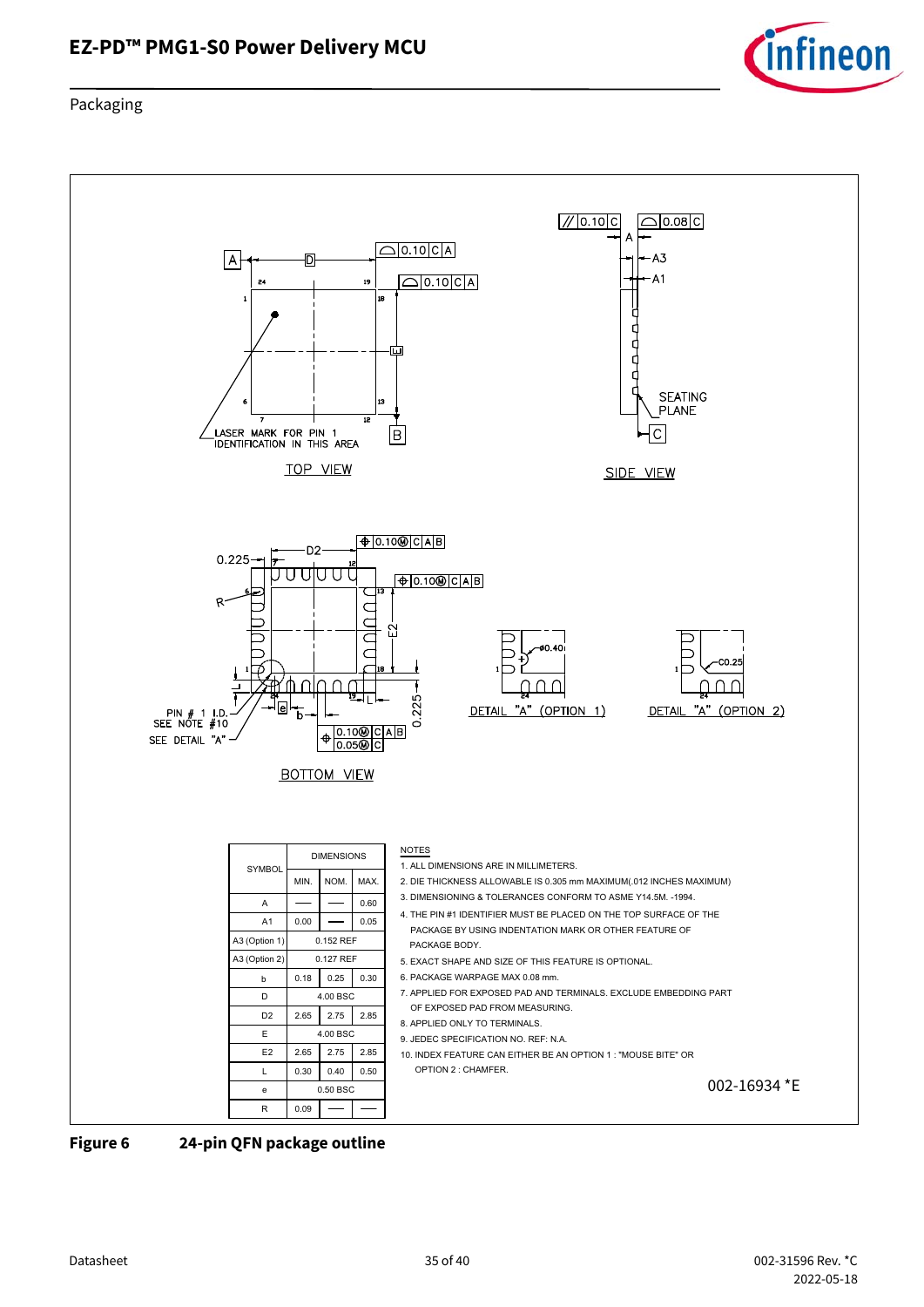

Acronyms

## <span id="page-35-0"></span>**9 Acronyms**

## **Table 46 Acronyms used in this document**

| <b>Acronym</b>  | <b>Description</b>                                                                                                                                     |  |  |
|-----------------|--------------------------------------------------------------------------------------------------------------------------------------------------------|--|--|
| <b>ADC</b>      | analog-to-digital converter                                                                                                                            |  |  |
| <b>AES</b>      | advanced encryption standard                                                                                                                           |  |  |
| <b>API</b>      | application programming interface                                                                                                                      |  |  |
| Arm®            | advanced RISC machine, a CPU architecture                                                                                                              |  |  |
| CC              | configuration channel                                                                                                                                  |  |  |
| CPU             | central processing unit                                                                                                                                |  |  |
| <b>CRC</b>      | cyclic redundancy check, an error-checking protocol                                                                                                    |  |  |
| <b>DFP</b>      | downstream facing port                                                                                                                                 |  |  |
| <b>DIO</b>      | digital input/output, GPIO with only digital capabilities, no analog. See GPIO.                                                                        |  |  |
| <b>DRP</b>      | dual role port                                                                                                                                         |  |  |
| <b>EEPROM</b>   | electrically erasable programmable read-only memory                                                                                                    |  |  |
| <b>EMCA</b>     | electronically marked cable assembly, a USB cable that includes an IC that reports cable<br>characteristics (e.g., current rating) to the Type-C ports |  |  |
| EMI             | electromagnetic interference                                                                                                                           |  |  |
| <b>ESD</b>      | electrostatic discharge                                                                                                                                |  |  |
| <b>FS</b>       | full-speed                                                                                                                                             |  |  |
| GPIO            | general-purpose input/output                                                                                                                           |  |  |
| IC              | integrated circuit                                                                                                                                     |  |  |
| <b>IDE</b>      | integrated development environment                                                                                                                     |  |  |
| $I^2C$ , or IIC | Inter-Integrated Circuit, a communications protocol                                                                                                    |  |  |
| <b>ILO</b>      | internal low-speed oscillator, see also IMO                                                                                                            |  |  |
| <b>IMO</b>      | internal main oscillator, see also ILO                                                                                                                 |  |  |
| I/O             | input/output, see also GPIO                                                                                                                            |  |  |
| <b>LDO</b>      | low-dropout regulator                                                                                                                                  |  |  |
| <b>LVD</b>      | low-voltage detect                                                                                                                                     |  |  |
| <b>LVTTL</b>    | low-voltage transistor-transistor logic                                                                                                                |  |  |
| <b>MCU</b>      | microcontroller unit                                                                                                                                   |  |  |
| <b>NC</b>       | no connect                                                                                                                                             |  |  |
| <b>NMI</b>      | nonmaskable interrupt                                                                                                                                  |  |  |
| <b>NVIC</b>     | nested vectored interrupt controller                                                                                                                   |  |  |
| <b>OCP</b>      | over current protection                                                                                                                                |  |  |
| opamp           | operational amplifier                                                                                                                                  |  |  |
| <b>OTP</b>      | over temperature protection                                                                                                                            |  |  |
| <b>OVP</b>      | overvoltage protection                                                                                                                                 |  |  |
| <b>OVT</b>      | overvoltage tolerant                                                                                                                                   |  |  |
| PCB             | printed circuit board                                                                                                                                  |  |  |
| PD              | power delivery                                                                                                                                         |  |  |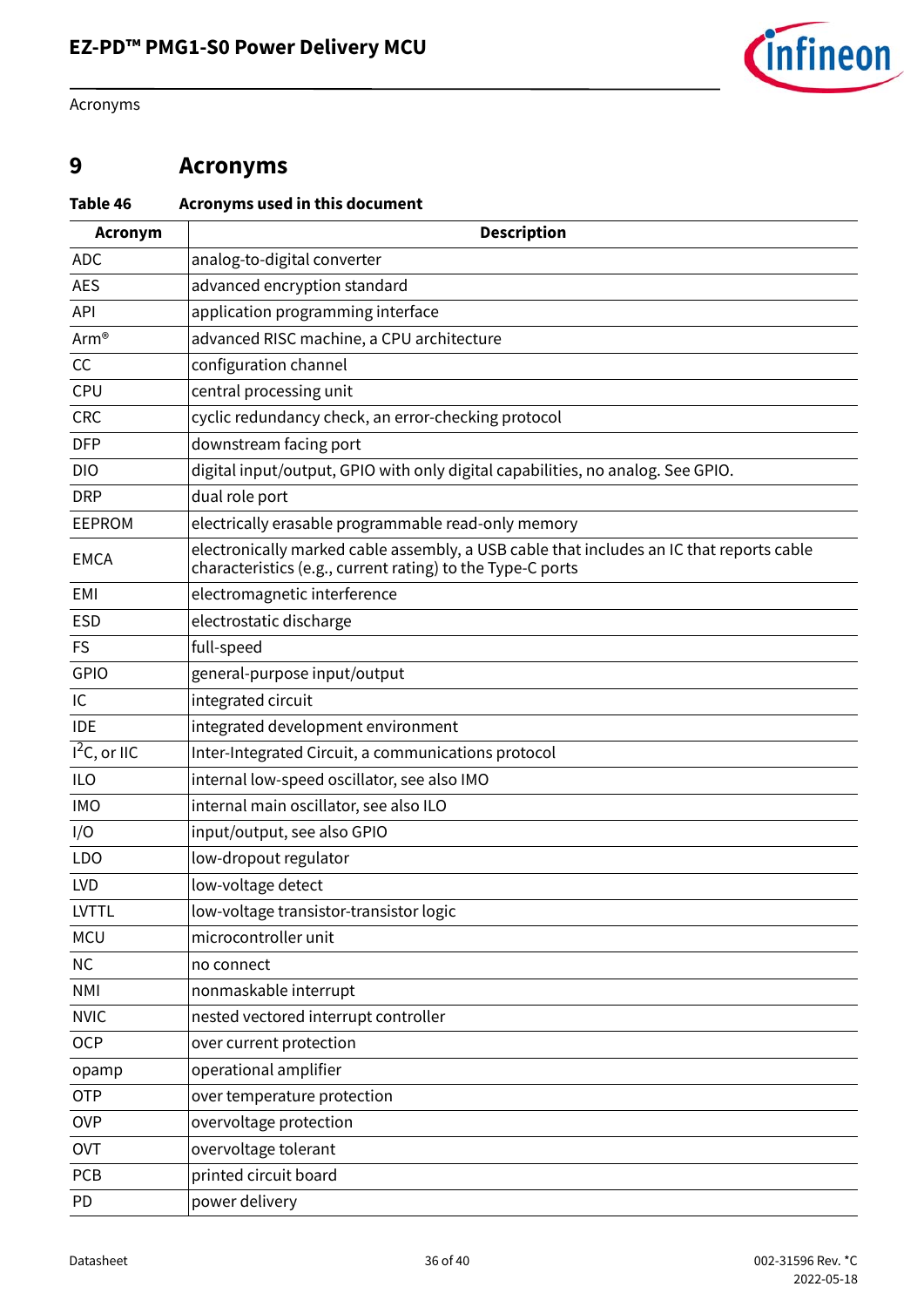

Acronyms

#### **Table 46 Acronyms used in this document** *(continued)*

| <b>Acronym</b> | <b>Description</b>                                                                                              |  |  |
|----------------|-----------------------------------------------------------------------------------------------------------------|--|--|
| PHY            | physical layer                                                                                                  |  |  |
| <b>POR</b>     | power-on reset                                                                                                  |  |  |
| <b>PRES</b>    | precise power-on reset                                                                                          |  |  |
| <b>PRNG</b>    | pseudo random number generation                                                                                 |  |  |
| <b>PWM</b>     | pulse-width modulator                                                                                           |  |  |
| <b>RAM</b>     | random-access memory                                                                                            |  |  |
| <b>RCP</b>     | reverse current protection, supported in Source Configuration only                                              |  |  |
| <b>RISC</b>    | reduced-instruction-set computing                                                                               |  |  |
| <b>RMS</b>     | root-mean-square                                                                                                |  |  |
| <b>RTC</b>     | real-time clock                                                                                                 |  |  |
| <b>RX</b>      | receive                                                                                                         |  |  |
| SAR            | successive approximation register                                                                               |  |  |
| <b>SCB</b>     | serial communication block                                                                                      |  |  |
| <b>SCL</b>     | $12C$ serial clock                                                                                              |  |  |
| <b>SCP</b>     | short circuit protection, supported in Source Configuration only                                                |  |  |
| <b>SDA</b>     | I <sup>2</sup> C serial data                                                                                    |  |  |
| S/H            | sample and hold                                                                                                 |  |  |
| <b>SHA</b>     | secure hash algorithm                                                                                           |  |  |
| SPI            | Serial Peripheral Interface, a communications protocol                                                          |  |  |
| <b>SRAM</b>    | static random access memory                                                                                     |  |  |
| SWD            | serial wire debug, a test protocol                                                                              |  |  |
| <b>TCPWM</b>   | timer counter pulse-width modulator                                                                             |  |  |
| <b>TRNG</b>    | true random number generation                                                                                   |  |  |
| <b>TX</b>      | transmit                                                                                                        |  |  |
| Type-C         | a new standard with a slimmer USB connector and a reversible cable, capable of sourcing up<br>to 100 W of power |  |  |
| <b>UART</b>    | Universal Asynchronous Transmitter Receiver, a communications protocol                                          |  |  |
| <b>USB</b>     | <b>Universal Serial Bus</b>                                                                                     |  |  |
| <b>USBIO</b>   | USB input/output, PMG1-S0 pins used to connect to a USB port                                                    |  |  |
| <b>UVP</b>     | undervoltage protection                                                                                         |  |  |
| <b>XRES</b>    | external reset I/O pin                                                                                          |  |  |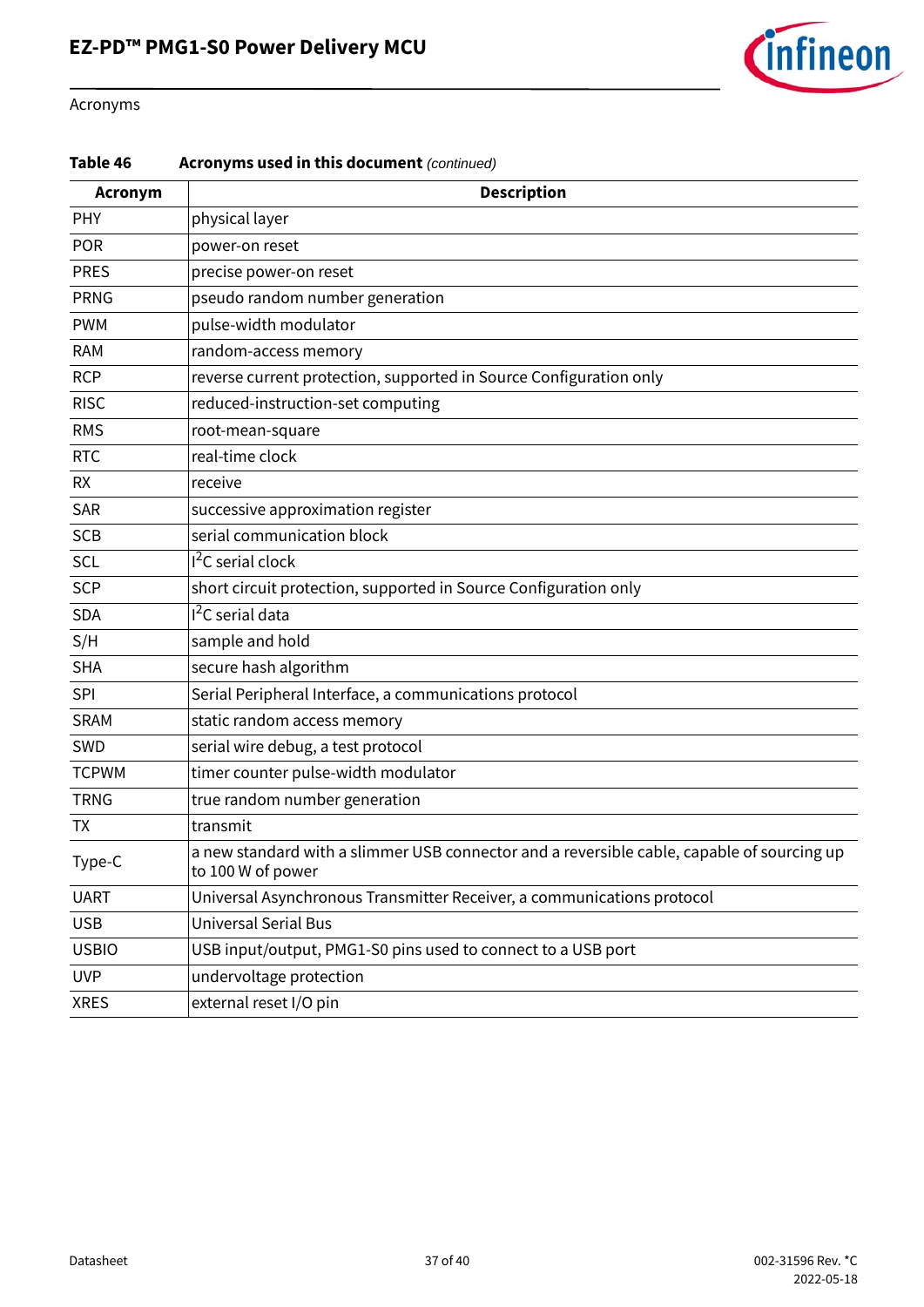

Document conventions

## <span id="page-37-0"></span>**10 Document conventions**

## <span id="page-37-1"></span>**10.1 Units of measure**

#### **Table 47 Units of measure**

| Symbol            | <b>Unit of measure</b>  |  |  |  |
|-------------------|-------------------------|--|--|--|
| $^{\circ}{\rm C}$ | degrees Celsius         |  |  |  |
| Hz                | hertz                   |  |  |  |
| KB                | 1024 bytes              |  |  |  |
| kHz               | kilohertz               |  |  |  |
| kΩ                | kilo ohm                |  |  |  |
| Mbps              | megabits per second     |  |  |  |
| MHz               | megahertz               |  |  |  |
| $M\Omega$         | mega-ohm                |  |  |  |
| Msps              | mega samples per second |  |  |  |
| $\mu A$           | microampere             |  |  |  |
| $\mu$ F           | microfarad              |  |  |  |
| μs                | microsecond             |  |  |  |
| μV                | microvolt               |  |  |  |
| $\mu$ W           | microwatt               |  |  |  |
| mA                | milliampere             |  |  |  |
| ms                | millisecond             |  |  |  |
| mV                | millivolt               |  |  |  |
| nA                | nanoampere              |  |  |  |
| ns                | nanosecond              |  |  |  |
| Ω                 | ohm                     |  |  |  |
| pF                | picofarad               |  |  |  |
| ppm               | parts per million       |  |  |  |
| ps                | picosecond              |  |  |  |
| S                 | second                  |  |  |  |
| sps               | samples per second      |  |  |  |
| $\mathsf{V}$      | volt                    |  |  |  |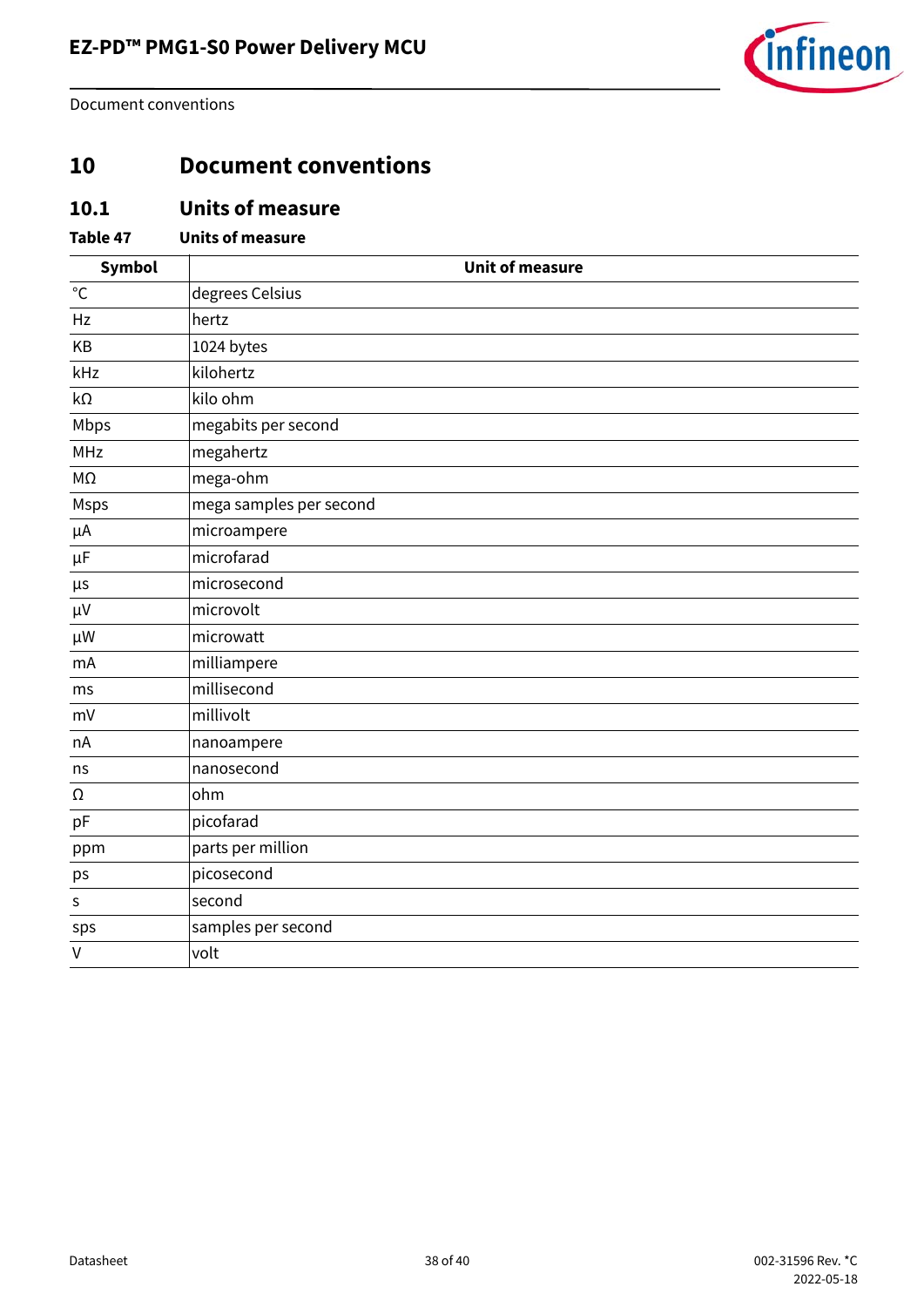

Revision history

## <span id="page-38-0"></span>**Revision history**

| <b>Document</b><br>version | Date of release | <b>Description of changes</b>                                                                                                                                                                                                                                                                                                                                                                                        |
|----------------------------|-----------------|----------------------------------------------------------------------------------------------------------------------------------------------------------------------------------------------------------------------------------------------------------------------------------------------------------------------------------------------------------------------------------------------------------------------|
| $***$                      | 2020-10-23      | New datasheet.                                                                                                                                                                                                                                                                                                                                                                                                       |
| $*_{A}$                    | 2021-02-24      | Updated Figure 1 and Figure 2.<br>Updated Table 1 with latest values for GPIO, TCPWM, and SCB counts for<br><b>PMG1-S3.</b><br>Added note in Figure 1 and Table 1.<br>Added links in Development support.<br><b>Updated Application diagram.</b><br>Changed D+/D- pin names to USBDP/USBDM.<br>Added Notes 7, 8, and 10 in <b>Electrical specifications</b> .<br><b>Updated Acronyms.</b><br>Updated Copyright year. |
| $*_{\mathsf{B}}$           | 2021-05-27      | Updated Table 3.<br>Changed datasheet status from preliminary to final.                                                                                                                                                                                                                                                                                                                                              |
| *C                         | 2022-05-18      | Added Pin based absolute maximum ratings.<br>Updated Figure 6.<br>Migrated to IFX template.                                                                                                                                                                                                                                                                                                                          |